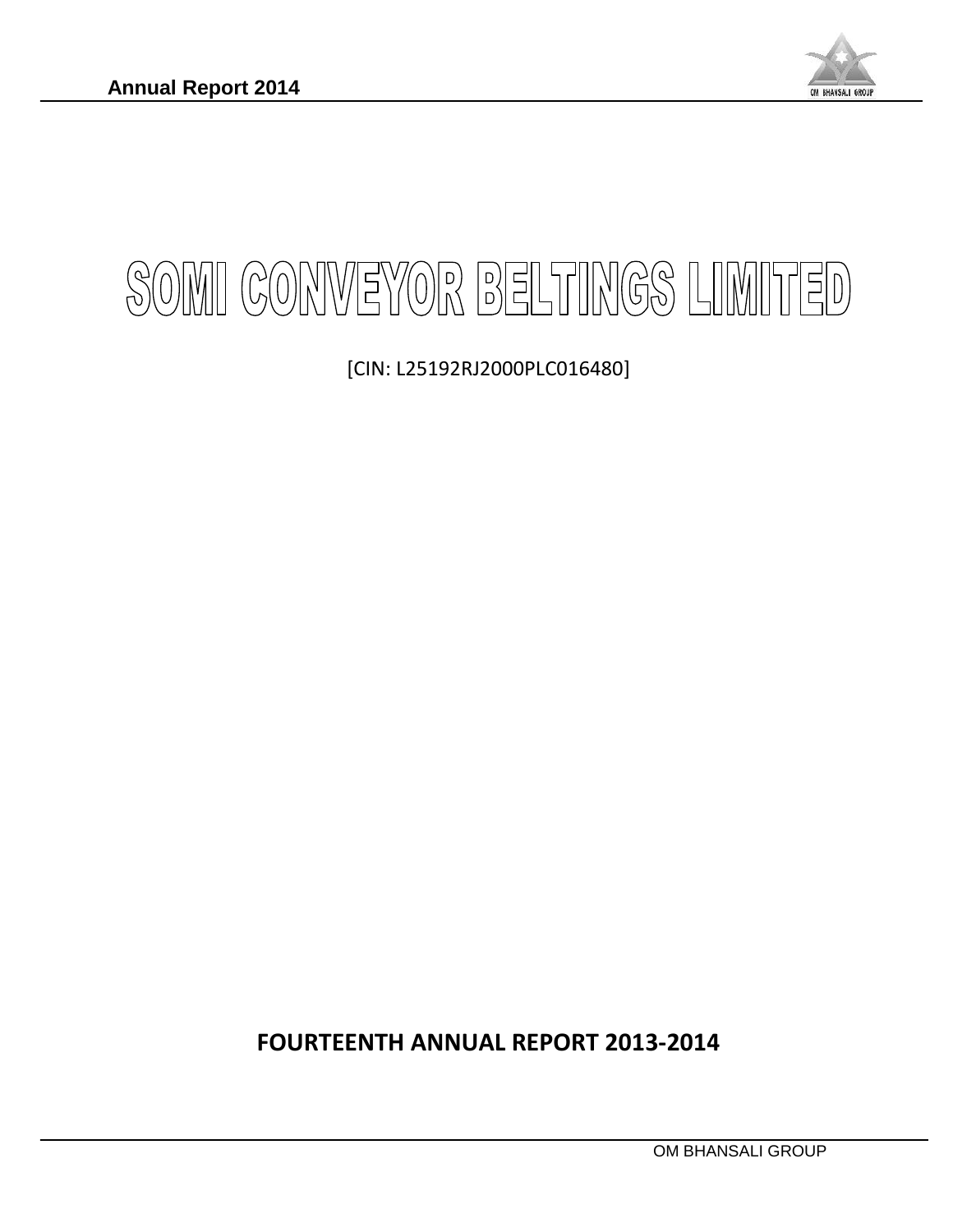

# **COMPANY INFORMATION**

# **BOARD OF DIRECTORS DIRECTORS**

Mr. O P Bhansali **Chairman & Managing Director**<br>
Mr. Vimal Bhansali Chairman & Managing Director Mr. Vimal Bhansali Nicolas and Muslim Whole Time Director<br>Mr. Gauray Bhansali Nicolas and Whole Time Director Mr. O P Bhansali Bhansali DirectorWholeMahendra

Whole Time Director Mr. Mahendra Rakecha **Independent & Non-Executive Director** Mr. Yogesh Maheshwari **Independent & Non-Executive Director**<br>Mr. Sharad Gyanmal Nahata **Independent & Non-Executiv** Additional Independent & Non-Executive Director

# **COMPANY SECRETARY & COMPLIANCE OFFICER COMPANYSECRETARY**

Mr. Amit Baxi

# **AUDITORS AUDITORS**

M/s. P. Singhvi & Associates Chartered Accountants, Jodhpur

# **BANKERS BANKERS**

Punjab National Bank PAL Road Branch, Kesav Nagar, Opp Ashok Udhyan, Jodhpur hendra Rakecha Independent<br>
Independent Independent<br>
Independent Additional Inc<br> **PANY SECRETARY & COMPLIANCE OFFICER**<br>
It Baxi<br> **FORS**<br>
Singhvi & Associates<br>
red Accountants, Jodhpur<br> **ERS**<br>
National Bank<br>
pad Branch,<br>
Na

#### **REGISTERED OFFICE OFFICE**

4 F-15, "Oliver House", Kesav Nagar, Opp Ashok Udhyan, Jodhpur<br>**REGISTERED OFFICE**<br>4 F-15, "Oliver House",<br>New Power House Road, Jodhpur-342001 4 F-15, "Oliver House",<br>New Power House Road, Jodhpur-342001<br>**WORKS**<br>• H-2, 463-466, Sangaria Industrial Area, Jodhp<br>• K.No-58, 58/5, 58/6, Village Tanawara, Tehsil

#### **WORKS**

- 
- K.No-58, 58/5, 58/6, Village Tanawara, Tehsil Luni, District Jodhpur.

#### **REGISTRAR AND TRANSFER AGENT AND**

Universal Capital Securities Pvt Ltd. (Formerly: Mondkar Computers Pvt. Limited) 21, Shakil Niwas, Opp. Satya Sai Baba Temple, Baba Mahakali Caves Road, Andheri (East), Mumbai - 400 093 Mahakali Caves Road, Andheri (East), Mumbai - 400 093<br>Tel: (+91 22) 28257641, 28207203-05 Fax: (+91 22) 28262920 Web: www.unisec.in Capital Securities Pvt Ltd. (Formerly: Mondkar (<br>| Niwas, Opp. Satya Sai Baba Temple,<br>Caves Road, Andheri (East), Mumbai - 400 093<br>22) 28257641, 28207203-05 Fax: (+91 22) 282 **MPANY INFORMATION**<br>
RD OF DIRECTORS<br>
P Bhansali<br>
imal Bhansali<br>
aurav Bhansali<br>
aurav Bhansali<br>
aurav Bhansali<br>
aurav Bhansali<br>
angesh Maheshwari<br>
harad Gyanmal Nahata<br> **IPANY SECRETARY & COMPLIANC**<br>
mit Baxi<br> **ITORS**<br>
P.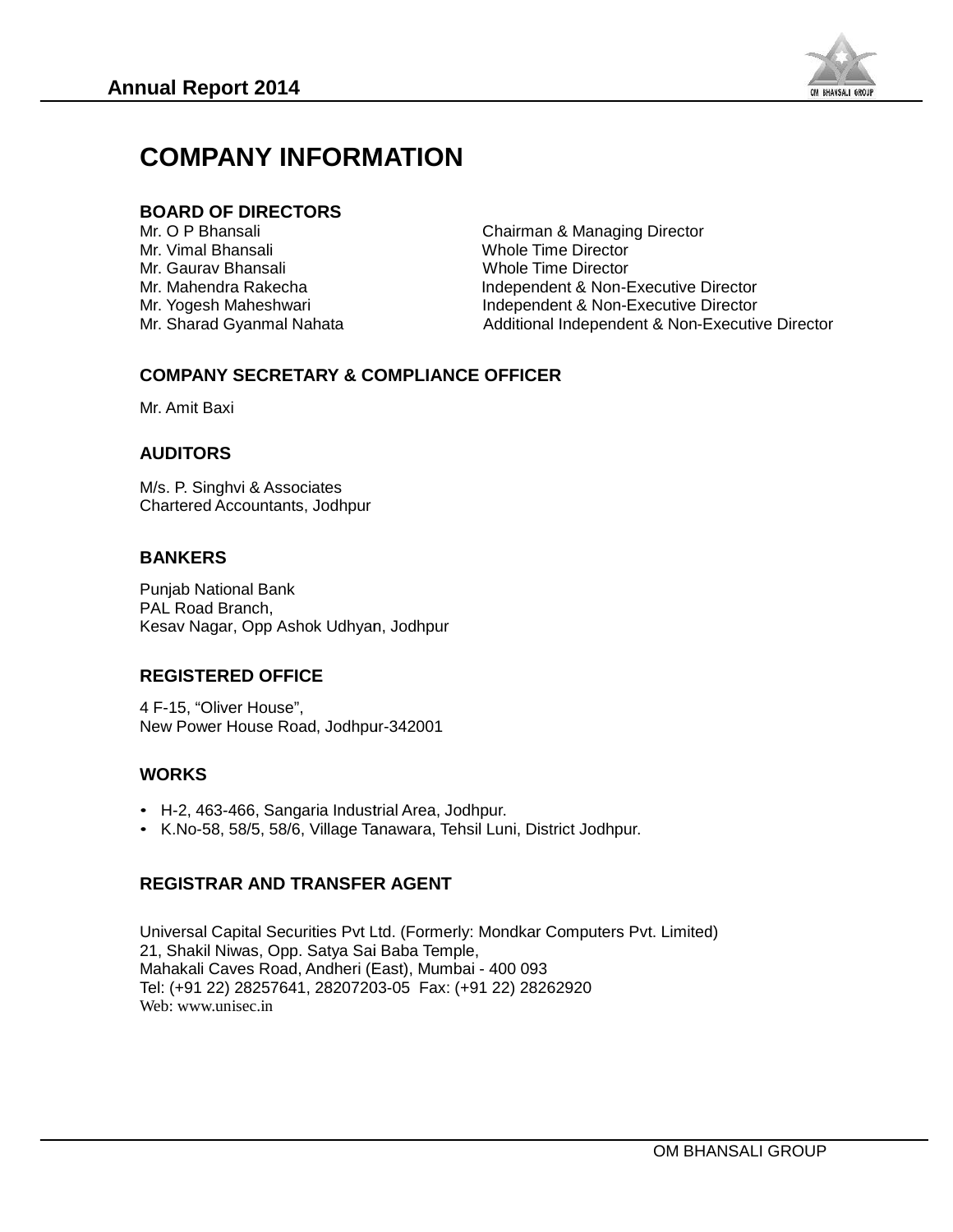

# **TABLE OF CONTENTS**

| <b>Page Nos</b> | <b>Contents</b>                           |
|-----------------|-------------------------------------------|
| I               | Notice                                    |
| IV              | Appendix to Annual General Meeting Notice |
| $\vee$          | Proxy Form & Attendance Slip              |
| VII             | Message from the Chairman                 |
| 01              | Director's Report                         |
| 02              | Report on Corporate Governance            |
| 06              | Management Discussion and Analysis        |
| 14              | Certificate on Corporate Governance       |
| 16              | Declaration                               |
| 17              | <b>CEO/CFO Certification</b>              |
| 17              | <b>Auditors Report</b>                    |
| 18              | <b>Balance Sheet</b>                      |
| 22              | Profit & Loss Account                     |
| 23              | <b>Notes on Financial Statements</b>      |
| 24              | <b>Significant Accounting Policies</b>    |
| 35              | <b>Cash Flow Statement</b>                |
|                 |                                           |
|                 |                                           |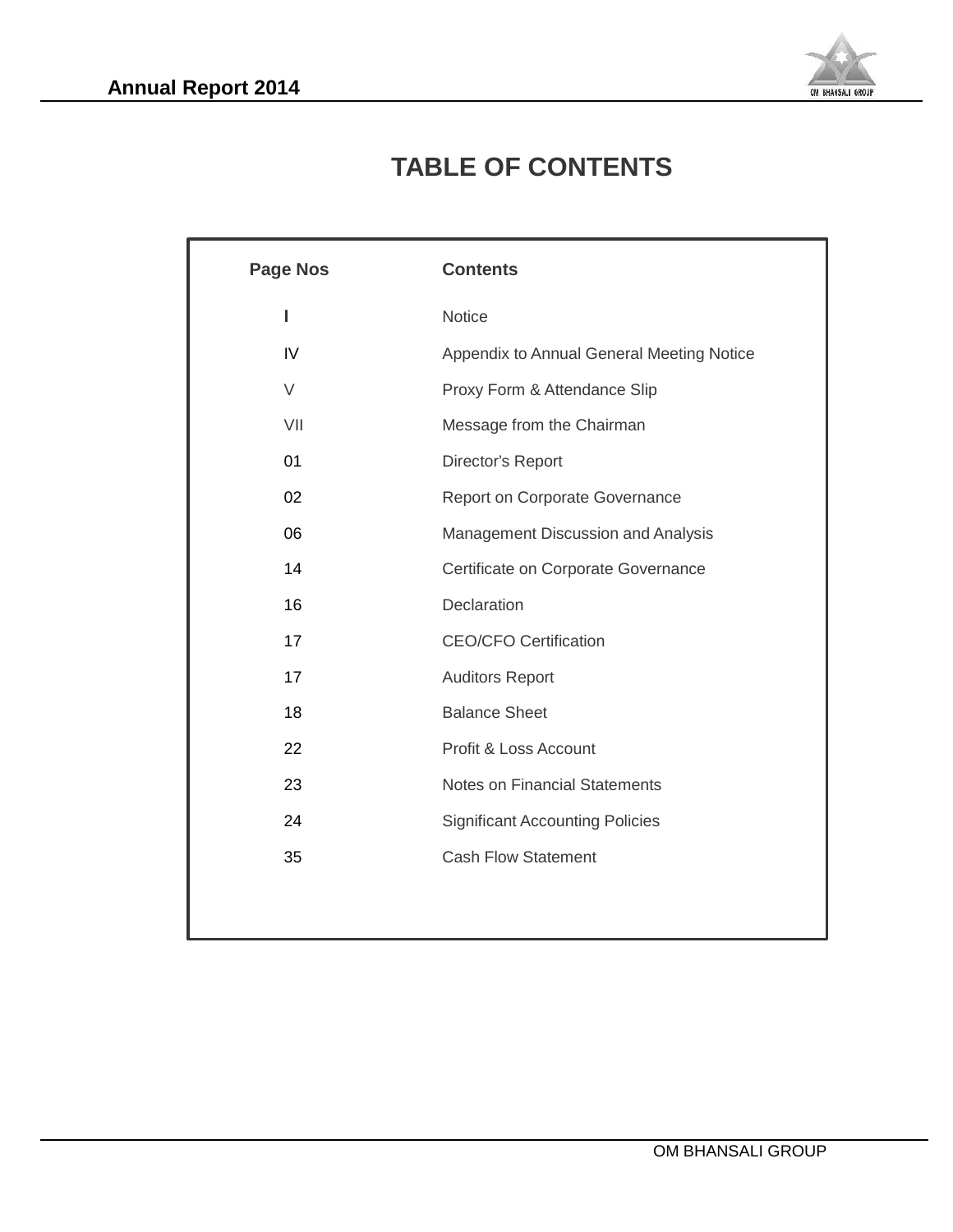

# **NOTICE**

**NOTICE** is hereby given that the FOURTEENTH Annual General Meeting of the members of the Company will be held on TUESDAY, 30<sup>th</sup> September, 2014 at 11:30 A.M at its registered office at 4F-15, "Oliver House", New Power House Road, Jodhpur-342001 to transact the following business:

#### **ORDINARY BUSINESS:**

- 1. To receive, consider and adopt the Audited Balance Sheet of the company as at 31<sup>st</sup> March, 2014, Profit & Loss Account for the year ended on that date and the Reports of the Director's and Auditor's thereon.
- 2. To appoint a director in place of Mr. Yogesh Maheshwari (DIN: 01202089), who retires by rotation and being eligible, offers him self for reappointment.
- 3. To appoint Statutory Auditors for a period of 3 (Three) years commencing from the conclusion of this Annual General meeting until the conclusion of Seventeenth Annual General Meeting and to fix their remuneration.

#### **SPECIAL BUSINESS:**

4. To consider and if thought fit, to pass with or without modification(s), the following resolution as an Ordinary Resolution:

"RESOLVED THAT pursuant to the provisions of Sections 149,152 and other applicable provisions of the Companies Act, 2013 and the Companies (Appointment and Qualification of Directors) Rules,2014 made there under, read with Schedule IV to the Companies Act, 2013 and Clause 49 of the Listing Agreement, Mr. Sharad Gyanmal Nahata (DIN: 06814502) who was appointed as an Additional and Independent Director by the Board of Directors, pursuant to provisions of Section 161(1) of the Companies Act, 2013, and who holds office up to the date of this Annual General Meeting and in respect of whom the Company has received a notice in writing from a member under section 160 of the Companies Act, 2013, signifying his intention to propose Mr. Sharad Gyanmal Nahata (DIN: 06814502) as a candidate for the office of director of the Company, be and is hereby appointed as an Independent Director of the Company to hold office for Five(5) consecutive years for a term up to  $31<sup>st</sup>$  March,2019. **DTICE** is hereby given that the FOURTEENTH Annual General Meeting of the members of the Company<br>The Held on TUESDAY, 30<sup>6</sup> September, 2014 at 11:30 A.M at its registered office at 4F-15, "Oliver<br>was "New Power House Road, It be held on TUESDAY, 30<sup>77</sup> September, 2014 at 11:30 A.M at its register<br>
louse', New Power House Road, Jodhpur-342001 to transact the following<br>
Nuse', New Power House Road, Jodhpur-342001 to transact the following<br> **RD** 

RESOLVED FURTHER THAT Mr. Om Prakash Bhansali, (DIN: 00351846 )Managing Director of the Company be and is hereby authorized to do all such acts, deeds and other things and execute all such forms, documents, instruments and writings as may be required to give effect to the aforesaid resolution."

5. To consider and if thought fit, to pass with or without modification(s), the following resolution as a Special Resolution :

"RESOLVED THAT pursuant to the provisions of Section 180(1)(a) and other applicable provisions, if any, of the Companies Act, 2013 and the Rules made there under (including any statutory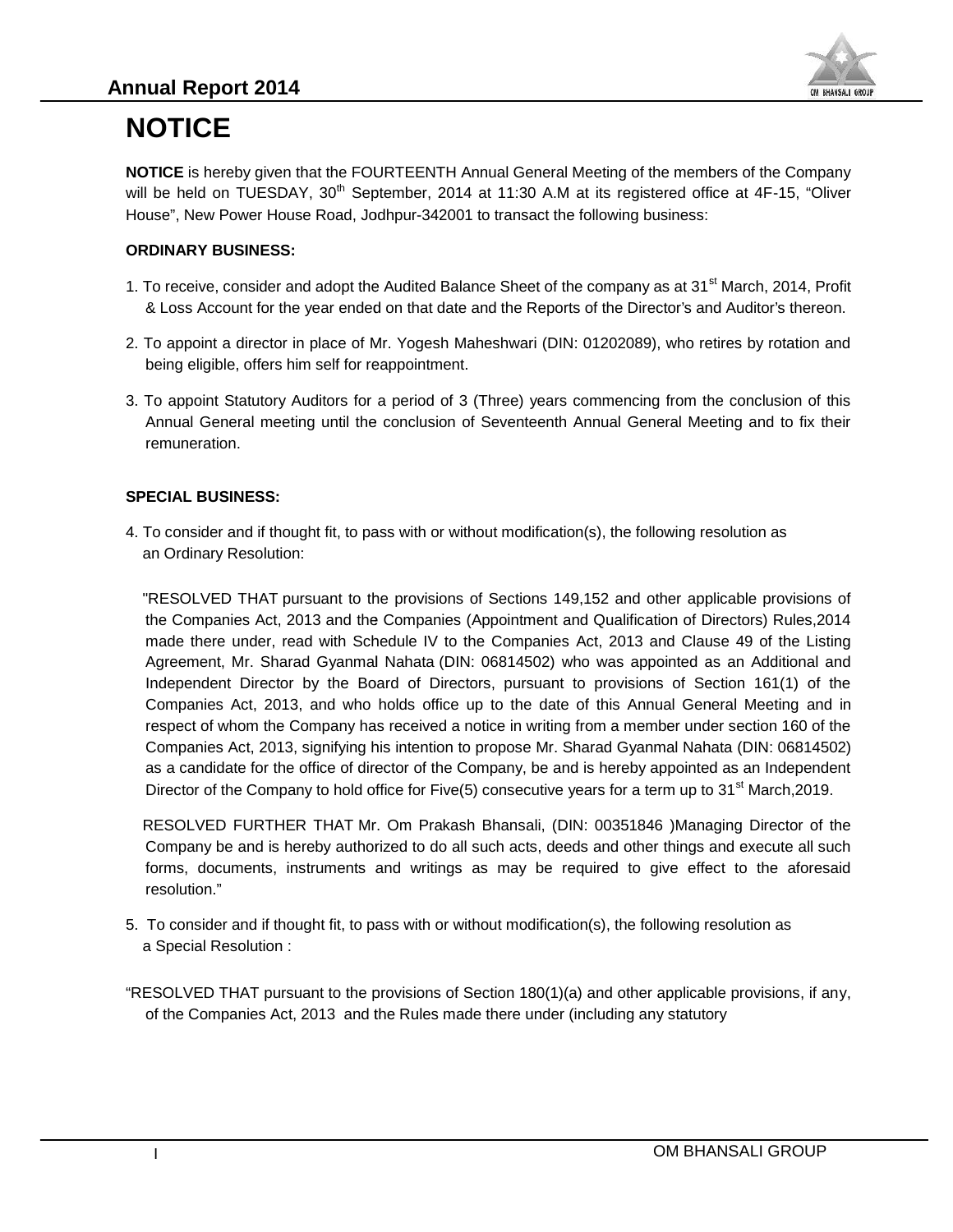# **Annual Report 2014**



modification(s) or re-enactment thereof for the time being in force), the consent of the members be and is hereby accorded to the Board of Directors of the Company to mortgage/charge/ encumber all or any of the immovable and/or movable properties including securitization of the receivables where so ever situated, present and future including the whole or substantially the whole of the undertaking(s) of the company in favour of the banks, financial institutions and other bodies corporate and entities to secure an aggregate amount up to Rs, 50.00 crores and interest at agreed rate, additional interest, compound interest, commitment charges.etc. as may be applicable and payable by the company to the lenders in terms of the agreements executed with them." modification(s) or re-enactment thereof for the time being in force), the consent of the members be and<br>is hereby accorded to the Board of Directors of the Company to mortgage/charge/ encumber all or any<br>of the immovable a

RESOLVED FURTHER THAT the Board of Directors of the company be and is hereby authorized to negotiate, finalize and settle with the lenders concerned, all deeds, documents and writings for creating the aforesaid mortgage(s), charge(s) and encumbrances and to do all such acts , deeds and things as may be necessary, expedient for giving effect to this resolution."

6. To consider and if thought fit, to pass with or without modification(s), the following resolution as a Special Resolution :

"RESOLVED THAT pursuant to the provisions of Section 180(1)(c) and other applicable provisions, if any, of the Companies Act, 2013 and the Rules made there under (including any statutory modification(s) or re-enactment thereof for the time being in force), the consent of the members be and is hereby accorded to the Board of Directors of the Company to borrow any sum or sums of money for the purposes of the Company at any time or from time to time, notwithstanding that the money or monies to be borrowed together with the monies already borrowed by the Company may exceed the aggregate for the time being of the paid-up capital of the Company and its free reserves, that is to say, reserves not set apart for any specific purposes, provided that the total amount so borrowed by the Company together with the amount already borrowed and outstanding shall not exceed Rs. 50.00 Crores, apart from temporary loans obtained or to be obtained from the Company's bankers in the ordinary course of business." present and future including the whole or substantially the whole of the undertaking(s) of the parties of the banks, financial institutions and other bodies corporate and entities to secure compriment charges etc. as may b To consider and if thought fit, to pass with or without modificatio<br>Special Resolution :<br>"RESOLVED THAT pursuant to the provisions of Section 180(1)(c)<br>any, of the Companies Act, 2013 and the Rules made there<br>modification(

RESOLVED FURTHER THAT for the purpose of giving effect to this resolution the board be and is hereby authorized to do all such acts, deeds matters and things as it may in its absolute discreation deem necessary, proper or desirable and to settle any question, difficulty or doubt that may be necessary, proper, desirable or expedient to give effect to this resolution." ordinary course of business."<br>
RESOLVED FURTHER THAT for the purpose of giving effect to this resolution the board b<br>
hereby authorized to do all such acts, deeds matters and things as it may in its absolute dis<br>
deem nece RESOLVED FURTHER THAT for the purpose of giving effect to<br>hereby authorized to do all such acts, deeds matters and things<br>deem necessary, proper or desirable and to settle any questi-<br>necessary, proper, desirable or expedi

BY ORDER OF THE BOARD For **SOMI CONVEYOR BELTINGS LIMITED**

Place: Jodhpur **AMIT BAXI** Date: 4<sup>th</sup> September, 2014 (Company Secretary)

**Registered Office Office**4F-15, "Oliver House" New Power House Road House 001Jodhpur-342 001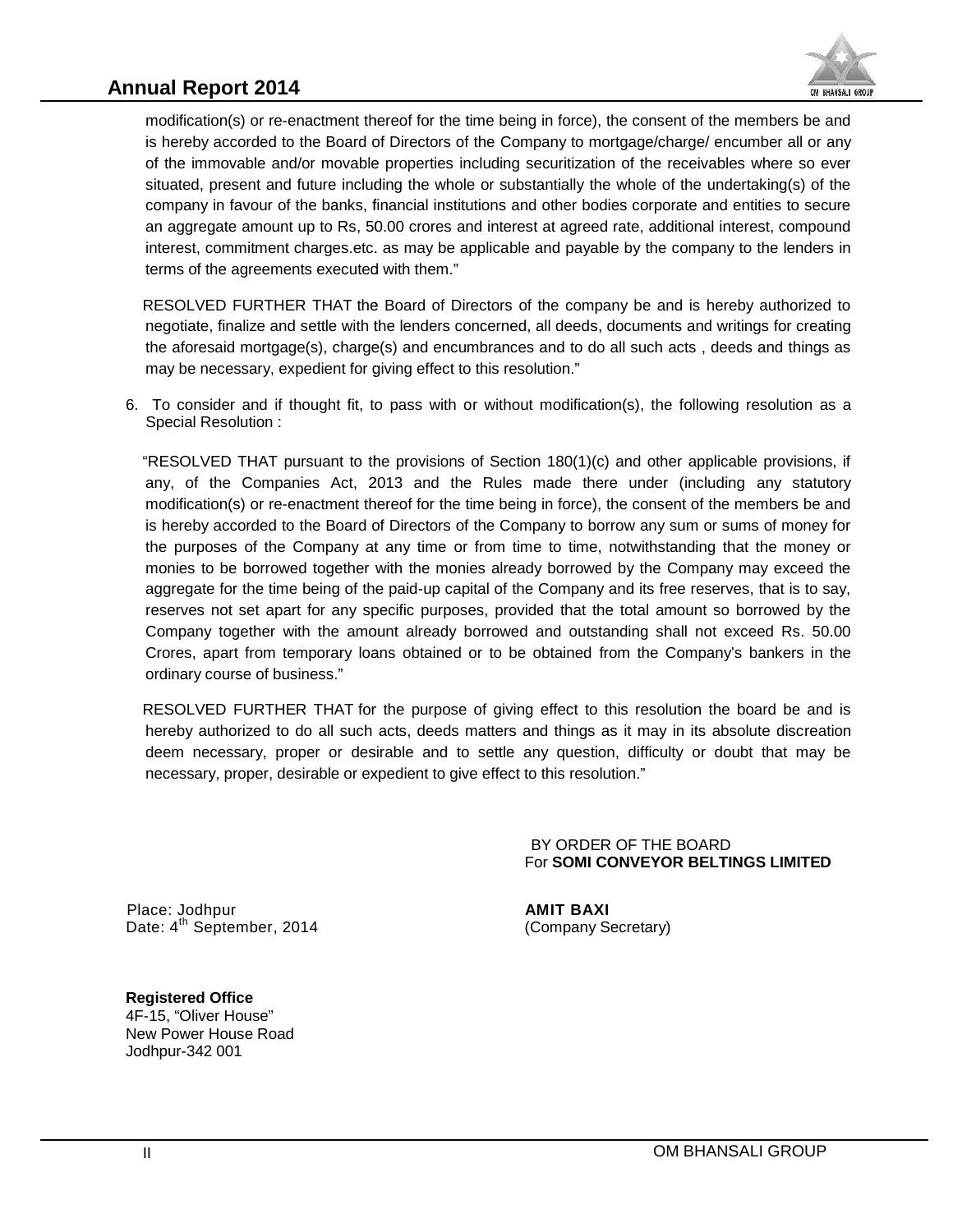

#### **NOTES:**

- 1. A MEMBER ENTITLED TO ATTEND AND VOTE AT THE MEETING IS ENTITLED TO APPOINT A PROXY TO ATTEND AND VOTE INSTEAD OF HIMSELF AND A PROXY NEED NOT BE A MEMBER OF THE COMPANY. PROXIES IN ORDER TO BE EFFECTIVE, SHOULD BE COMPLETED, STAMPED AND SIGNED AND MUST BE RECEIVED AT THE REGISTERED OFFICE OF THE COMPANY NOT LESS THAN 48 HOURS BEFORE THE TIME FIXED FOR COMMENCEMENT OF THE MEETING. A PROXY FORM IS ENCLOSED. A MEMBER ENTITLED TO ATTEND AND VOTE AT THE MEETING IS<br>PROXY TO ATTEND AND VOTE INSTEAD OF HIMSELF AND A F<br>MEMBER OF THE COMPANY. PROXIES IN ORDER TO BE EF<br>COMPLETED, STAMPED AND SIGNED AND MUST BE RECEIVE<br>OFFICE OF THE CO
- 2. A shareholder or his proxy will be required to produce at the entrance of the Meeting Hall, the 2.Attendance Slip sent herewith duly completed and signed. Neither photocopies nor torn/mutilated Attendance Slips will be accepted. The Validity of the Attendance Slip will, however, be subject to<br>the Shareholder continuing to hold shares on the date of meeting. the Shareholder continuing to hold shares on the date of meeting.
- 3. A Member or his Proxy is requested to bring his copy of the Annual Report to the Meeting as extra copies will not be provided.
- 4. Members are informed that in case of joint holders attending the meeting, only such joint holder who is higher in the order of name will be entitled to vote.
- 5. The Register of Members and the Share Transfer Books of the Company will remain closed from  $23<sup>rd</sup>$  September, 2014 to  $30<sup>th</sup>$  September, 2014 (both days inclusive).
- 6. Documents referred to in the Notice are open for Inspection at the Registered Office of the Company on all working days between 11:00 AM to 1:00 PM up to the date of Annual General Meeting and will also be available for inspection at the meeting.
- 7. Universal Capital Securities Pvt. Ltd. (Formerly known as Mondkar Computers Private Limited) is our Registrar and Share Transfer Agent. All the investor related communication may be addressed to them at their following address: 5. The Register of Members and the Share Transfer Books of the Company will remain closed from<br>
23<sup>dd</sup> September, 2014 to 30<sup>th</sup> September, 2014 (both days inclusive).<br>
6. Documents referred to in the Notice are open for

UNIVERSAL CAPITAL SECURITIES PRIVATE LIMITED 21, Shakil Niwas, Opp. Satya Sai Baba Temple, Mahakali Caves Road, Andheri (East), Mumbai - 400 093. Tel: +91-22-28257641, 28207203-05 Fax: +91-22-28262920

- 8. The relevant Explanatory Statement, pursuant to Section 102 (1) of the Companies Act, 2013 in respect of the items of Special Business is annexed hereto.
- 9. As required under the provisions of Clause 49(IV) (G) (i) of the Listing Agreement, particulars relating to Mr. Yogesh Maheshwari (DIN: 01202089) and Mr. Sharad Gyanmal Nahata (DIN: 06814502) is enclosed in the Appendix to this Notice.
- 10. The Ministry of Corporate Affairs, vide its Circular No. 18/2011 dated 29<sup>th</sup> April, 2011, has clarified that as a measure of "Green initiative in Corporate Governance" it will be in compliance, if the Annual Report (i.e., documents listed in section 219(1) of the Companies Act, 1956) is sent through e mail. To support this green initiative, members holding share in demat form are requested to provide their e-mail ID to the depository through their concerned depository participant and members holding shares in physical form are requested to provide e-mail ID to the Company's RTA, M/s Universal Capital Securities Private Limited and also update the e-mail address as and when there is any change. A MEMBER ENTITLED TO ATTEND AND VOTE AT THE MEETING IS ENTITLED TO APPOINT A<br>RECOVER TO THE COMPANY. PROXIMITED TO A PROXY MEED AND A PROXY NEED NOT BE ARROW TO APPOINT AND MOTEMBER AND AND VOTE INTERFACT OF SIXT COMPUTED Tel: +91-22-28257641, 28207203-05 Fax: +91-22-28262920<br>The relevant Explanatory Statement, pursuant to Section 102 (1) of th<br>respect of the items of Special Business is annexed hereto.<br>As required under the provisions of C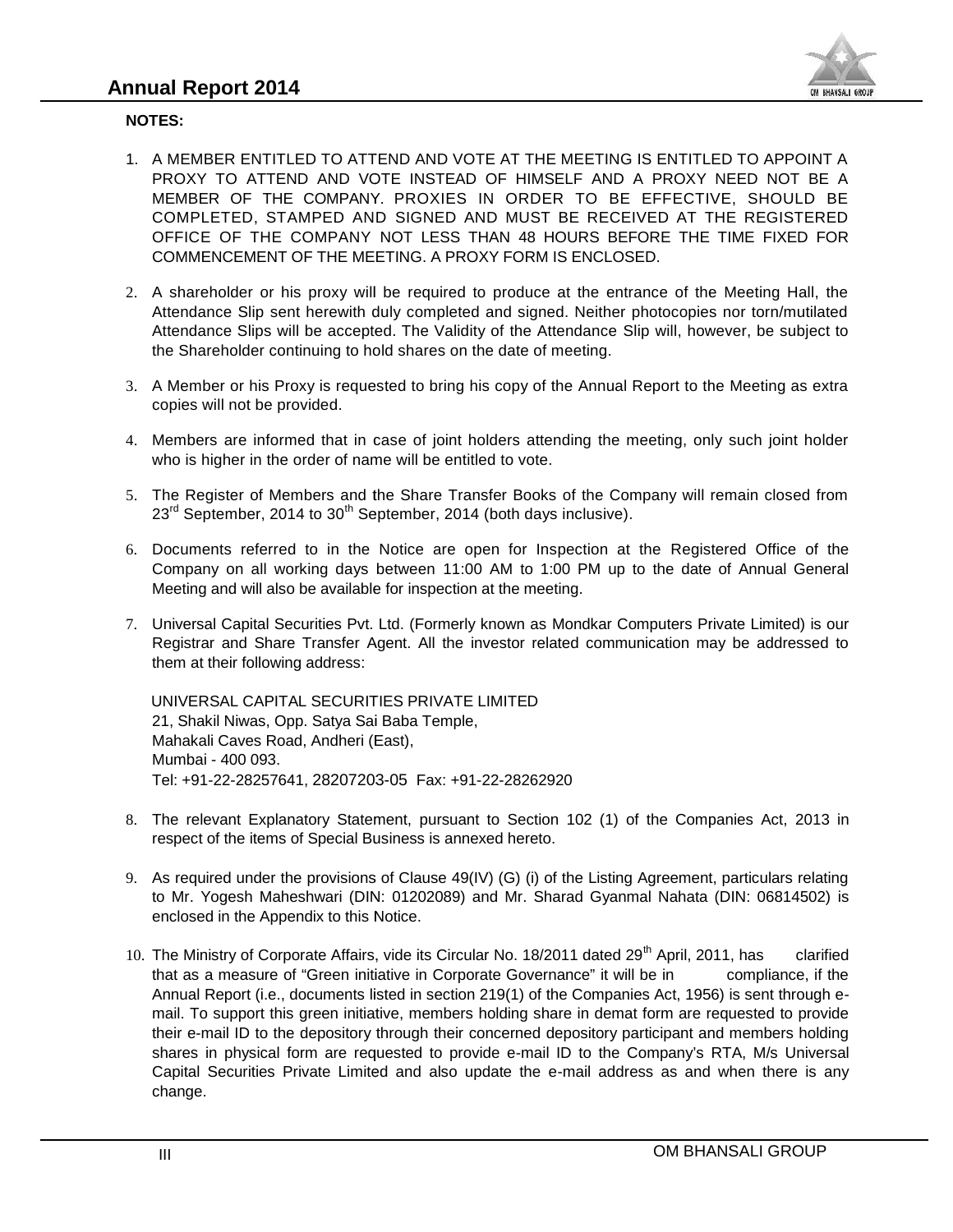

11. In term of Section 108 of the Companies Act, 2013, read with the Rule 20 of the Companies (Management and Administration) Rules, 2014 e-voting facility is being provided to the members.

#### **A. In case of members receiving e-mail:**

- (i) Log on to the e-voting website www.evotingindia.com
- (ii) Click on "Shareholders" tab.
- (iii) Now, select "Somi Conveyor Beltings Limited" from the drop down menu and click on "SUBMIT" In term of Section 108 of the Companies Act, 2013, read with the Rule 20 of (Management and Administration) Rules, 2014 e-voting facility is being provided to the Unit The instructions for members voting electronically are
- (iv) Now Enter your User ID
- a. For CDSL: 16 digits beneficiary ID,
- b. For NSDL: 8 Character DP ID followed by 8 Digits Client ID,
- c. Members holding shares in Physical Form should enter Folio Number registered with the Company.
- (v) Next enter the Image Verification as displayed and Click on "Login".
- (vi) If you are holding shares in demat form and had logged on to www.evotingindia.com and voted

|                                   | (Management and Administration) Rules, 2014 e-voting facility is being provided to the members.                                                                |
|-----------------------------------|----------------------------------------------------------------------------------------------------------------------------------------------------------------|
|                                   | The instructions for members voting electronically are as under:                                                                                               |
|                                   | A. In case of members receiving e-mail:                                                                                                                        |
|                                   | (i) Log on to the e-voting website www.evotingindia.com                                                                                                        |
| (ii) Click on "Shareholders" tab. |                                                                                                                                                                |
| "SUBMIT"                          | (iii) Now, select "Somi Conveyor Beltings Limited" from the drop down menu and click on                                                                        |
| (iv) Now Enter your User ID       |                                                                                                                                                                |
|                                   | a. For CDSL: 16 digits beneficiary ID,                                                                                                                         |
|                                   | b. For NSDL: 8 Character DP ID followed by 8 Digits Client ID,                                                                                                 |
|                                   | c. Members holding shares in Physical Form should enter Folio Number registered with the                                                                       |
| Company.                          |                                                                                                                                                                |
|                                   | (v) Next enter the Image Verification as displayed and Click on "Login".                                                                                       |
|                                   | (vi) If you are holding shares in demat form and had logged on to www.evotingindia.com and voted                                                               |
|                                   | on an earlier voting of any company, then your existing password is to be used.                                                                                |
|                                   | (vii) If you are a first time user follow the steps given below for Login:                                                                                     |
|                                   | For Members (Shareholders) holding shares in Demat Form and Physical Form                                                                                      |
| Permanent                         | Enter your 10 digit alpha-numeric PAN issued by Income Tax Department                                                                                          |
| Account                           | (Applicable for both demat shareholders as well as physical shareholders).                                                                                     |
| Number                            |                                                                                                                                                                |
| (PAN)                             | • Members who have not updated their PAN with the Company/Depository<br>Participant are requested to use the first two letters of their name and last 8 digits |
|                                   | of the folio number or demat account number in the PAN field.                                                                                                  |
|                                   |                                                                                                                                                                |
|                                   | . In case folio number is less than 8 digits enter the applicable number of 0's                                                                                |
|                                   | before the number after the first two characters of the name in CAPITAL letters<br>e.g. If your name is Ramesh Kumar with folio number 1 then enter RA00000001 |
|                                   | in the PAN field.                                                                                                                                              |
| Date of Birth                     | Enter the DOB as recorded in your demat account or in the Company records for                                                                                  |
| (DOB)                             | the said demat account or folio in dd/mm/yyyy format.                                                                                                          |
| Dividend Bank                     | Enter the Dividend Bank Details as recorded in your demat account or in the                                                                                    |
| Details                           | Company records for the said demat account or folio.                                                                                                           |
|                                   |                                                                                                                                                                |
|                                   | OM BHANSALI GROUP                                                                                                                                              |
| IV                                |                                                                                                                                                                |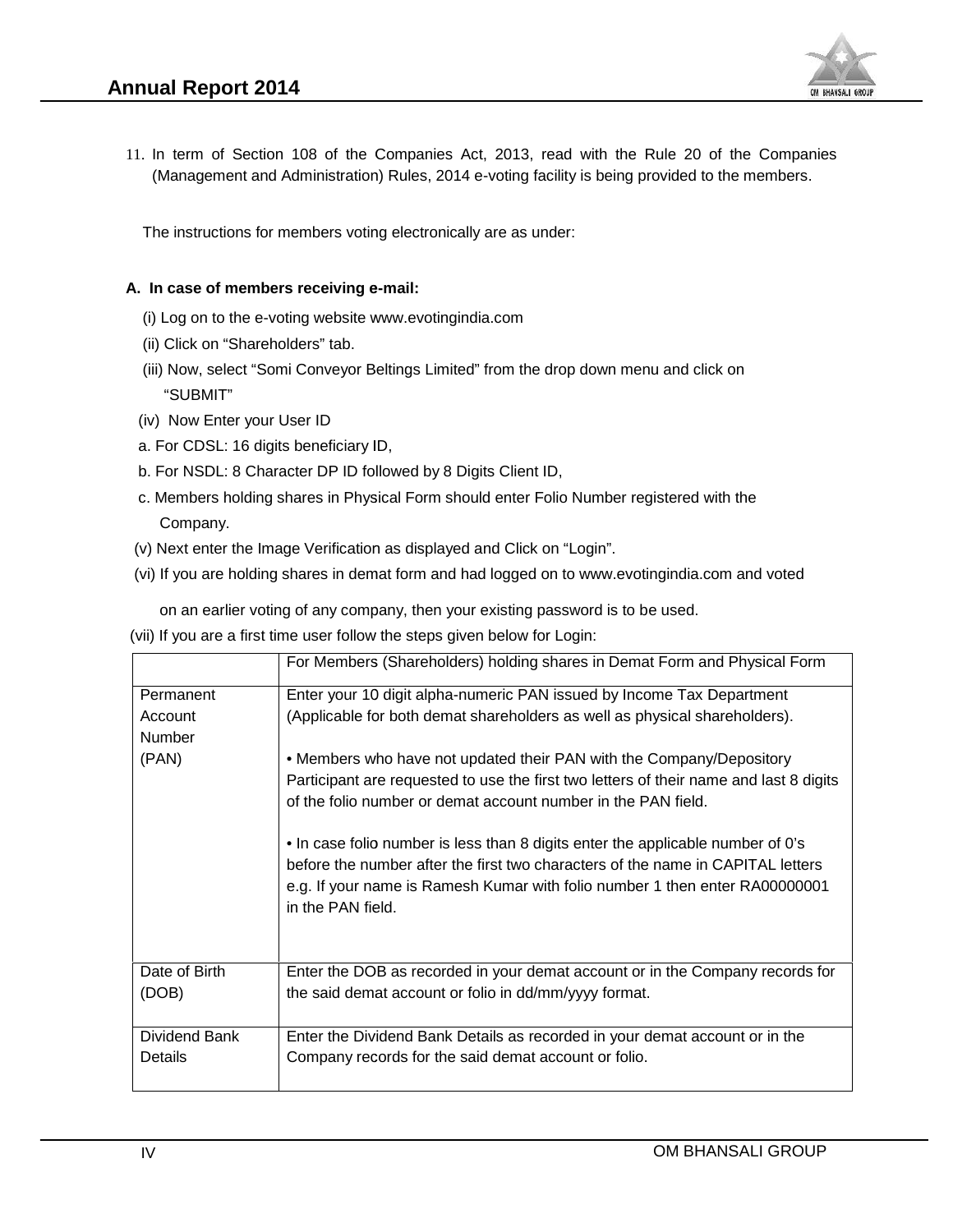# **Annual Report 2014**



# Please enter the DOB or Dividend Bank Details in order to login. If the details are not recorded with the Company / Depository Participant, please enter the client id / folio number in the Dividend Bank details field.

(viii) After entering these details appropriately, click on SUBMIT" tab.

(ix) Members holding shares in physical form will then reach directly the Company selection screen. However, members holding shares in demat form will now reach 'Password Creation' menu wherein they are required to mandatorily enter their login password in the new password field. Kindly note that this password is to be also used by the demat holders for voting for resolutions of any other company on which they are eligible to vote, provided that company opts for e-voting through CDSL platform. It is strongly recommended not to share your password with any other person and take utmost care to keep your password confidential. Please enter the DOB or Dividend Bank Details in order to login. If the details are not recorded with the locompany / Depository Participant, please enter the client id / folio number in the Dividend Bank details and<br>iii) *F* Pease enter the DOS or Dividend Bank Details in order to login. If the desils are not necorded with the Dividend Bank Details are the context of the Custoder Simple Tompath (iii) (iii) After entering these enter the cl

(x) For Members holding shares in physical form, the details can be used only for e-voting on the resolutions contained in this Notice.

(xi) Click on the Electronic Voting Sequence Number (EVSN) of SOMI CONVEYOR BELTINGS LIMITED to vote.

(xii) On the voting page, you will see 'RESOLUTION DESCRIPTION" and against the same the option "YES/NO" for voting. Select the option YES or NO as desired. The option YES implies that you assent to the Resolution and option NO implies that you dissent to the Resolution.

(xiii) Click on the "RESOLUTIONS FILE LINK" if you wish to view the entire Resolution details.

(xiv) After selecting the resolution you have decided to vote on, click on "SUBMIT". A confirmation box will be displayed. If you wish to confirm your vote, click on "OK", else to change your vote, click on "CANCEL" and accordingly modify your vote.

(xv) Once you "CONFIRM" your vote on the resolution, you will not be allowed to modify your vote.

(xvi) You can also take out print of the voting done by you by clicking on "Click here to print" option on the Voting page.

(xvii) If Demat account holder has forgotten the changed password then Enter the User ID and the image verification code and click on Forgot Password & enter the details as prompted by the system.

- (xviii) (a) Institutional shareholders (i.e. other than Individuals, HUF, NRI etc.) are required to log on to https://www.evotingindia.co.in and register themselves as Corporates.
	- (b) Institutional shareholders should submit a scanned copy of the Registration Form bearing the stamp and sign of the entity to helpdesk.evoting@cdslindia.com.
	- (c) After receiving the login details they have to create a user who would be able to link the account(s) which they wish to vote on.
	- (d) The list of accounts should be mailed to helpdesk.evoting@cdslindia.com and on approval of the accounts they would be able to cast their vote.
	- (e) Institutional shareholders should upload a scanned copy of the Board Resolution and Power of Attorney (POA) which they have issued in favour of the Custodian. if any, in PDF Format in the system for the scrutinizer to verify the same.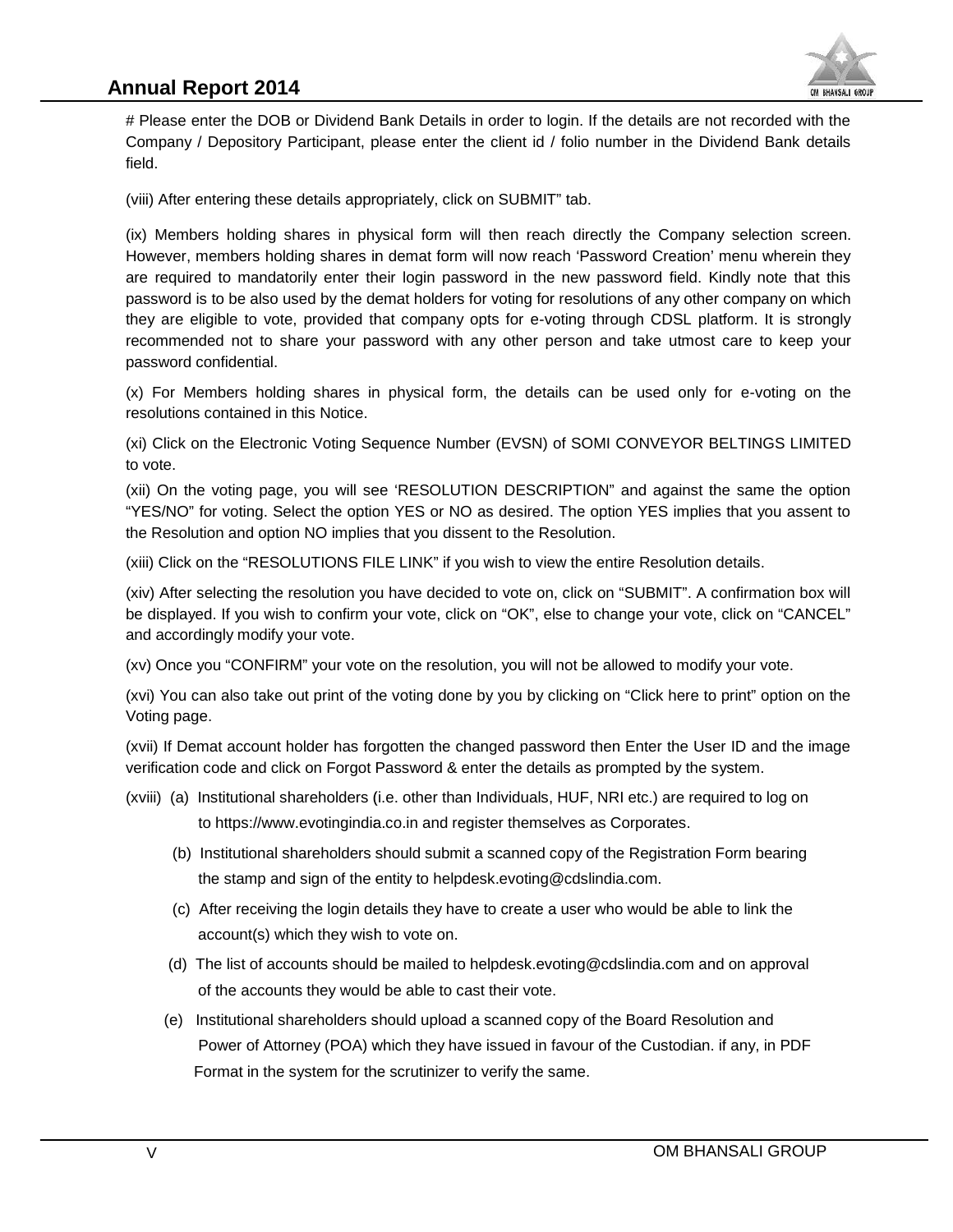

#### B. In case of members receiving the physical copy of Notice of AGM: please follow all steps from<br>sI no. (i) to sI. no. (xviii) above, to cast vote. **sl no. (i) to sI. no. (xviii) above, to cast vote**.

The voting period begins on Wednesday, 24.09.2014 (9.00 a.m.) and ends on Friday, 26.09.2014 (05.00 p.m.). The evoting module shall be displayed by CDSL for voting thereafter. During this period p.m.). The evoting module shall be displayed by CDSL for voting thereafter. During this period<br>shareholders' of the Company, holding shares either in physical form or in dematerialized form, as on the cut off date of 22.08.2014 may cast their vote electronically. The Company has appointed Ms. Ira Baxi (FCS 5456, PCS No.4712), Practising Company Secretary, to act as the Scrutinizer, for conducting the scrutiny of the votes cast. voting period begins on Wednesday, 24.09.2014 (9.00 a.m.) and ends on Friday<br>). The evoting module shall be displayed by CDSL for voting thereafter.<br>eholders' of the Company, holding shares either in physical fo B. In case of members receiving the physical copy of Notice of AGM : please follow all steps from<br>B. in C. () to st no. (cvilis above, on cast vote.<br>The voters period solarity, 24 (30.2014 (30.2014 (30.2014 (30.2014 (30.20

**C.** In case you have any queries or issues regarding e-voting, you may refer the Frequently Asked Questions ("FAQs") and e-voting manual available at www.evotingindia.co.in under help section or write an email to helpdesk.evoting@cdslindia.com. scrutiny of the votes cast.<br>
C. In case you have any queries or issues regarding e-voting, you may refer the Frequently Asked<br>
Questions ("FAQs") and e-voting manual available at www.evotingindia.co.in under help section o cut off date of 22.08.2014 may cast their vote el<br>(FCS 5456, PCS No.4712), Practising Company<br>scrutiny of the votes cast.<br>**C.** In case you have any queries or issues reg<br>Questions ("FAQs") and e-voting manual availabl<br>an e

#### **D. General Instruction: D. General**

(i) You are advised to cast your vote only through one mode (E-voting or through Show of Hands or Poll at the AGM). In case you cast your votes through both the modes, votes cast through E-voting shall only be considered and votes cast at the meeting through Show of Hands or Poll would be rejected.

(ii) Members, who have registered their E-mail addresses with the Company or their Depository Participant, are being sent the AGM Notice along with the Annual Report, Attendance Slip & Proxy Form by E-mail and others are being sent by post. Lact your votes through both the modes, votes cast through E-voting shall only cast at the meeting through Show of Hands or Poll would be rejected.<br>
Hands or Poll would be rejected.<br>
Hands or Poll would be rejected.<br>
Show (i) You are advised to cast your vote only through one mode (E-voting or through<br>the AGM). In case you cast your votes through both the modes, votes cast thre<br>considered and votes cast at the meeting through Show of Hands

BY ORDER OF THE BOARD For **SOMI CONVEYOR BELTINGS LIMITED BELTINGS** 

Place: Jodhpur **AMIT BAXI** Date: 4<sup>th</sup> September, 2014 (Company Secretary)

**Registered Office Office**4F-15, "Oliver House" New Power House Road House 001Jodhpur-342 001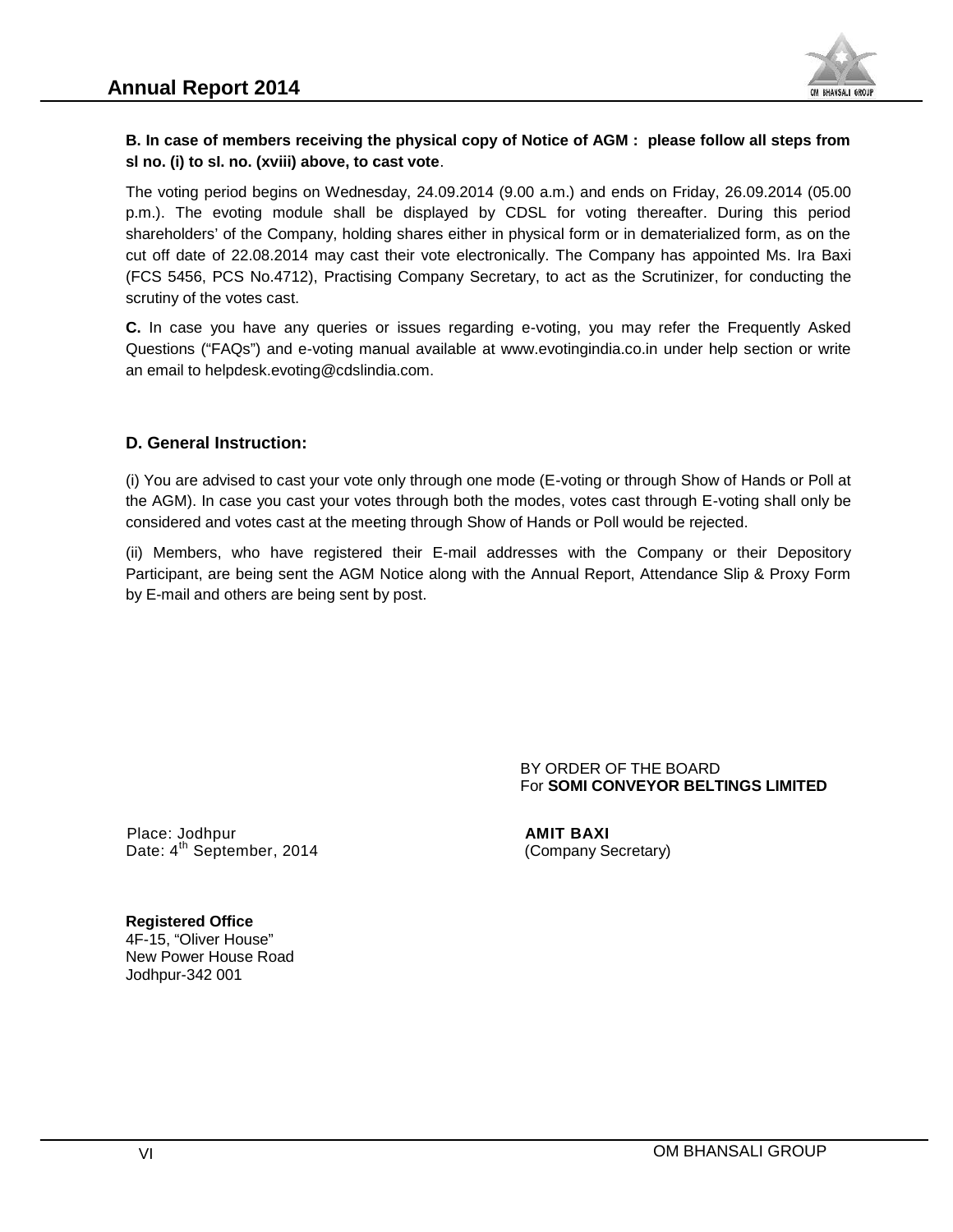

#### **APPENDIX TO ANNUAL GENERAL MEETING NOTICE TO**

Information on the Directors Seeking Re- Appointment at the Forthcoming Annual General Meeting<br>(Pursuant to Clause 49(IV) (G) (i) of the Listing Agreement)

(Pursuant to Clause 49(IV) (G) (i) of the Listing Agreement)

| Name Of<br><b>Director</b>      | Age         | Date Of<br>Original<br>Appointme<br>nt | <b>Expertise In</b><br><b>Specific</b><br><b>Functional</b><br>Areas                   | Qualific-<br>ations     | <b>Directors</b><br>hips<br>In Other<br><b>Public</b><br>Limited<br>Companie<br>s | Membership<br>of Board<br><b>Committees</b><br>In Other<br><b>Public</b><br>Limited<br><b>Companies</b> | Other<br>Information                              | <b>Remarks</b>                                                                  |
|---------------------------------|-------------|----------------------------------------|----------------------------------------------------------------------------------------|-------------------------|-----------------------------------------------------------------------------------|---------------------------------------------------------------------------------------------------------|---------------------------------------------------|---------------------------------------------------------------------------------|
| Mr. Yogesh<br>Maheshwari        | 55<br>Years | 10/01/2007                             | 30 years of<br>Experience in<br>Manufacturing<br>of Heavy Earth<br>Moving<br>Machinery | Mechanical<br>Engineer  | <b>NIL</b>                                                                        | <b>NIL</b>                                                                                              | Independent &<br>Non-Executive<br><b>Director</b> | Retires by<br>rotation at the<br>forth-coming<br>Annual<br>General<br>Meeting   |
| Mr. Sharad<br>Gyanmal<br>Nahata | 49<br>Years | 12/02/2014                             | Two years<br>Experience in<br>the field of<br>Sales and<br>marketing.                  | Bachelor of<br>Commerce | <b>NIL</b>                                                                        | <b>NIL</b>                                                                                              | Independent &<br>Non-Executive<br><b>Director</b> | Appointment<br>as<br>Independent<br>director for the<br>period of five<br>years |

#### BY ORDER OF THE BOARD For **SOMI CONVEYOR BELTINGS LIMITED BELTINGS**

Place: Jodhpur **AMIT BAXI** Date: 4<sup>th</sup> Septerr Place: Place: Jodhpur 42014(Company

# (Company Secretary)

#### **Registered Office Office**

4F-15, "Oliver House" New Power House Road Jodhpur-342 001 ew Power House<br>pdhpur-342 001<br>VII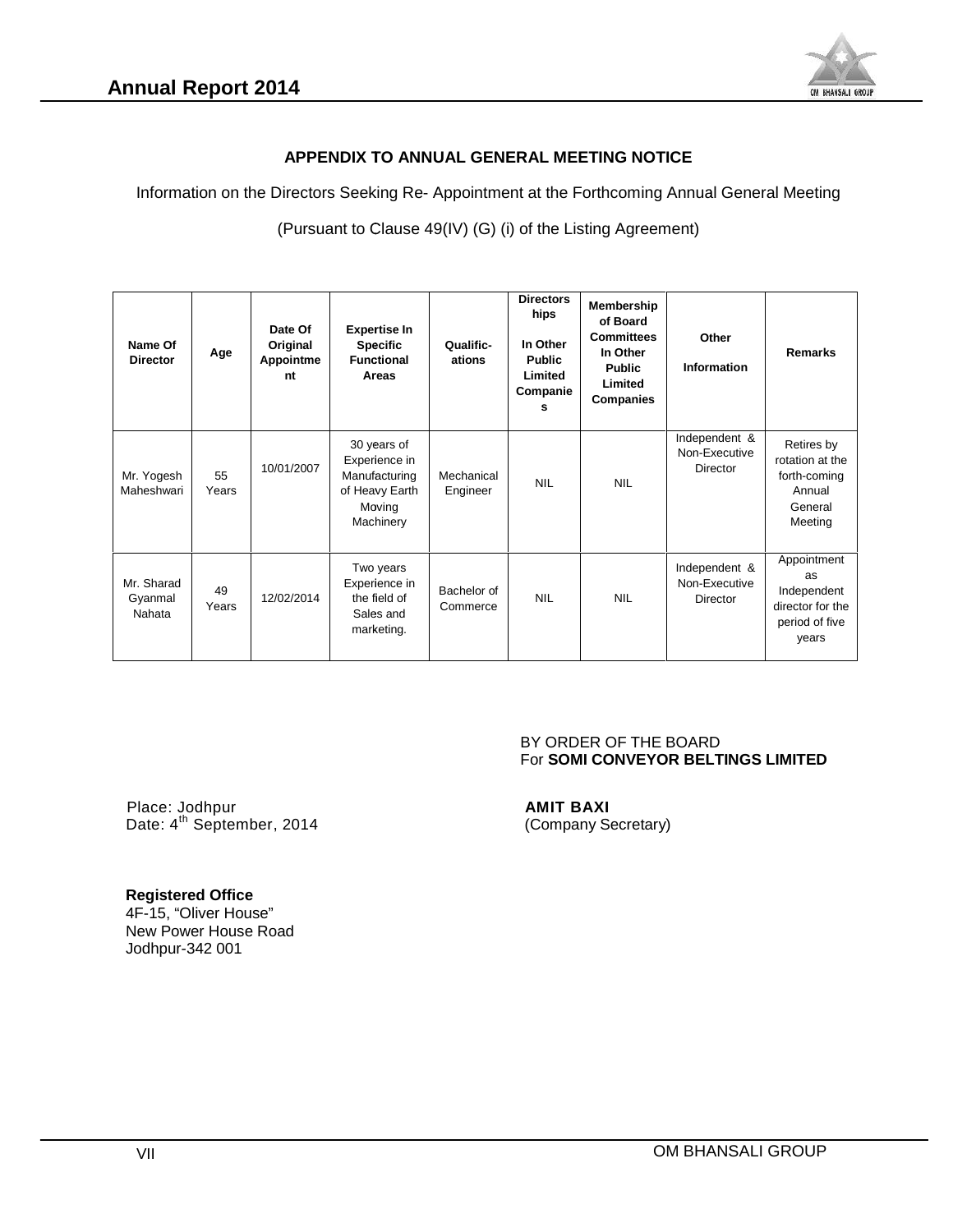

# **Explanatory Statement Pursuant to Section 102 (1) of the Companies Act, 2013 Companies**

As required by Section 102 (1) of the Companies Act, 2013, the following Explanatory Statement sets out all material facts relating to the business mentioned under item no. 4 to item No. 6 of the accompanying notice dated 4<sup>th</sup> September, 2014: uired by Section 102 (1) of the Companies Act, 2013, the following Explanatory Statement sets out<br>rerial facts relating to the business mentioned under item no. 4 to item No. 6 of the accompanying<br>dated 4<sup>th</sup> September, 20

#### *Item No.4.*

Pursuant to the provisions of Section 161(1) of the Companies Act, 2013 and the Articles of Association of the Company, the Board of Directors of the Company appointed, Mr. Sharad Gyanmal Nahata (DIN: 06814502) as an Additional Director of the Company with effect from  $12<sup>th</sup>$  February, 2014.

In terms of the provisions of Section 161(1) of the Companies Act, 2013, Mr. Sharad Gyanmal Nahata would hold office up to the date of this Annual General Meeting.

The Company has received a notice in writing from a member along with the deposit of requisite amount under Section 160 of the Companies Act, 2013 proposing the candidature of Mr. Sharad Gyanmal Nahata for the office of Independent Director of the Company for the period of five years.

Mr. Sharad Gyanmal Nahata is not disqualified from being appointed as a Director in terms of Section 164 of the Companies Act, 2013 and has given his consent to act as a Director.

Section 149 of the Companies Act, 2013 inter alia stipulates the criteria of independence, to whom a company should propose to appoint an independent director on its Board. As per the said Section 149, an independent director can hold office for a term up to 5 (five) consecutive years on the Board of a company and he shall not be included in the total number of directors for retirement by rotation. of the Companies Act, 2013 and has given his consent to act as a Director.<br>Section 149 of the Companies Act, 2013 inter alia stipulates the criteria of independence, to whom<br>company should propose to appoint an independent

The Company has received a declaration from Mr. Sharad Gyanmal Nahata that he meets with the criteria of independence as prescribed both under sub-section (6) of Section 149 of the Act and under Clause 49 of the Listing Agreement. Mr. Sharad Gyanmal Nahata possesses appropriate skills, experience and knowledge; inter alia, in the field of Sales and Marketing. Company, the Board of Directors of the Company appointed, Mr. Sharad Gyammal Nahata (DIN:<br>THAGE) as an Additional Director of the Company with effect from 12<sup>th</sup> February, 2014.<br>
terms of the provisions of Section 161(1) o **Explanatory Statement Purers and the Section 102 (1)**<br>As required by Section 107 (1) of the Companies Act, 2013, the following Estionatory Statement sets out<br>unreavisable are selective probabilities with a section and the

In the opinion of the Board, Mr. Sharad Gyanmal Nahata fulfills the conditions for his appointment as an knowledge; inter alia, in the field of Sales and Marketing.<br>In the opinion of the Board, Mr. Sharad Gyanmal Nahata fulfills the conditions for his appointment as an<br>Independent Director as specified in the Act and the List independent of the management.

Brief resume of Mr. Sharad Gyanmal Nahata , nature of his expertise in specific functional areas and names of companies in which he holds directorships and memberships / chairmanships of Board Committees, shareholding and relationships between directors inter-se as stipulated under Clause 49 of the Listing Agreement with the Stock Exchanges, are provided in the Appendix to the Notice of AGM.

Keeping in view his vast expertise and knowledge, it will be in the interest of the Company that Mr. Sharad Gyanmal Nahata is appointed as an Independent Director. Agreement with the Stock E:<br>view his vast expertise and<br>lahata is appointed as an Inc<br>ment may also be regarded

This Statement may also be regarded as a disclosure under Clause 49 of the Listing Agreement with the Stock Exchanges.

No Director, Key Managerial Person or their relatives, except Sharad Gyanmal Nahata, to whom the No Director, Key Managerial Person or their relatives, except Sharad Gyanmal Nahat<br>resolution relates, is concerned or interested financially or otherwise in the resolution.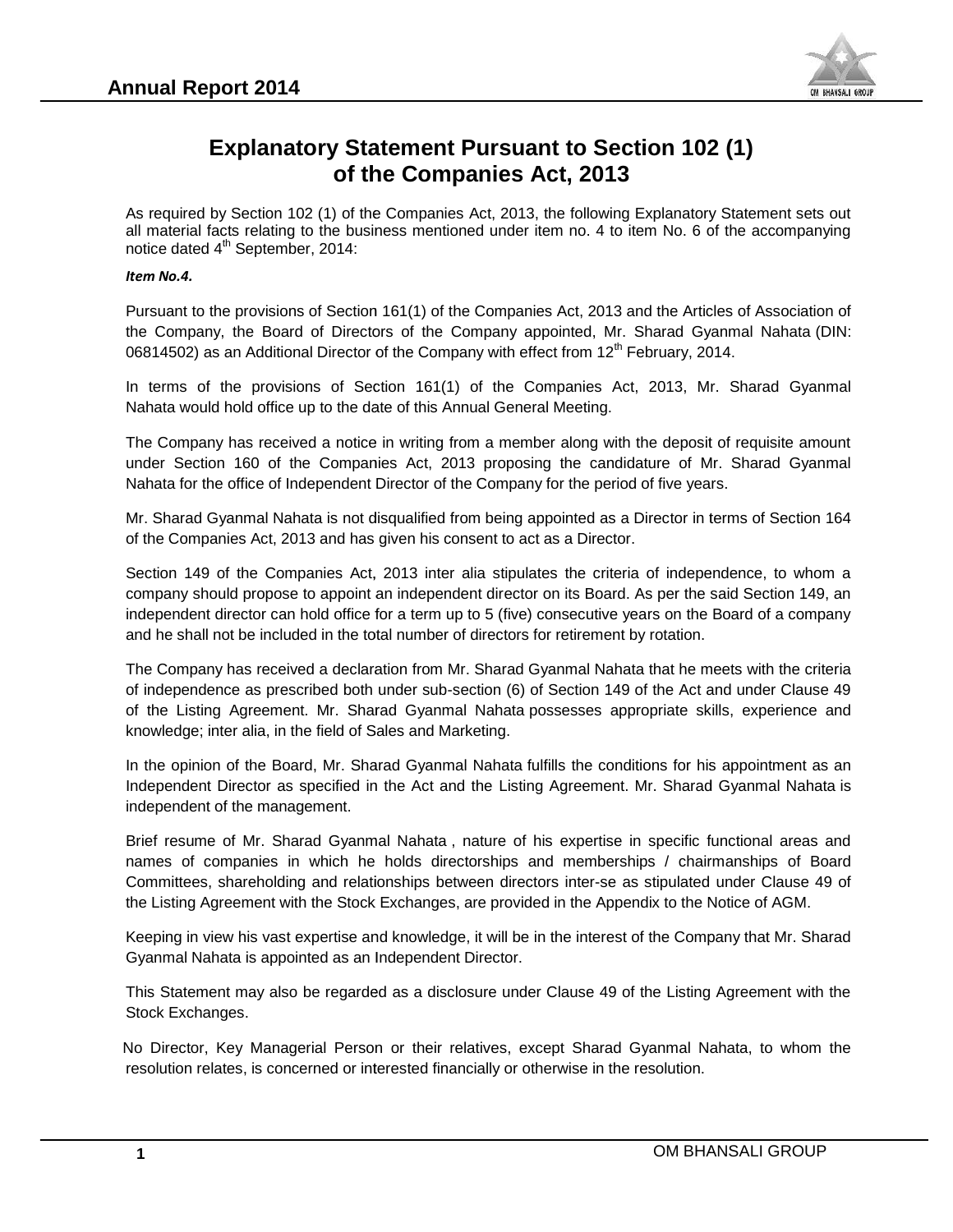

Documents relating to appointment of Mr. Sharad Gyanmal Nahata as an Independent Director are available for inspection by members on any working days between 11.00 a.m. and 4.00 noon at the registered office of the Company. ments relating to appointment of Mr. Sharad Gyanmal Nahata as an Independent Director<br>able for inspection by members on any working days between 11.00 a.m. and 4.00 noon atered office of the Company.<br>Board of Directors acc

The Board of Directors accordingly recommends the resolution set forth in Item No. 4 for the approval of the Members.

#### *Item No.5.*

Section 180(1)(a) of the Companies Act, 2013 which has come into force with effect from  $12<sup>th</sup>$  September, 2013, inter alia, prescribes that the Board of Directors shall not, without the consent of the Company by way of a Special Resolution sell, lease or otherwise dispose of the whole or substantially the whole of the undertaking of the Company.

The Company may be required to offer as security the immoveable/moveable properties and other assets of the Company to secure the borrowing which may be availed from time to time. Accordingly, this Special Resolution is proposed for approval of Members for granting authority to create mortgage/charge/encumbrance on the properties of the Company. Documents relating to appointment of Mr. Sharad Gyanmal Nahata as an Independent Director are available for inspection by members on any working days between 11.00 a.m. and 4.00 noon at the registered office of the Company

None of the Directors / Key Managerial Personnel of the Company / their relatives are, in any way, concerned or interested, financially or otherwise in the above resolution.

The Board of Directors accordingly recommends the resolution set forth in Item No. 5 for the approval of the Members.

#### *Item No.6.*

As per the Provisions of Section 180(1)(c) of the Companies Act, 2013, approval of the members of the Company by way of a Special Resolution is required for the Company borrowing in excess of the paid up capital and its free reserves. The Board of Directors may require to borrow an amount not exceeding Rs. 50.00 crores. Approval of the Members by way of an enabling resolution is therefore sought for a borrowing limit of Rs. 50.00 crores pursuant to Section 180(1)(c) of the Companies Act, 2013 by way of a Special Resolution i, inter alia, prescribes that he Board of Directors shall not, without the consent of the Company by of a Special Resolution sell, lease or otherwise dispose of the whole or substantially the whole of the traking of the 50.00 crores. Approval of the Members by way of an enabling res<br>borrowing limit of Rs. 50.00 crores pursuant to Section 180(1)(c) of the<br>Special Resolution<br>None of the Directors / Key Managerial Personnel of the Company<br>c

None of the Directors / Key Managerial Personnel of the Company / their relatives are, in any way, concerned or interested, financially or otherwise in the above resolution.

The Board of Directors accordingly recommends the resolution set forth in Item No. 6 for the approval of the Members.

> BY ORDER OF THE BOARD For **SOMI CONVEYOR BELTINGS LIMITED BELTINGS**

Place: Jodhpur **AMIT BAXI** Date: 4<sup>th</sup> September, 2014 (Company Secretary)

**Registered Office Office**4F-15, "Oliver House" New Power House Road House 001Jodhpur-342 001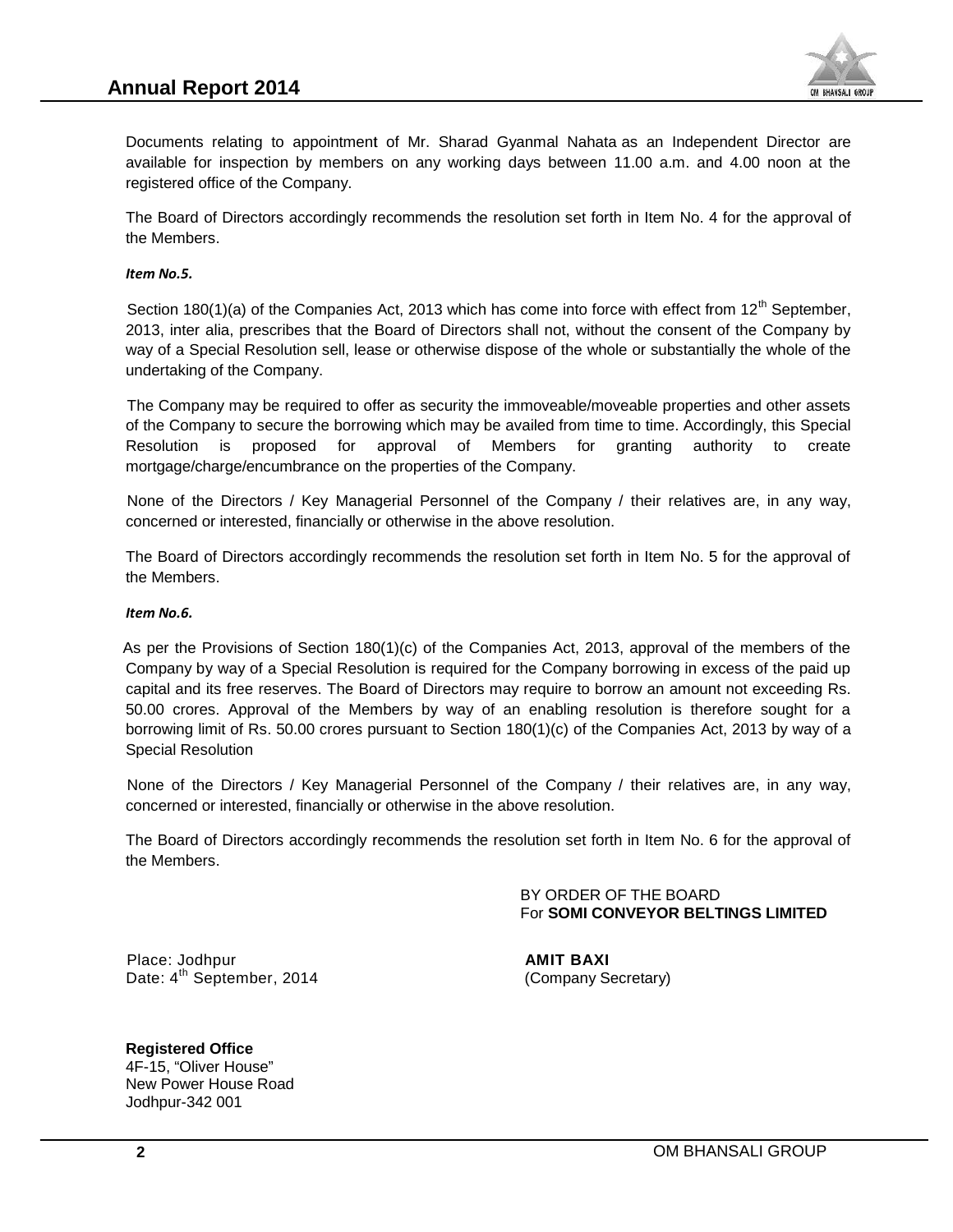

|                                                                                                                                                                                                                                                                                                                                                                                                                              | um bhanaali unvui               |
|------------------------------------------------------------------------------------------------------------------------------------------------------------------------------------------------------------------------------------------------------------------------------------------------------------------------------------------------------------------------------------------------------------------------------|---------------------------------|
| <b>SOMI CONVEYOR BELTINGS LIMITED</b><br>Registered Office: 4 F-15 "Oliver House", New Power House Road, Jodhpur - 342001<br>CIN: L25192RJ2000PLC016480, Website: www.somiconveyor.com<br><b>PROXY FORM</b><br>[FORM MGT-11]<br>(Pursuant to Section 105(6) of the Companies Act, 2013 and rules 19(3) of the Companies<br>(Management and Administration) Rules, 2014)<br>14TH ANNUAL GENERAL MEETING, 30TH SEPTEMBER, 2014 |                                 |
| CIN: L25192RJ2000PLC016480<br>Name of the company: SOMI CONVEYOR BELTINGS LIMITED<br>Registered office: 4F-15, Oliver House, New Power House Road, Jodhpur                                                                                                                                                                                                                                                                   |                                 |
| Name of the member (s):<br>Registered address:<br>E-mail Id:<br>Folio No/ Client Id:<br>DP ID:                                                                                                                                                                                                                                                                                                                               |                                 |
| I/We, being the member (s) of  shares of the above named company, hereby appoint<br>1. Name:<br>Address:<br>E-mail Id:<br>Signature:, or failing him                                                                                                                                                                                                                                                                         |                                 |
| 2. Name:<br>Address:<br>E-mail Id:<br>Signature:, or failing him                                                                                                                                                                                                                                                                                                                                                             |                                 |
| 3. Name:<br>Address:<br>E-mail Id:<br>Signature:<br>as my/our proxy to attend and vote (on a poll) for me/us and on my/our behalf at the FOURTEENTH ANNUAL<br>GENERAL MEETING of the company, to be held on the Tuesday, $30th$ day of September, 2014 at 11:30 AM. at                                                                                                                                                       |                                 |
| 4F-15, "Oliver House" New Power House Road, Jodhpur-342001 and at any adjournment thereof in respect of<br>such resolutions as are indicated below:<br><b>ORDINARY RESOLUTION</b><br>1. Adoption of Directos' Report, Audited Financial Statements for the Year ended 31 <sup>st</sup> March, 2014 and<br>Auditors' Report thereon.<br>2. Re-appointment of Mr. Yogesh Maheshwari, as a Director who retires by rotation.    |                                 |
| 3. Appointment of Auditor and fixing their remuneration.<br><b>SPECIAL RESOLUTION</b><br>4. Appointment of Mr. Sharad Gyanmal Nahata as an Independent Director.<br>5. Special Resolution under Section 180(1)(a) of the Companies Act, 2013 to mortgage / charge / encumber<br>immoveable / moveable properties.                                                                                                            |                                 |
| 6. Special Resolution under Section 180(1)(c) of the Companies Act, 2013 for borrowing money.                                                                                                                                                                                                                                                                                                                                |                                 |
| day of  20<br>Signed this                                                                                                                                                                                                                                                                                                                                                                                                    | Affix Rs. 1<br>Revenue<br>Stamp |
| Signature of shareholder ___________________                                                                                                                                                                                                                                                                                                                                                                                 |                                 |
| Signature of Proxy holder(s) _______________                                                                                                                                                                                                                                                                                                                                                                                 |                                 |
| Note: This form of proxy in order to be effective should be duly completed and deposited at the Registered<br>Office of the Company, not less than 48 hours before the commencement of the Meeting.                                                                                                                                                                                                                          |                                 |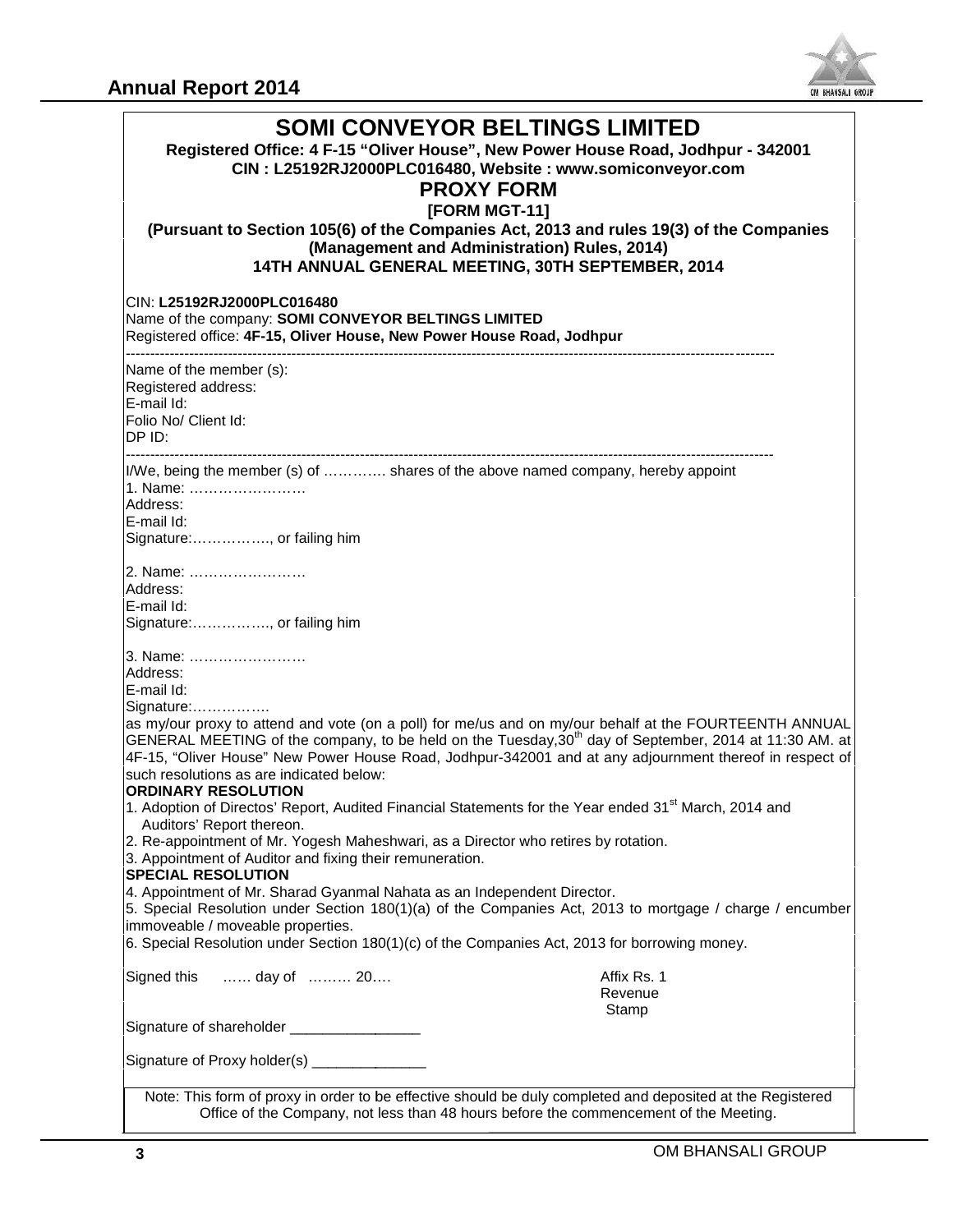

| Registered Office: 4 F-15 "Oliver House", New Power House Road, Jodhpur - 342001<br>CIN: L25192RJ2000PLC016480<br>Website: www.somiconveyor.com                                                                                                                                                             |  |
|-------------------------------------------------------------------------------------------------------------------------------------------------------------------------------------------------------------------------------------------------------------------------------------------------------------|--|
| <b>ATTENDANCE SLIP</b>                                                                                                                                                                                                                                                                                      |  |
| 14TH ANNUAL GENERAL MEETING, 30TH SEPTEMBER, 2014<br>Joint Shareholders may obtain additional Attendance Slip on request. (Folio No., DP ID No.,<br>Client ID & Name of Shareholder / Joint Holders / Proxy, to be furnished below).                                                                        |  |
| Name & Address of Shareholder:                                                                                                                                                                                                                                                                              |  |
|                                                                                                                                                                                                                                                                                                             |  |
|                                                                                                                                                                                                                                                                                                             |  |
|                                                                                                                                                                                                                                                                                                             |  |
| # Applicable for Member holding Shares in electronic form                                                                                                                                                                                                                                                   |  |
| I certify that I am a registered Member/Proxy for registered member of the Company.<br>I hereby record my presence at the FOURTEENTH ANNUAL GENERAL MEETING of the company<br>on Tuesday, September, 30 <sup>TH</sup> , 2014 at 11:30 AM at 4F-15, "Oliver House", New Power House Road,<br>Jodhpur-342001. |  |
|                                                                                                                                                                                                                                                                                                             |  |
|                                                                                                                                                                                                                                                                                                             |  |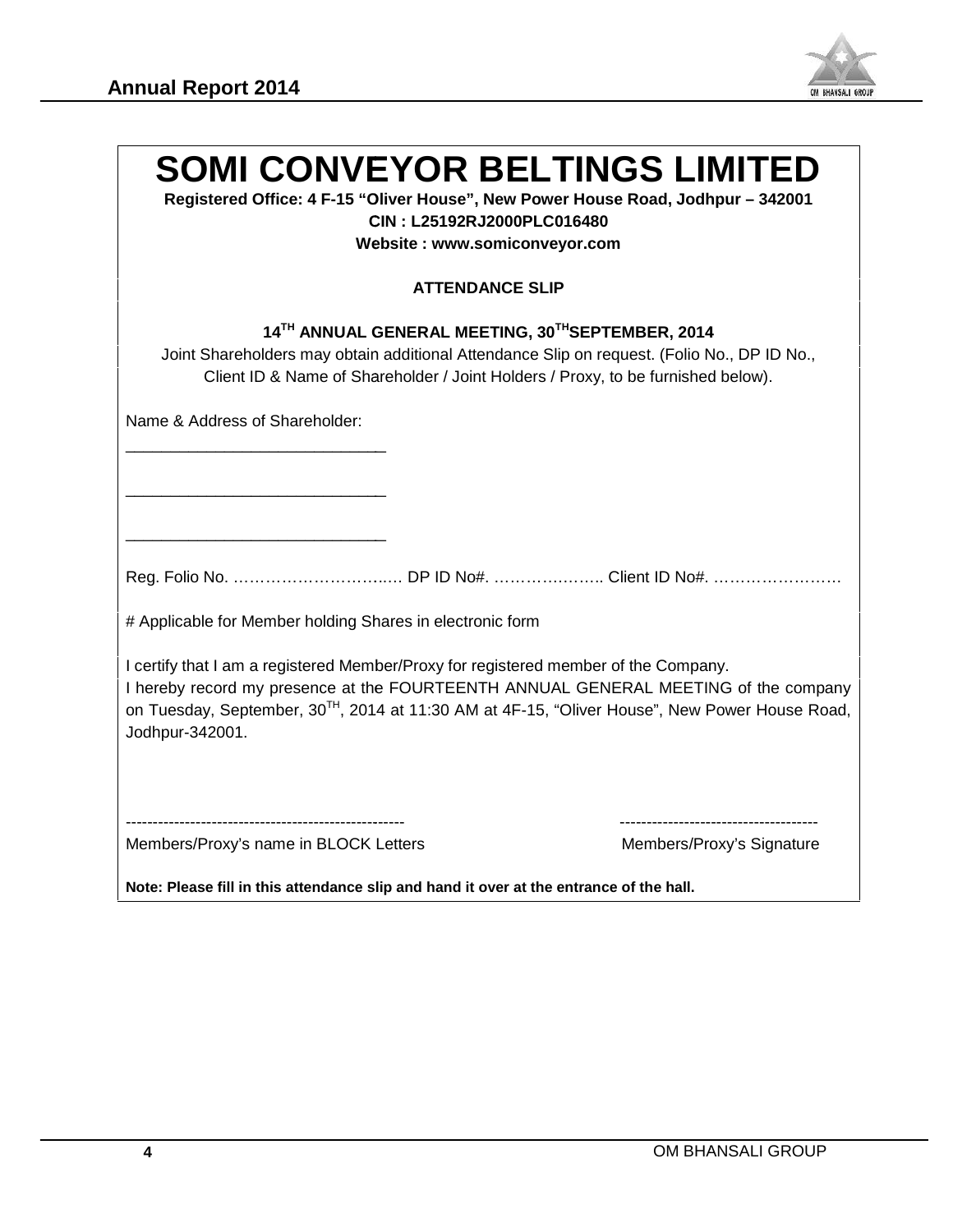



# **MESSAGE FROM THE CHAIRMAN**

Dear Stakeholder,

Namaskar!

It gives me a great pleasure in welcoming you all to the 14th Annual General Meeting of your Company. The financial year ended March 2014 was a challenging year for the company, which witnessed cutthroat completion in the rubber belt manufacturing industry having severe impact on the revenues of the company. Gaining from this experience your Company is strengthening its efforts towards cost rationalization and improving operating performance.

Despite the adversities your Company tried to outperform all its other competitors and I am happy to report satisfactory results during the Year under review. Your company achieved modest Sales figures of Rs. 6536.36 Lacs. The Net Profit of your Company was Rs. 360.36 Lacs, below previous Years profits of Rs.393.99 lacs. Your Company is continuously striving towards excellence. While the slowdown in the manufacturing sector is expected to continue for one more year, we believe that due to our efforts in the past financial year, we are well placed to put the company on a robust growth path. Namaskar!<br>
It gives me a great pleasure in welcoming you all to the 14th Annual General Meeting of your<br>
It gives me a great pleasure ended March 2014 was a challenging year for the company, which<br>
withesesed cuttimoat com

We are in process of setting up of separate line for manufacturing of Steel Cord conveyor belts. This facility would make the company one of the only few companies in India having capability to manufacture steel cord conveyor belt. I am sure that once this line is operational it would reflect positively on the revenues of the company. Steel Cord conveyor belt would also help the company to explore new geographies and expand the footprint to cover the untapped international markets.

Your Company has always focused on being Corporate Citizen which includes carrying out business activities with social conscience and making substantial difference to communities and society in which we operate in. The Company has always believed in doing business which will ensure accountability, transparency in all its activities, hence has always been focused on maintaining the highest standards of Corporate Governance. We will continue to strengthen these standards by adopting the best practices. facility would make the company one of the manufacture steel cord conveyor belt. I am positively on the revenues of the company. Stexplore new geographies and expand the foot Your Company has always focused on being activi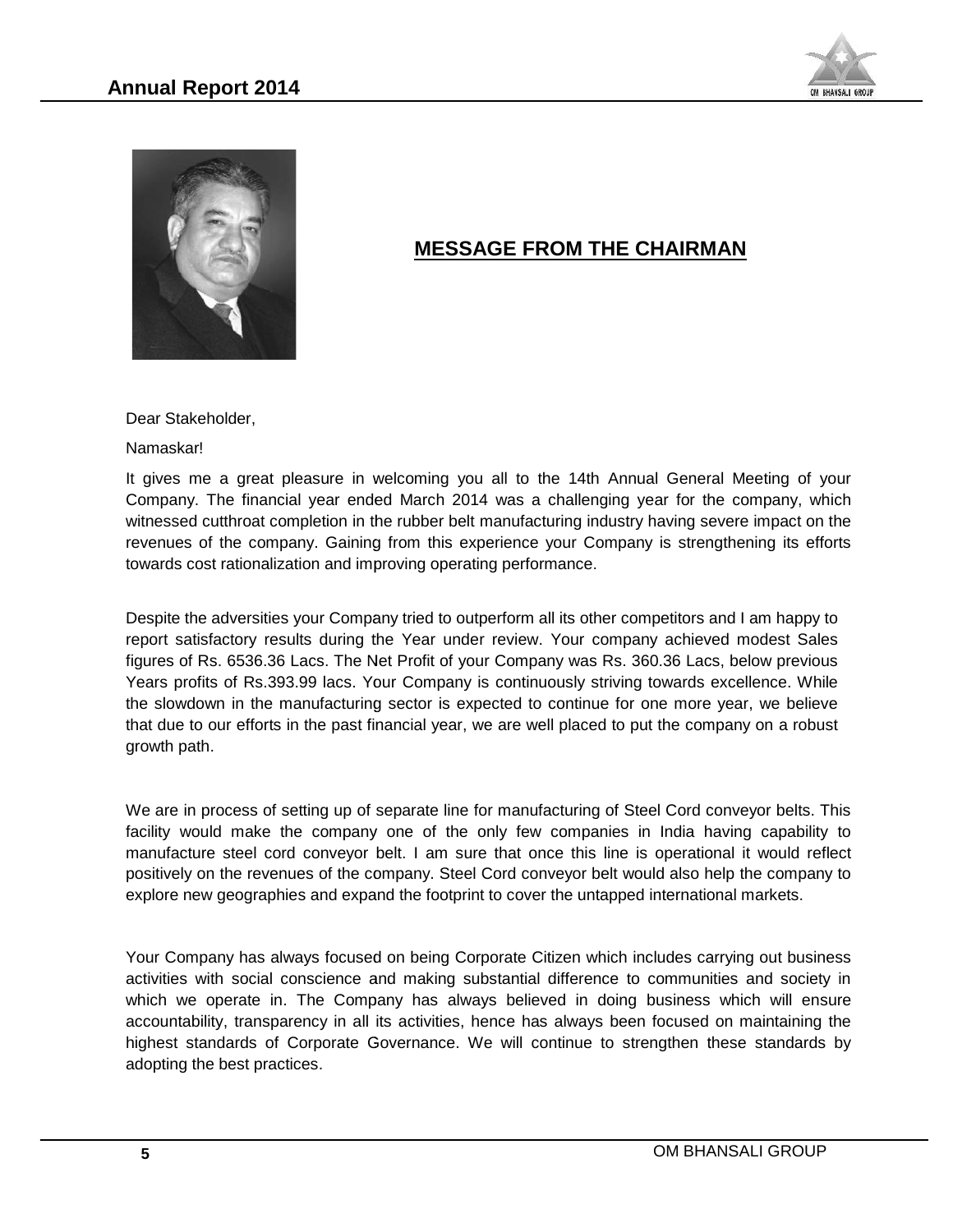# **Annual Report 2014**



Further, we continue to invest in our people to keep them engaged and motivated. I personally believe that people are endowed with immense capability. Our task is to support them, early in their careers and provide them with suitable opportunities to try their skills. Our investment in people processes has enabled us have a robust bench-strength of talent. We continue to take steps to strengthen their competency levels that will help meet challenges in this economic scenario. Further, we continue to invest in our people to keep them engaged and motivated. I pers<br>believe that people are endowed with immense capability. Our task is to support them, early ir<br>careers and provide them with suitable Further, we continue to inversit in our people to keep theme endowed with immense capability. Our factores and provide them with suitable opportunities to try therocesses has enabled us have a robust bench-strength of trie

Our indomitable strength of running low cost, highly efficient and vastly productive operations, through our embedded culture of continuous improvement and innovation, will see us through tough times.

I would like to thank all the members of the Board, business associates, employees, vendors, suppliers, government agencies, lenders and shareholders who have always supported our progress across varied business. With their cooperation, the company is confident of delivering superior value to all stakeholders.

O P Bhansali

Chairman and Managing Director Managing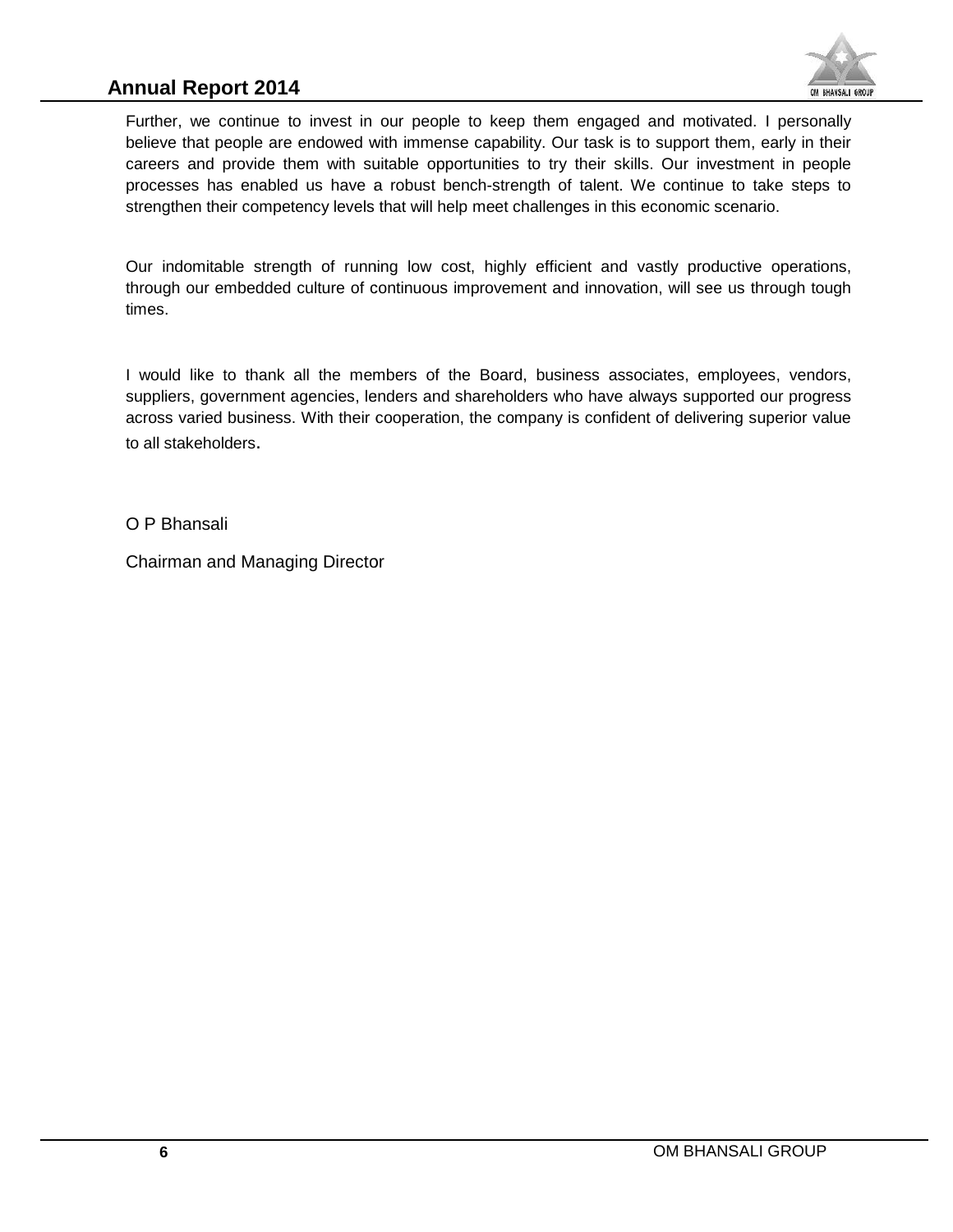

# **DIRECTOR'S REPORT**

To, To,

The Members,

The Members,<br>The Directors of your company have pleasure in presenting the Fourteenth Annual Report and the Audited Statements of Accounts of the Company for the year ended 31<sup>st</sup> March 2014.

| 2013-14<br>(Rs. In lacs)<br>6536.36<br>1061.63<br>122.63<br>401.61                                  | 2012-13<br>(Rs. In lacs)<br>7907.23<br>1248.90<br>224.87 |
|-----------------------------------------------------------------------------------------------------|----------------------------------------------------------|
|                                                                                                     |                                                          |
|                                                                                                     |                                                          |
|                                                                                                     |                                                          |
|                                                                                                     |                                                          |
|                                                                                                     |                                                          |
|                                                                                                     | 427.75                                                   |
| 537.39                                                                                              | 596.28                                                   |
| (159.60)                                                                                            | (206.43)                                                 |
| (17.42)                                                                                             | 4.14                                                     |
| 360.36                                                                                              | 393.99                                                   |
| 1271.05                                                                                             | 877.06                                                   |
| 1631.42                                                                                             | 1271.05                                                  |
| Your company has achieved sales of Rs. 65,36,36,024.00 in year 2013-14 and recorded a net profit of |                                                          |
| Rs.3,60,36,264.00 during the year. The Board is confident of higher growth in the current year.     |                                                          |
|                                                                                                     |                                                          |

#### **OPERATIONS**

#### **DIVIDEND**

Despite modest profits posted by the company, your directors are of the opinion that, to make strong economic base for the company and in order to conserve the valued resources; your directors do not recommend any dividend for the financial year under review. 1631.42 1271.05 1631.42 1271.05 1638.142 1271.05 1638.142 1271.05 1631.42 1271.05 1642.142 1271.05 1644.00 to meany has achieved sales of Rs. 65,36,36,024.00 in year 2013-14 and recorded a net profite.<br>
Nour company has ac

#### **PUBLIC DEPOSITS PUBLIC**

Your company has not accepted any deposit, within the meaning of section 73 of the Companies Act, 2013 read with the Companies (Acceptance of Deposits) Rules, 2014 made there under.

#### **DIRECTORS**

Pursuant to the Provisions of the Companies Act, 2013, Mr. Yogesh Maheshwari, retires by rotation at the ensuing Annual General Meeting and being eligible, offers himself for re-appointment.

Necessary resolution relating to re appointment is included in the notice convening the Annual General Meeting. The Board recommends the appointment of Mr. Yogesh Maheshwari.

In compliance with Clause 49 IV (G) of the listing Agreement, brief resume, expertise and other details of the Directors proposed to be reappointed is attached along with the Notice to the ensuing Annual General Meeting.

Mr. Sharad Gyanmal Nahata, was appointed as an Additional and Independent Director on the board of the Company with effect from  $12<sup>th</sup>$  February 2014. He is being proposed to be appointed as Independent director for the period of Five years. Your company has not accepted any deposit, within the meaning of section 73 of the Companies Act, 20<br>read with the Companies (Acceptance of Deposits) Rules, 2014 made there under.<br>**DIRECTORS**<br>Pursuant to the Provisions of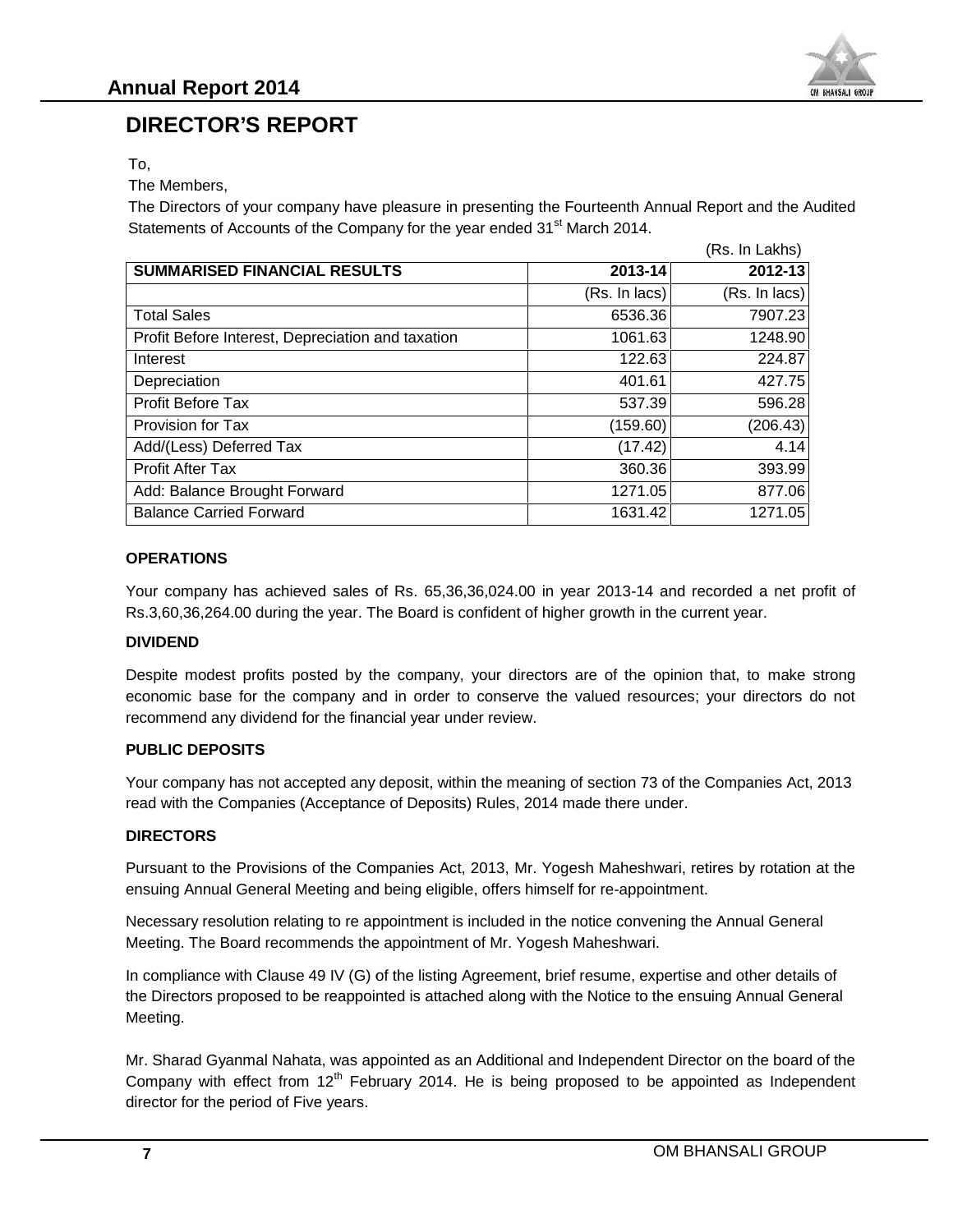

Necessary resolution relating to his appointment is included in the notice convening the Annual General Meeting. The Board recommends the appointment of Mr. Sharad Gyanmal Nahata.

In compliance with Clause 49 IV (G) of the listing Agreement, brief resume, expertise and other details of the Directors proposed to be appointed is attached along with the Notice to the ensuing Annual General Meeting. Necessary resolution relating to his appointment is included in the notice conve<br>Meeting. The Board recommends the appointment of Mr. Sharad Gyanmal Nah<br>In compliance with Clause 49 IV (G) of the listing Agreement, brief r

During the year Mr. Ramesh Narayan Rathi, Independent and non –executive Director of the Company, resigned from the Company. The Board considered and accepted his resignation.

#### **DIRECTOR'S RESPONSIBILITY STATEMENT**

Pursuant to the provisions of Section 217(2AA) of the Companies Act, 1956, your directors confirm:

- a. that in the preparation of the annual accounts, the applicable accounting standards have been followed and that no material departures have been made from the same;
- b. that they have selected such accounting policies and applied them consistently and made judgments and estimates that are reasonable and prudent so as to give a true and fair view of affairs of the Company as at  $31<sup>st</sup>$  March, 2014 and of the profit of the Company for the year ended on that date;
- c. that they have taken proper and sufficient care for the maintenance of adequate accounting records in accordance with the provisions of the Companies Act, 1956, for safeguarding the c. that they have taken proper and sufficient care for the maintenance of adequate adeptical records in accordance with the provisions of the Companies Act, 1956, for safeguar assets of the Company and for preventing and d
- d. that they have prepared the annual accounts on a 'going concern' basis.

#### **AUDITORS AUDITORS**

Your company's Auditors M/s P. Singhvi & Associates, Chartered Accountants, Jodhpur retire at the end of forthcoming Annual General Meeting and being eligible, have offered themselves for re-appointment for the period of Three years.

The Company has receive a letter from them to the effect that their re-appointment, if made, would be within the prescribed limit under Section 141 (3)(g) of the Companies Act, 2013 and that they are not disqualified for re-appointment. The Board of Directors recommends their appointment from the conclusion of this meeting till the conclusion of the Seventeenth Annual General Meeting. Neesinary reaction relation to his appointment is noided in the nation comming the Annual General<br>Meeting. The Board recommends the appointment of Mr. Shamd Gyarmat National<br>In compliance with Clause 49 IV (G) of the listi Your company's Auditors M/s P. Singhvi & Associates, Chart<br>forthcoming Annual General Meeting and being eligible, have<br>period of Three years.<br>The Company has receive a letter from them to the effect<br>within the prescribed l

#### **AUDITOR'S REPORT**

The Explanations/information in respect of the observations of the Auditors in their report on the Standalone accounts for the accounting year ended 31st March, 2014 are given in detail in Notes . These Notes read with the relevant audit observations are self explanatory and need no comments or explanations.

#### **CORPORATE SOCIAL RESPONSIBILITY SOCIAL**

Somi Conveyor Beltings Limited believes to achieve sustainable development it is key to integrate Social, Economic and Environmental impact to the business and our business performance is inextricably linked to our CSR goals. goals.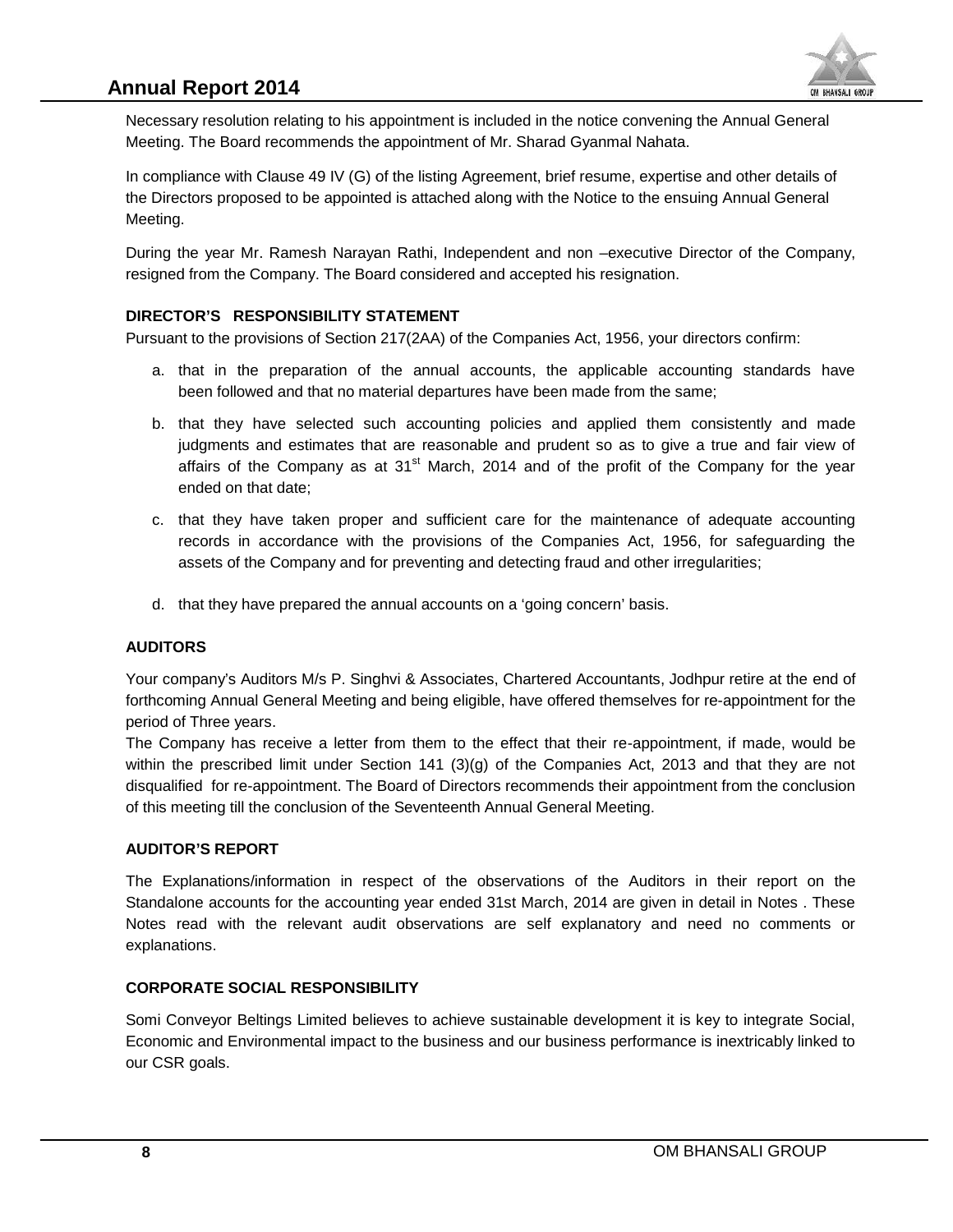# **Annual Report 2014**



We believe that companies have a responsibility to give back to the communities that we interact with and business has to be done with a social conscience. Today the thematic areas that Somi Conveyor Beltings Limited works in for CSR activities across different geographies of its business is as follows: We believe that companies have a responsibility to give back to the communities that we interact with and<br>business has to be done with a social conscience. Today the thematic areas that Somi Conveyor Beltings<br>Limited works

living nearby its plant. living nearby

#### **CORPORATE GOVERNANCE GOVERNANCE**

The Company recognizes its role as a corporate citizen and endeavors to adopt the best practices and the highest standards of corporate governance through transparency in business ethics, accountability to its customers, government and others. The Company's activities are carried out in accordance with good corporate practices and the Company is constantly striving to better them by adopting the best practices. The Company recognizes its role as a corporate citizen and endeavors to adopt the best practices and the highest standards of corporate governance through transparency in business ethics, accountability to its customers, g

A separate report on Corporate Governance Compliance as stipulated by the Clause 49 of the Listing Agreement is included and forms part of the Annual Report along with the requisite Certificate regarding compliance of the conditions of Corporate Governance as stipulated by Clause 49 of the Listing Agreement.

#### **MANAGEMENT DISCUSSION AND ANALYSIS REPORT ANALYSIS MANAGEMENT**

In compliance with the requirements of the Listing agreement, a report on the Management's Discussion and Analysis(MDA) which forms part of this Annual Report deals with Company's Operational performance In compliance with the requirements of the Listing agreement, a report on the Management's Discussion<br>and Analysis(MDA) which forms part of this Annual Report deals with Company's Operational performance<br>– industry trends of the Company. We believe that companies have a responsibility to give basis to the communities that we interact with<br>Limited works in for CSR activities across different goographies of its business is as follows:<br>
Limited works in for C compliance with the requirements of the Listing agreement, a report deals with<br>industry trends and other material changes with respect to compan<br>the Company.<br>HARE REGISTRY ACTIVITIES<br>I work related to share registry is han

#### **SHARE REGISTRY ACTIVITIES REGISTRY**

All work related to share registry is handled by Universal Capital Securities Pvt Ltd. (Formerly known as All work related to share registry is handled by Universal Capital Securities Pvt Ltd. (Formerly known as<br>Mondkar Computers Private Limited), a Registrar and Share Transfer Agent registered with SEBI.

#### **LISTING WITH STOCK EXCHANGE WITH LISTING WITH STOCK**

The equity shares of your company continue to remain listed with Bombay Stock Exchange Limited .There The equity shares of your company continue to remain listed with Bombay Stock Exchange Limited .There<br>are no arrears in payment of listing fees and the stipulated listing fee for financial year 2014-15 has been paid.

#### **DEMATERIALIZATION OF SHARES**

The shares of your company are traded in dematerialized form and are available for trading either with the The company National Securities Depository Limited (NSDL) or the Central Depository Services (India) Limited (CDSL).

#### **INSURANCE INSURANCE**

Assets of your Company remain adequately insured against various perils.

#### **HEALTH, SAFETY AND ENVIRONMENT**

The Company has maintained Health & Safety policy, which has been implemented across all its locations. Health, Safety and Environment policies involve identifying the risks involved in daily activities of the company so that it causes no harm to employees, environment and the public. The Company has taken all possible steps to promote the well-being of its employees. Our core principles of 'reuse','recycle'and'replenish" are aimed at: The Company has maintained Health & Safety policy, which has bee<br>Health, Safety and Environment policies involve identifying the ri<br>company so that it causes no harm to employees, environment and<br>possible steps to promote

- Pollution Control
- Minimising Waste
- Reduced Effluent Discharge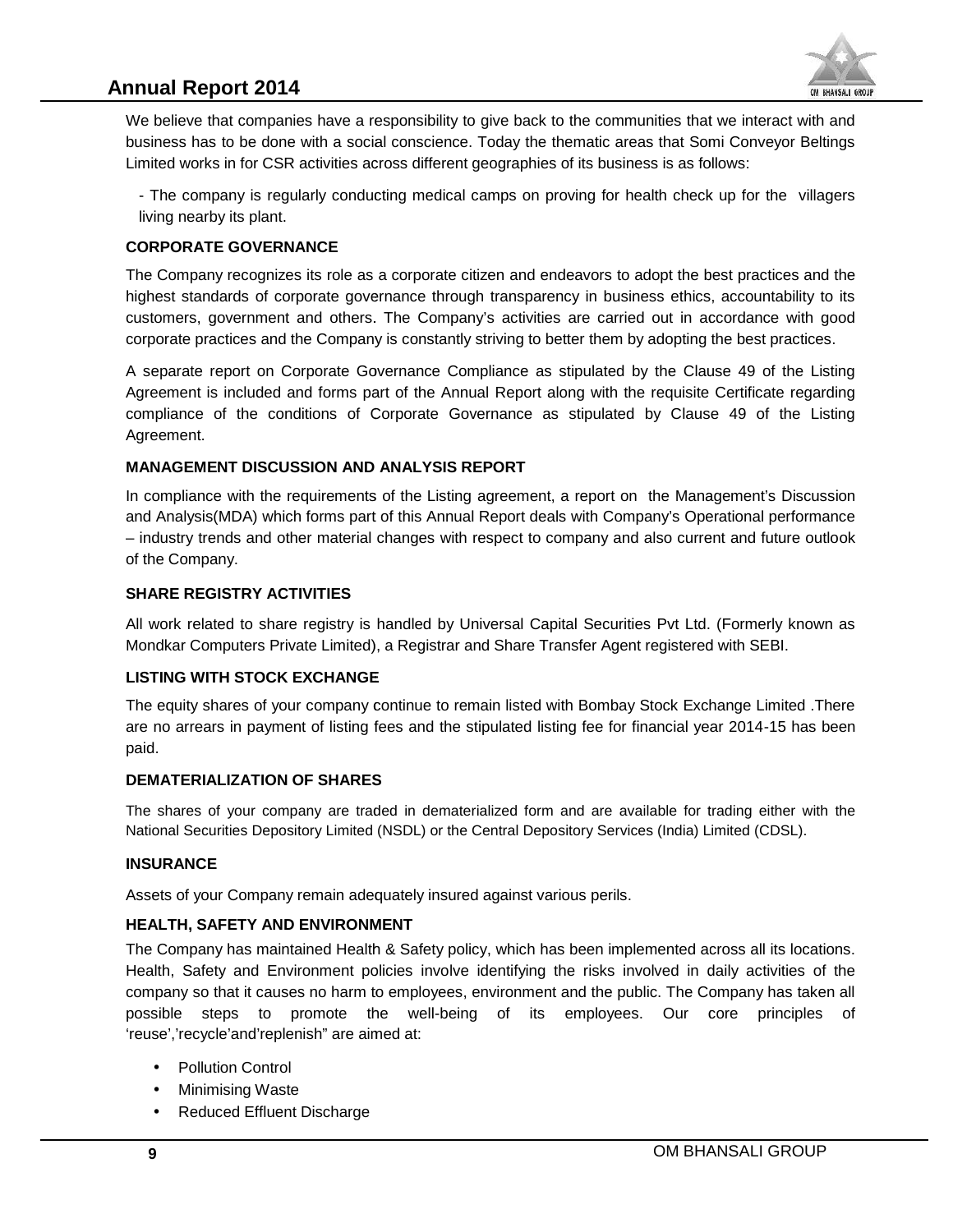

In pursuance to this Policy Your Company's management has devoted their all efforts to protect and maintain safety environment in the Company. The Company has taken all possible measures to segregate Hazardous and non-hazardous substance. Health, Safety and Environment involves proactive approach to create safe working environment, continuous safety education and training, periodic review of programs and evaluation of incidents.

#### **EMPLOYEES**

During the year under review, there was no employee who came in the purview of Section 217 (2A) of the Companies Act, 1956.

#### **RESEARCH AND DEVELOPMENT**

Research and developments are ongoing activities which have a significant role in providing inputs for developing new products, devising energy saving measures, upgrading methods of production and quality of products. These activities have helped the company in attaining leadership in its conveyor beltings products and substantial qualitative change in other operational areas. Raw material cost is continuously rising and is critical to the sustainability of manufacturers. Therefore, our R&D department seeks to maximize utilization of raw material In pursuance to this Policy Your Company's management has devoted their all efforts to protect and<br>maintain safety environment in the Company. The Company has taken all possible measures to segregate<br>d-azardous and non-haz in pursuance to the Picky Your Company's mangement has deviced their at efforts to protect and<br>in pursuance to the Points (in the Company. The Company has taken all possible measures to sepregate<br>the and unit of the Compan

#### **CONSERVATION OF ENERGY, TECHNOLOGY ABSORPTION AND FOREIGN EXCHANGE ABSORPTION**

Information in accordance with the Provisions of section 217 (1) (e) of the Companies Act, 1956, read with the Companies (Disclosure of Particulars in the Report of Board of Directors) Rules, 1988 regarding the Companies (Disclosure of Particulars in the Report of Board of Directors) Rules, 1988 regarding<br>Conservation of Energy, Technology Absorption and Foreign Exchange Earnings and Outgo are as follows: products and substantial qualitative change in other operational areas. Raising and is critical to the sustainability of manufacturers. Therefore, maximize utilization of raw material<br> **CONSERVATION OF ENERGY, TECHNOLOGY A** 

#### **ENERGY CONSERVATION**

#### **A. CONSERVATION OF ENERGY**

**(a) Energy Conservation Measures taken (a)**

Continuous and substantial efforts were made to ensure optimum consumption of fuel and electricity at all the plants of the company. These efforts resulted in general improvement in energy consumption in the business. Continuous and substantial efforts were<br>electricity at all the plants of the company.<br>consumption in the business.

- (b) Additional investments and proposals, if any, being implemented for reduction of<br>consumption of energy **consumption of energy** NIL
- (c) Impact of the measures at (a) to (b) above for reduction of energy consumption and<br>consequent impact on the cost of production of goods. **consequent impact on the cost of production of goods.** The Measures refferd to under (a) will result in reduction of energy consumption as stated above.
- **(d) Total energy consumption and energy consumption per unit of production as per Form A in respect of industries specified in the Schedule. respect of**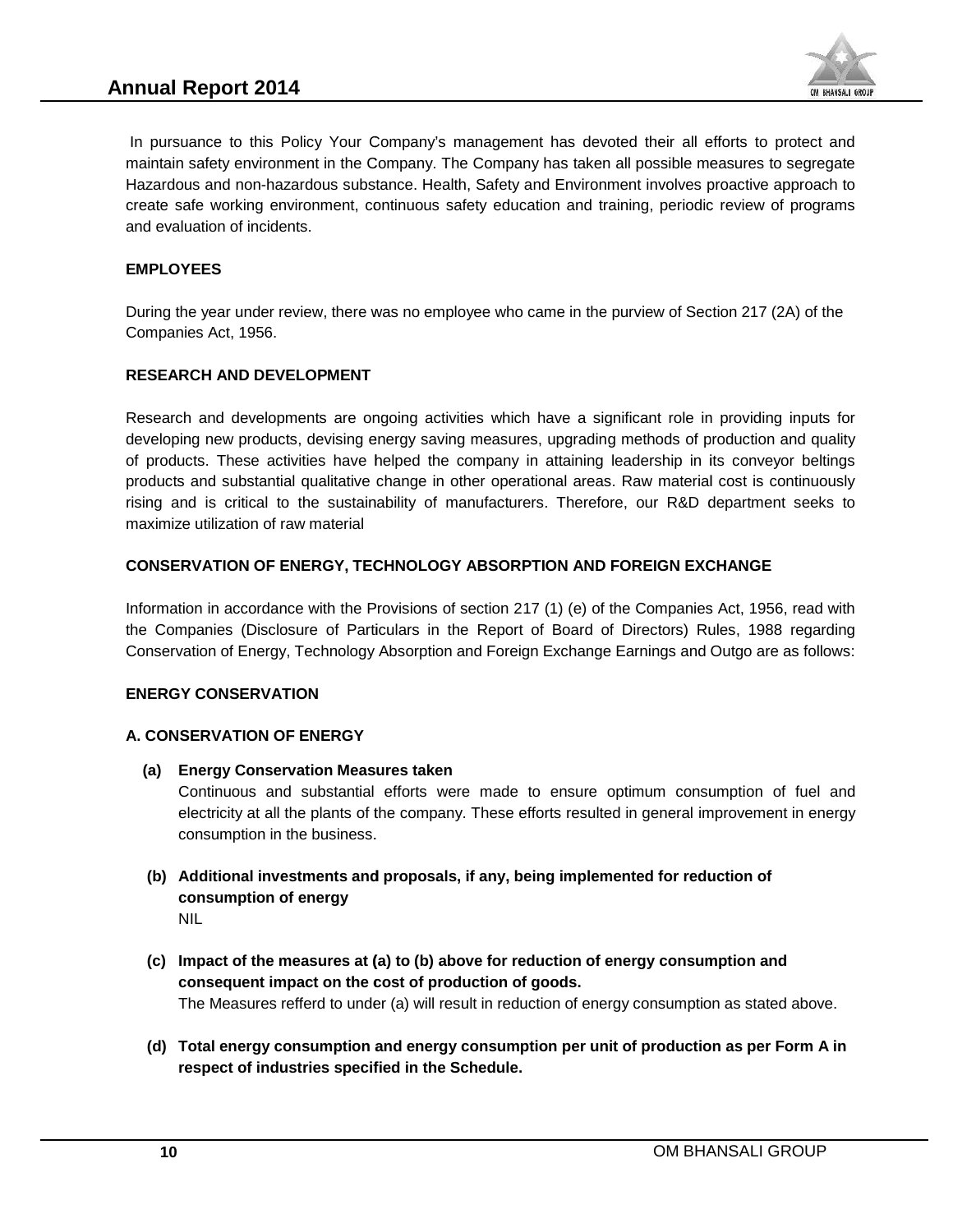

# **FORM A**

| Disclosure of Particulars with respect to Conservation of Energy |  |
|------------------------------------------------------------------|--|
|                                                                  |  |

|                                     |                                                                                                                                                                                             |           | <b>FORM A</b>                                                               |                                            |                                                                                                                                                                                                                                                                                                                                                                                                                                                                   |
|-------------------------------------|---------------------------------------------------------------------------------------------------------------------------------------------------------------------------------------------|-----------|-----------------------------------------------------------------------------|--------------------------------------------|-------------------------------------------------------------------------------------------------------------------------------------------------------------------------------------------------------------------------------------------------------------------------------------------------------------------------------------------------------------------------------------------------------------------------------------------------------------------|
| Ι.                                  |                                                                                                                                                                                             |           | Disclosure of Particulars with respect to Conservation of Energy<br>Unit of | <b>Current Year</b>                        | <b>Previous Year</b>                                                                                                                                                                                                                                                                                                                                                                                                                                              |
| <b>Power &amp; Fuel Consumption</b> |                                                                                                                                                                                             |           | <b>Measurement</b>                                                          | $(2013-14)$                                |                                                                                                                                                                                                                                                                                                                                                                                                                                                                   |
|                                     | 1. Electricity                                                                                                                                                                              |           | <b>KWH/MWH</b>                                                              |                                            | $(2012-13)$                                                                                                                                                                                                                                                                                                                                                                                                                                                       |
|                                     | a) Purchased                                                                                                                                                                                |           |                                                                             |                                            |                                                                                                                                                                                                                                                                                                                                                                                                                                                                   |
|                                     | Unit                                                                                                                                                                                        |           |                                                                             | 2,245,645.50                               | 2,215,230.00                                                                                                                                                                                                                                                                                                                                                                                                                                                      |
|                                     | <b>Total Amount</b>                                                                                                                                                                         |           |                                                                             | 14,796,608.00                              | 14,896,154.00                                                                                                                                                                                                                                                                                                                                                                                                                                                     |
|                                     | Rate/ Unit                                                                                                                                                                                  |           |                                                                             | 6.59                                       | 6.72                                                                                                                                                                                                                                                                                                                                                                                                                                                              |
|                                     | b) Own Generation                                                                                                                                                                           |           | <b>NIL</b>                                                                  | <b>NIL</b>                                 | <b>NIL</b>                                                                                                                                                                                                                                                                                                                                                                                                                                                        |
|                                     | 2. Coal                                                                                                                                                                                     |           | <b>NIL</b>                                                                  | <b>NIL</b>                                 | <b>NIL</b>                                                                                                                                                                                                                                                                                                                                                                                                                                                        |
|                                     | 3. Furnace oil                                                                                                                                                                              |           | <b>NIL</b>                                                                  | <b>NIL</b>                                 | <b>NIL</b>                                                                                                                                                                                                                                                                                                                                                                                                                                                        |
|                                     | 4. Others / internal generation                                                                                                                                                             |           | <b>NIL</b>                                                                  | <b>NIL</b>                                 | <b>NIL</b>                                                                                                                                                                                                                                                                                                                                                                                                                                                        |
|                                     | II. Consumption per unit of Production - unit (KMH/MT)                                                                                                                                      |           | <b>Standard</b>                                                             |                                            | <b>Previous Year</b>                                                                                                                                                                                                                                                                                                                                                                                                                                              |
| <b>S. No.</b>                       | <b>Product</b>                                                                                                                                                                              |           | <b>Budget Norms</b><br>$(2013-14)$ (Rs)                                     | <b>Current Year</b><br>$(2013-14)$<br>(Rs) | $(2012-13)$<br>(Rs)                                                                                                                                                                                                                                                                                                                                                                                                                                               |
| 1                                   | <b>Conveyor Belt</b>                                                                                                                                                                        | (Average) | 64.00                                                                       | 58.68                                      | 51.57                                                                                                                                                                                                                                                                                                                                                                                                                                                             |
|                                     | TECHNOLOGY ABSORPTION, ADAPTATION AND INNOVATION<br>The Company has no specific activity relating to Technology absorption and adaptation.<br><b>C. FOREIGN EXCHANGE EARNINGS AND OUTGO</b> |           |                                                                             |                                            |                                                                                                                                                                                                                                                                                                                                                                                                                                                                   |
|                                     |                                                                                                                                                                                             |           |                                                                             |                                            | (Rs. In Lacs)                                                                                                                                                                                                                                                                                                                                                                                                                                                     |
|                                     | <b>FOREIGN EXCHANGE</b>                                                                                                                                                                     |           | 2013-14                                                                     |                                            | 2012-13                                                                                                                                                                                                                                                                                                                                                                                                                                                           |
|                                     | Foreign Exchange Earnings                                                                                                                                                                   |           | 536.07                                                                      |                                            | 870.72                                                                                                                                                                                                                                                                                                                                                                                                                                                            |
|                                     | Foreign Exchange Outgo                                                                                                                                                                      |           | 1821.58                                                                     |                                            | 1192.96                                                                                                                                                                                                                                                                                                                                                                                                                                                           |
|                                     | <b>ACKNOWLEDGEMENT</b><br>enabled your company achieve good performance and look forward to their support in the future as well.                                                            |           |                                                                             |                                            | Your Directors wish to place on record their sincere appreciation for the assistance and co-operation<br>received from the governmental authorities, companies, bankers, customers, vendors, investors and all<br>other stake holders during the year. Your Directors are also pleased to record their appreciation for the<br>dedication and contribution made by employees at all levels, their competence and hard work have<br>FOR AND ON BEHALF OF THE BOARD |
|                                     | Place: Jodhpur<br>Date: 4 <sup>th</sup> September, 2014                                                                                                                                     |           | <b>O P BHANSALI</b><br>(Managing Director)                                  |                                            | <b>GAURAV BHANSALI</b><br>(Whole time Director)                                                                                                                                                                                                                                                                                                                                                                                                                   |

#### **II. Consumption per unit of Production – unit (KMH/MT)**

| <b>S. No.</b> | <b>Product</b>                  |           | <b>Standard</b><br><b>Budget Norms</b><br>$(2013-14)$ (Rs)      | <b>Current Year</b><br>$(2013-14)$<br>(Rs) | <b>Previous Year</b><br>$(2012-13)$<br>(Rs) |
|---------------|---------------------------------|-----------|-----------------------------------------------------------------|--------------------------------------------|---------------------------------------------|
|               | <b>Conveyor Belt</b>            | (Average) | 64.00                                                           | 58.68                                      | 51.57                                       |
|               | <b>B. TECHNOLOGY ABSORPTION</b> |           |                                                                 |                                            |                                             |
|               |                                 |           | <b>FORM B</b>                                                   |                                            |                                             |
|               |                                 |           | Disclosure of Particulars with respect to Technology Absorption |                                            |                                             |

#### **B. TECHNOLOGY ABSORPTION**

#### **FORM B**

#### **Disclosure of Particulars with respect to Technology Absorption to**

#### **TECHNOLOGY ABSORPTION, ADAPTATION AND INNOVATION**

#### **C. FOREIGN EXCHANGE EARNINGS AND OUTGO C.**

|                           |         | (Rs. In Lacs) |
|---------------------------|---------|---------------|
| <b>FOREIGN EXCHANGE</b>   | 2013-14 | 2012-13       |
| Foreign Exchange Earnings | 536.07  | 870.72        |
| Foreign Exchange Outgo    | 1821.58 | 1192.96       |

#### **ACKNOWLEDGEMENT**

#### **FOR AND ON BEHALF OF THE BOARD**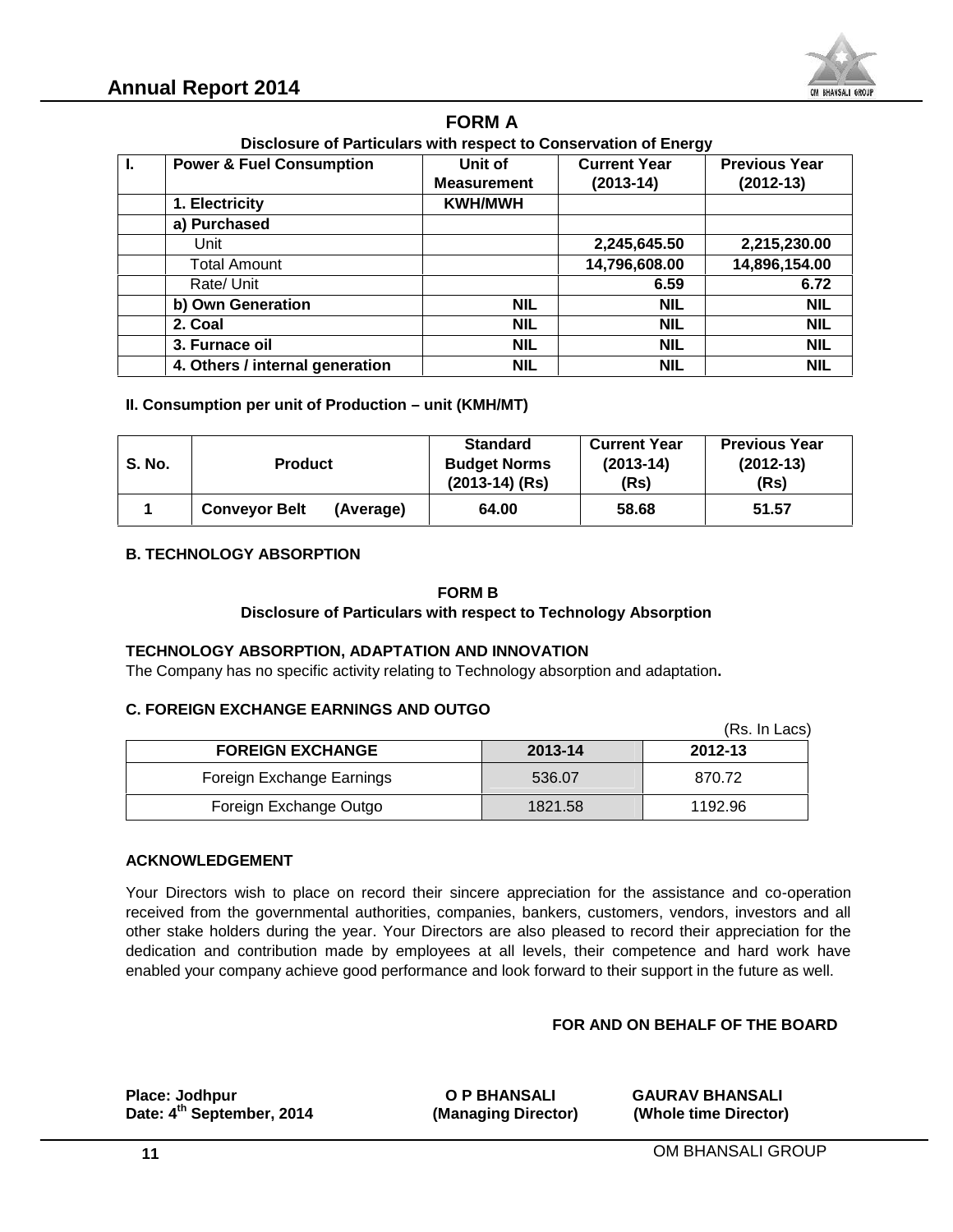

# **REPORT ON CORPORATE GOVERNANCE**

This Corporate Governance Report for the Year ended 31st March,2014 forms part of the Directors Governance Report and the same has been prepared on the basis of the provisions of Clause 49 of the Listing Agreement with the Stock Exchange.

#### **1. COMPANY'S PHILOSPHY ON CODE OF CORPORATE GOVERNANCE:**

- i. Half of the Board of Directors comprises of Independent Directors.
- ii. The Audit Committee is comprised of Independent Directors.
- ii. Half of the Board of Directors comprises of Independent Directors.<br>
ii. Half of the Board of Directors comprises of Independent Directors.<br>
ii. The Audit Committee is comprised of Independent Directors.<br>
iii. The Board Committee in line with Clause 49 of the Listing agreement.

#### **2. BOARD OF DIRECTORS:**

#### *a) Composition of Board Boarda)*

| This Corporate Governance Report for the Year ended 31st March,2014 forms part of the Directors<br>Report and the same has been prepared on the basis of the provisions of Clause 49 of the Listing<br>Agreement with the Stock Exchange.                                       |                                                                                                                                                                                                |                                                         |                                         |                                     |                                                                                                                                                                               |                                           |                         |
|---------------------------------------------------------------------------------------------------------------------------------------------------------------------------------------------------------------------------------------------------------------------------------|------------------------------------------------------------------------------------------------------------------------------------------------------------------------------------------------|---------------------------------------------------------|-----------------------------------------|-------------------------------------|-------------------------------------------------------------------------------------------------------------------------------------------------------------------------------|-------------------------------------------|-------------------------|
| 1.<br>Our philosophy on Corporate Governance begins with our Board of Directors.<br>i.<br>ii.<br>iii.<br>Some aspects of Corporate Governance related to the year 2013-2014 are appended below:                                                                                 | Half of the Board of Directors comprises of Independent Directors.<br>The Audit Committee is comprised of Independent Directors.<br>Committee in line with Clause 49 of the Listing agreement. |                                                         |                                         |                                     | <b>COMPANY'S PHILOSPHY ON CODE OF CORPORATE GOVERNANCE:</b><br>The Board has established terms of reference for its operation and the operation of Audit                      |                                           |                         |
| 2.<br>The business of the company is conducted by the management under the directions of the Board. The<br>Board formulates the strategy, regularly reviews the performance of the company and ensures that the<br>previously agreed objectives are met on a consistent basis.  | <b>BOARD OF DIRECTORS:</b>                                                                                                                                                                     |                                                         |                                         |                                     |                                                                                                                                                                               |                                           |                         |
| a)                                                                                                                                                                                                                                                                              | <b>Composition of Board</b>                                                                                                                                                                    |                                                         |                                         |                                     |                                                                                                                                                                               |                                           |                         |
| Presently the company has a broad based board consisting of six members. The Board comprises of<br>three executive directors and three non-executive directors. All the non-executive directors are<br>Independent Directors. The present composition of the Board is as under: |                                                                                                                                                                                                | Attendance at<br><b>Board &amp; Audit</b>               |                                         |                                     | No. of                                                                                                                                                                        | <b>Position Held in other</b>             | <b>No. of Committee</b> |
|                                                                                                                                                                                                                                                                                 |                                                                                                                                                                                                | <b>Committee Meeting</b>                                |                                         | Whether<br><b>Attended</b>          | Directorship                                                                                                                                                                  | <b>Public Limited</b><br><b>Companies</b> |                         |
| <b>Name</b>                                                                                                                                                                                                                                                                     | Category**                                                                                                                                                                                     | <b>Board</b><br>(Total 6<br>board<br>meeting<br>s held) | Audit<br>(Total 4<br>meeting<br>s held) | <b>AGM Held</b><br>on<br>30.09.2013 | in other<br><b>Public</b><br>Limited<br><b>Companies</b>                                                                                                                      | Chairman                                  | <b>Member</b>           |
| Mr. Om Prakash<br>Bhansali                                                                                                                                                                                                                                                      | PE<br><b>CMD</b>                                                                                                                                                                               | 6                                                       | NA*                                     | <b>YES</b>                          | <b>NIL</b>                                                                                                                                                                    | <b>NIL</b>                                | <b>NIL</b>              |
| Mr. Vimal<br><b>Bhansali</b>                                                                                                                                                                                                                                                    | <b>PE</b><br><b>WTD</b>                                                                                                                                                                        | 6                                                       | NA*                                     | <b>YES</b>                          | <b>NIL</b>                                                                                                                                                                    | <b>NIL</b>                                | <b>NIL</b>              |
| Mr. Gaurav<br><b>Bhansali</b>                                                                                                                                                                                                                                                   | <b>PE</b><br><b>WTD</b>                                                                                                                                                                        | 6                                                       | 4                                       | <b>YES</b>                          | <b>NIL</b>                                                                                                                                                                    | <b>NIL</b>                                | <b>NIL</b>              |
| Mr. Mahendra<br>Rakecha                                                                                                                                                                                                                                                         | <b>INE</b>                                                                                                                                                                                     | $\overline{2}$                                          | 4                                       | <b>YES</b>                          | <b>NIL</b>                                                                                                                                                                    | <b>NIL</b>                                | <b>NIL</b>              |
| Mr. Yogesh<br>Maheshwari                                                                                                                                                                                                                                                        | <b>INE</b>                                                                                                                                                                                     | 1                                                       | NA*                                     | <b>NO</b>                           | <b>NIL</b>                                                                                                                                                                    | <b>NIL</b>                                | <b>NIL</b>              |
| # Mr. Sharad<br>Gyanmal Nahata                                                                                                                                                                                                                                                  | <b>INE</b>                                                                                                                                                                                     | $\Omega$                                                | 0                                       | NA#                                 | <b>NIL</b>                                                                                                                                                                    | <b>NIL</b>                                | <b>NIL</b>              |
| ## Mr. Ramesh<br>Narayan Rathi                                                                                                                                                                                                                                                  | <b>INE</b>                                                                                                                                                                                     | 0                                                       | 0                                       | <b>NO</b>                           | <b>NIL</b>                                                                                                                                                                    | <b>NIL</b>                                | <b>NIL</b>              |
| **PE = Promoter Executive, CMD = Chairman cum Managing Director<br>*Not applicable as the director is not the member of the Audit Committee.                                                                                                                                    |                                                                                                                                                                                                |                                                         |                                         |                                     | $INE = Independent Non Executive, WTD = Whole Time Director, NA = Not Applied.$<br># Appointed as Independent Director of the Company w.e.f. 12 <sup>th</sup> February, 2014. |                                           |                         |

## Resigned from Directorship of the Company w.e.f. 12<sup>th</sup> February, 2014.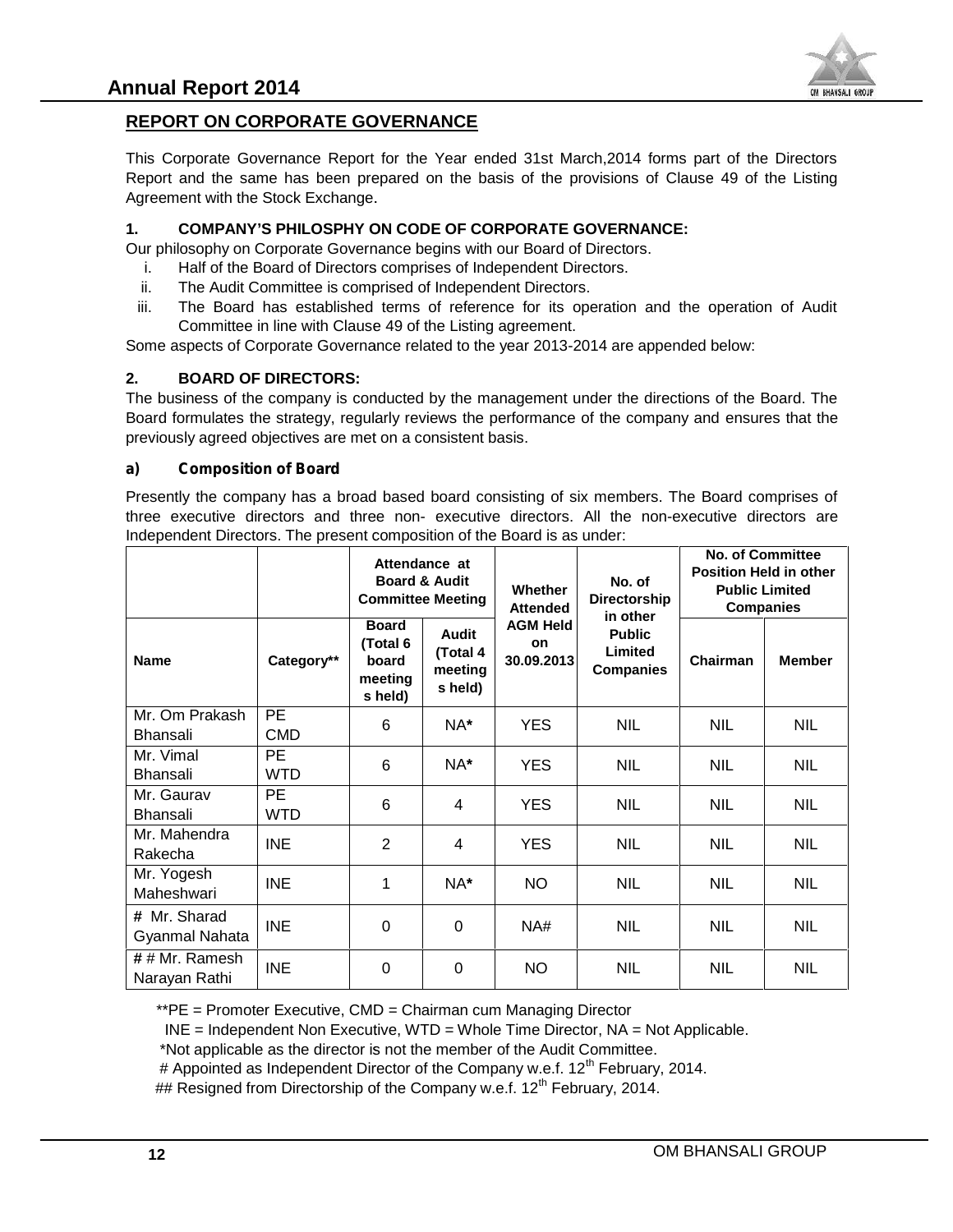

#### **b) Board Procedure**

The meetings of the Board of Directors were held at the registered office of the Company at 4F-15, "Oliver House", New Power House Road, Jodhpur. During the year under review 6 (Six) Board Meetings were held on 06.05.2013, 30.05.2013, 14.08.2013, 03.09.2013, 15.11.2013 and 12.02.2014. meetings of the Board of Directors were held at the registered office of the Company at 4F-15,<br>er House", New Power House Road, Jodhpur. During the year under review 6 (Six) Board Meetings<br>beld on 06.05.2013, 30.05.2013, 1

The information as required under Annexure-IA to Clause 49 of the Listing Agreement is made available to the Board. The Agenda and the papers for consideration at the Board Meeting are circulated to the Directors in advance. Adequate information is circulated as part of the Board papers and is also made<br>available at the Board Meeting to enable the Board to take informed decisions. available at the Board Meeting to enable the Board to take informed decisions.

#### **c) Code of Conduct c)**

The Company has its Code of conduct for all the Board Members and Senior Management of the company. All Board Members and senior Management personnel have affirmed compliance of the Code of Conduct. A Declaration signed by the Managing Director to this effect is enclosed at the end of this report I Board Members and senior Management personnel have affirmed compliance of the Code<br>A Declaration signed by the Managing Director to this effect is enclosed at the end of this<br>res Regarding Appointment/Re-Appointment of D

#### **d) Disclosures Regarding Appointment/Re-Appointment of Directors**

Mr. Yogesh Maheshwari, director, who retires by rotation at the ensuing Annual General Meeting and being eligible, offers himself for reappointment. Mr. Yogesh Maheshwari, director, who retires by rotation at the ensuing Annual General Meeting and<br>being eligible, offers himself for reappointment.<br>Mr. Sharad Gyanmal Nahata is being proposed to be appointed as independe

of Five Years

#### **3. COMMITTEES OF THE BOARD BOARD**

The Board has constituted / reconstituted various Committees as required under clause 49 of the Listing The constituted Agreement.

#### *a) Audit Committee Audit Committee*

At the beginning of year under review, the Audit Committee consisted of three Directors, Mr. Mahendra Rakecha, Mr. Ramesh Narayan Rathi, Mr. Gaurav Bhansali. Mr. Ramesh Narayan Rathi ceased to be a Director of the Company and Member of the Audit Committee and Mr. Sharad Gyanmal Nahata was appointed as Non -Executive & Independent Director of the Company and Member of Audit Committee with effect from  $12<sup>th</sup>$  February, 2014. The meetings of the Board of Directors were held at the registered office of the Company Hamilton Company (Clauser Method no 66.52.013, 15.14.14.2013 and 12.02.2014, and 12.02.2014, and 12.02.2014, and 12.02.2014, and 12.0

Thus on 12<sup>th</sup> February, 2014 the Audit Committee was reconstituted comprising Mr. Mahendra Rakecha as Chairman and Mr. Sharad Gyanmal Nahata, Mr. Gaurav Bhansali as Members of the Committee, of whom two are Non-Executive and one is Whole Time Director appointed in line with the provisions of Clause 49 of the Listing Agreement of the Stock Exchange read with section 292A of the Companies Act, 1956. he beginning of year under review, the Audit Committee consisted of three Directors, Mr. Namen's hare echa, Mr. Ramesh Narayan Rathi Mr. Ramesh Narayan Rathi ceased to be accommittee and Mr. Sharad Gyanmal Nahata was ointe Rakecha, Mr. Ramesh Narayan Rathi, Mr. Gaurav Bhansali. Mr. Rame<br>Director of the Company and Member of the Audit Committee and M<br>appointed as Non -Executive & Independent Director of the Company<br>with effect from 12<sup>th</sup> Fe

The Audit committee consists of:

- 1. Mr. Mahendra Rakecha, Chairman of Audit Committee, Non-Executive & Independent Director.
- 2. Mr. Sharad Gyanmal Nahata, Non -Executive & Independent Director.
- 3. Mr. Gaurav Bhansali, Whole Time Director.

During the year under scrutiny, Four Audit Committee meetings were held on 30<sup>th</sup> May, 2013, 14<sup>th</sup> August, 2013, 15<sup>th</sup> November, 2013 and  $12<sup>th</sup>$  February, 2014. Mr. Gaurav Bhans<br>, the year under s<br>t, 2013, 15<sup>th</sup> Nover

#### *Broad Terms of Reference Terms of Reference*

1. Oversight of our company's financial reporting process and the disclosure of its financial<br>information to ensure that the financial statements are correct, sufficient and credible. information to ensure that the financial statements are correct, sufficient and credible.

2. Recommending to the Board the appointment, re-appointment and, if required, the replacement 2. Recommending to the Board the appointment, re-appointment and, i<br>or removal of the statutory auditors and the fixation of the audit fees.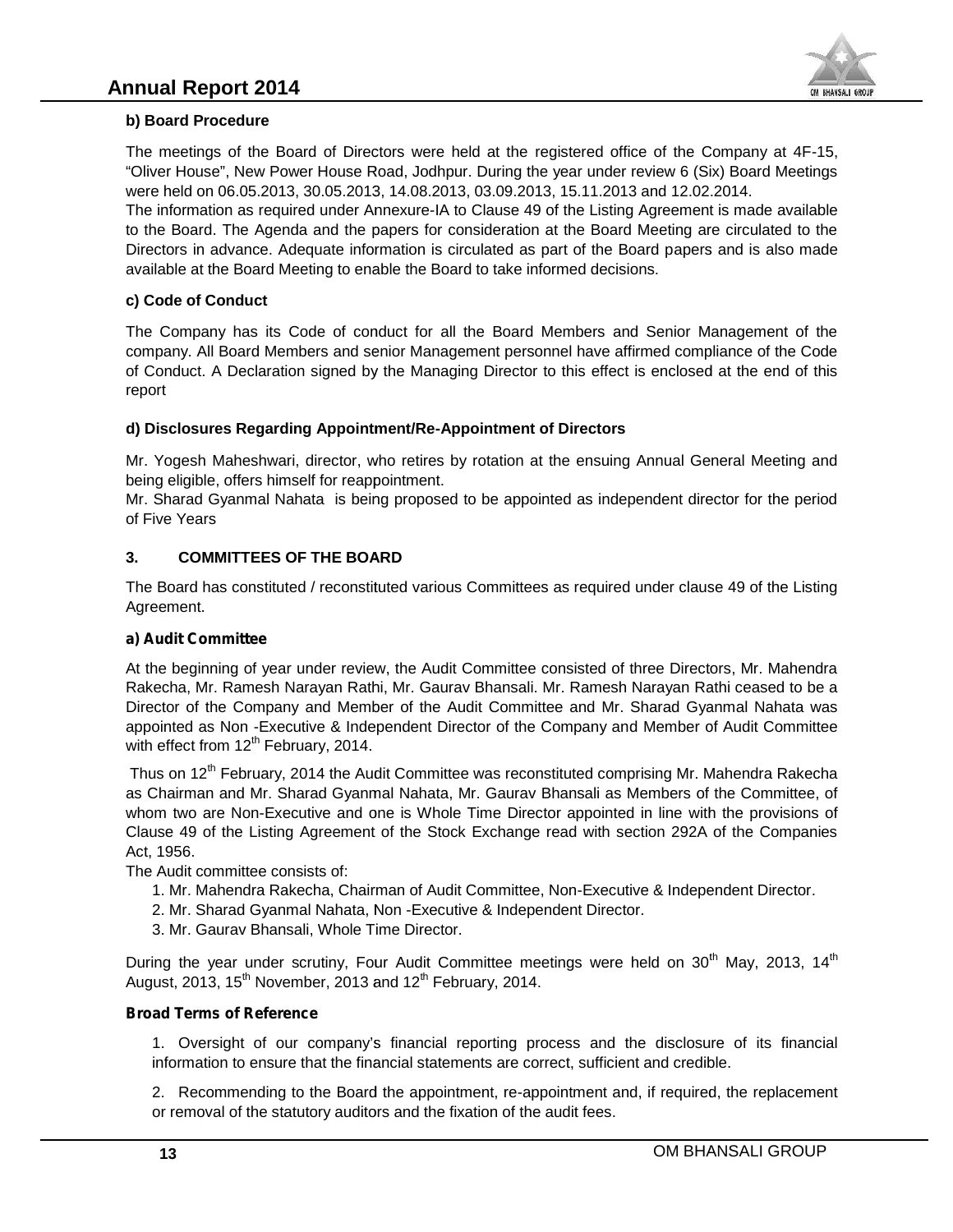

- 3. Approval of payment to the statutory auditors for any other services rendered by the Statutory Auditors.
- 4. Reviewing, with the management, the annual financial statements before submission to the Board for approval, with particular reference to:
- a. Matters required to be included in the Directors' Responsibility Statement to be included in the Board's report in terms of clause (2AA) of section 217 of the Companies Act,1956. Approval of payment to the statutory auditors for any other services rendered by the Statutor<br>Auditors.<br>Reviewing, with the management, the annual financial statements before submission to the<br>Board for approval, with part
	- b. Changes, if any, in accounting policies and practices and reasons for the same.
	- c. Major accounting entries involving estimates based on the exercise of judgment by the management.
	- d. Significant adjustments made in the financial statements arising out of audit findings.
	- e. Compliance with listing and other legal requirements relating to financial statements.
	- f. Disclosure of any related party transactions.
	- g. Cualifications in the draft audit report.
- 5. Reviewing, with the management, the quarterly financial statements before submission to the financial Board for approval.
- 6. Reviewing, with the management, performance of statutory and internal auditors, and adequacy Reviewing, with the management, performance of statutory and internal<br>of the internal control systems for the purpose of financial reporting.
- 7. Reviewing the adequacy of internal audit function, if any, including the structure of the internal audit department, staffing and seniority of the official heading the department, reporting structure coverage and frequency of internal audits. Int adjustments made in the financial statements arising out of audit findings.<br>
The of any related party transactions.<br>
The of any related party transactions.<br>
The management, the quarterly financial statements before sub viewing the adequacy of internal audit function, if any, including<br>dit department, staffing and seniority of the official heading the de<sub>l</sub><br>verage and frequency of internal audits.
- 8. Discussion with internal auditors of any significant findings and follow-up thereon.
- 9. Reviewing the findings of any internal investigations by the internal auditors into matters where there is a suspected fraud or irregularity or a failure of internal control systems of a material nature and reporting the matter to the Board. 9. Reviewing the findings of any internal investigations by the intern<br>there is a suspected fraud or irregularity or a failure of internal<br>nature and reporting the matter to the Board.<br>10. Discussion with statutory auditor
- 10. Discussion with statutory auditors before the audit commences, about the nature and Scope of the audit as well as post audit discussion to ascertain any area of concern.
- 11. To look into the reasons for substantial defaults, if any, in the payment to the depositors, debenture holders, shareholders (in case of non-payment of declared dividends) and creditors.
- 12. To review the functioning of the "whistle blower" mechanism, if and when introduced.
- 13. Carrying out such other function as may be specifically referred to the Committee by the Board of Directors and /or other Committee(s) of Directors of our company.

#### *b) Share Transfer-cum-Investor Grievance Committee Committee*

At the beginning of year under review, the Share Transfer-Cum-Investors Grievance Committee consisted of three Directors, Mr. Vimal Bhansali, Mr. Mahendra Rakecha, and Mr. Ramesh Narayan Rathi,

Mr. Ramesh Narayan Rathi ceased to be a Director of the Company and Member of the Share Transfer-Cum-Investors Grievance Committee and Mr. Sharad Gyanmal Nahata was appointed as Non -Executive & Independent Director of the Company and Member of Share Transfer-Cum-Investors Grievance Committee, with effect from  $12<sup>th</sup>$  February, 2014 At the beginning of year under review, the Share Transfer-Cum-Investors Grievance Committe<br>three Directors, Mr. Vimal Bhansali, Mr. Mahendra Rakecha, and Mr. Ramesh Narayan Rathi,<br>Mr. Ramesh Narayan Rathi ceased to be a Di Approval of payment to the statutory auditors for any other<br>Navidors.<br>
Reviewing, with the management, the annual financial at<br>Board for approval, with particular reference to:<br>
a. Matters required to be included in the Di e Directors, Mr. Vimal Bhansali, Mr. Mahendra Rakecha, and Mr. Ramesh<br>Ramesh Narayan Rathi ceased to be a Director of the Company and Mem<br>stors Grievance Committee and Mr. Sharad Gyanmal Nahata was appendent Director of th

Thus On 12<sup>th</sup> February, 2014 the Committee was reconstituted comprising Mr. Vimal Bhansali as Chairman<br>and Mr. Mahendra Rakecha and Mr. Sharad Gyanmal Nahata as Members of the Committee. and Mr. Mahendra Rakecha and Mr. Sharad Gyanmal Nahata as Members of the Committee.

It comprises of two Non – Executive Directors and one Whole Time Director.

The Share Transfer -cum-Investors Grievance Committee consists of:

- 1. Mr. Vimal Bhansali,Chairman of the Committee,Whole time Director rises of two Non – Executive Directors and one Whole Time Dir<br>nare Transfer -cum-Investors Grievance Committee consists of:<br>1. Mr. Vimal Bhansali,Chairman of the Committee, Whole time I<br>2. Mr. Sharad Gyanmal Nahata, Non-Ex
- 2. Mr. Sharad Gyanmal Nahata, Non-Executive & Independent Director
- 3. Mr. Mahendra Rakecha Non-Executive & Independent Director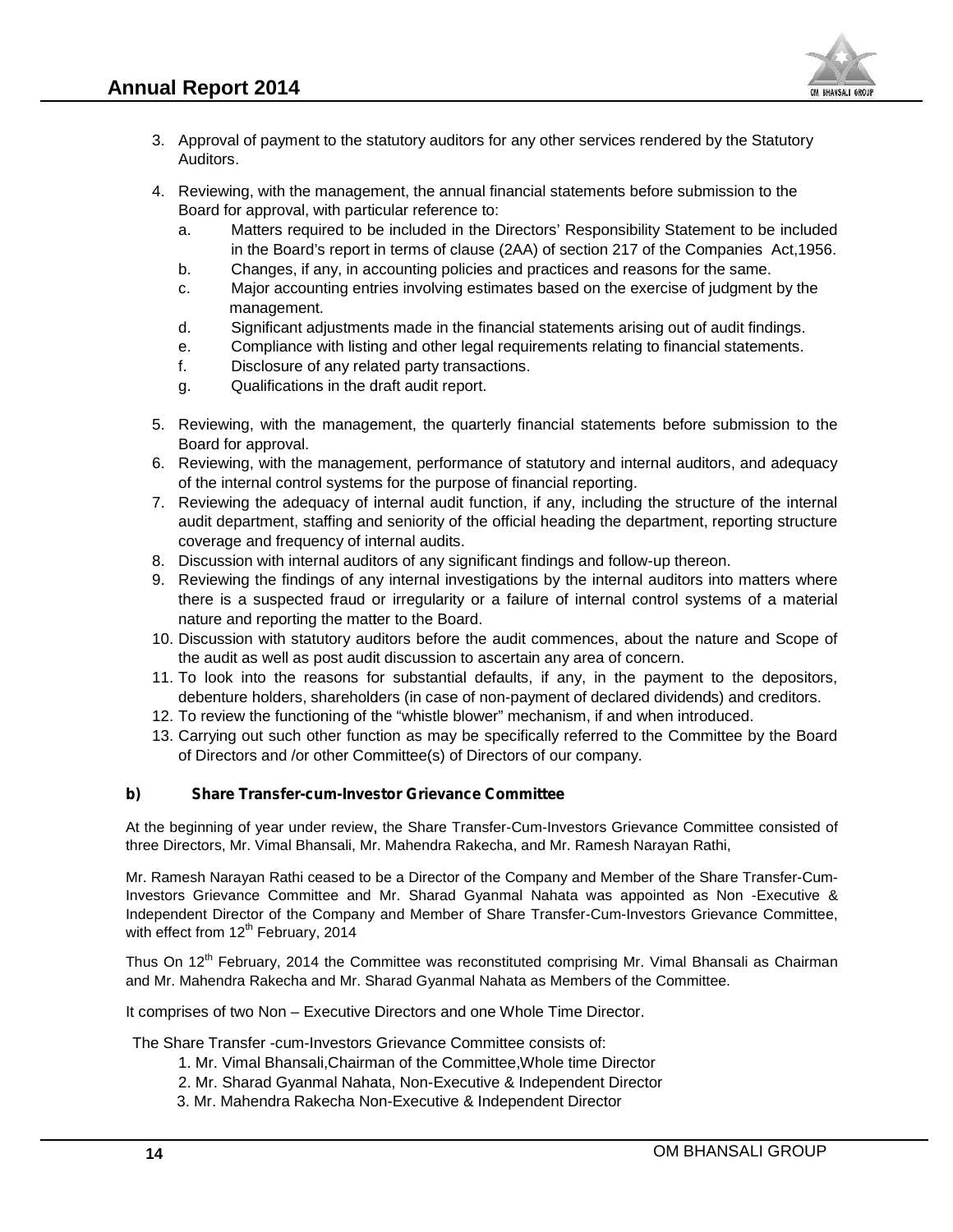

One meeting of the Share Transfer cum Investor Grievance Committee was held on 31<sup>st</sup> March, 2014 and was attended by Two members of the Committee. The Shareholder's complaints received during the year were resolved satisfactorily and at the end of the year no complaints were pending for redressal. One meeting of the Share Transfer cum Investor Grievance Committee was held o<br>and was attended by Two members of the Committee. The Shareholder's complaints<br>/ear were resolved satisfactorily and at the end of the year no c

#### *Brief Terms of Reference of Terms of Reference*

This Committee performs inter alia the role / various functions as are set out in Clause 49 of the Listing Agreement with Stock Exchange and including but not limited to:

- 1. Issues relating to Shares i.e transfer & transmission of shares.
- 2. Issue of duplicate certificates;
- 3. To oversee and review all matters connected with the transfer and all other processes relating to the securities of our company; Committee performs inter alia the role / various functions as a<br>ement with Stock Exchange and including but not limited to:<br>Issues relating to Shares i.e transfer & transmission of shares.<br>Issue of duplicate certificates;<br>
- 4. To oversee the redressal of shareholder complaints; and
- 5. To oversee the performance of Registrar & Transfer Agents

#### *c) Remuneration Committee c)*

At the beginning of year under review, the Remuneration Committee consisted of three Directors, Mr. Yogesh Maheshwari, Mr. Mahendra Rakecha, and Mr. Ramesh Narayan Rathi. s Committee performs inter alia the role / various functions as are set out in Clause 49 of the Listing<br>
reement with Stock Exchange and including but not limited to:<br>
1. Issues relating to Shares i.e transfer & transmissi

Mr. Ramesh Narayan Rathi ceased to be a Director of the Company and Member of the Remuneration Committee and Mr. Sharad Gyanmal Nahata was appointed as Non -Executive & Independent Director of the Company and Member of Remuneration Committee, with effect from  $12<sup>th</sup>$  February, 2014 At the beginning of year under review, the Remuneration Committee consiste Yogesh Maheshwari, Mr. Nahendra Rakecha, and Mr. Ramesh Narayan Rathi.<br>Mr. Ramesh Narayan Rathi ceased to be a Director of the Company and Mem<br>Com

Thus On 12<sup>th</sup> February, 2014 the Committee was reconstituted comprising Mr. Yogesh Maheshwari as Chairman and Mr. Sharad Gyanmal Nahata, Mr. Mahendra Rakecha as Members of the Committee.

Remuneration Committee comprises all Non-executive and Independent Directors.

The Remuneration Committee consists of:

- 1. Mr. Yogesh Maheshwari, Chairman of the Committee, Non-Executive & Independent Director
- 2. Mr. Mahendra Rakecha, Non-Executive & Independent Director
- 3. Mr. Sharad Gyanmal Nahata, Non-Executive & Independent Director

3. Mr. Sharad Gyanmal Nahata, Non-Executive & Independent Director<br>One meeting of the Remuneration Committee was held on 31<sup>st</sup> March, 2014 and was attended by all the members of the Committee.

#### *Details of Remuneration to all the directors: the directors:*

The Company has one Managing Director Mr. Om Prakash Bhansali and Two Whole time Directors Mr. Vimal Bhansali and Mr.Gaurav Bhansali. The remuneration payable to them has been fixed by the Board of Directors as per Section 198, 269, 309 read with Schedule XIII of the Companies Act 1956 after receiving sanction from the Shareholders in the duly convened General Meeting. of the Company and Member of Remuneration Committee, with effect from 12<sup>n</sup> February, 2014<br>
Thus On 12<sup>m</sup> February, 2014 the Committee was reconstituted comprising Mr. Yogesh Maheshwari as<br>
Chairman and Mr. Sharad Gyanmal The Company has one Managing Director Mr. Om Prakash Bhansali and Virmal Bhansali and Mr. Gaurav Bhansali. The remuneration payable to the of Directors as per Section 198, 269, 309 read with Schedule XIII or receiving sanc

Non-Executive Directors are not paid any type of remuneration or sitting fees or share in profits or otherwise. The remuneration of any proposed appointee to the Board shall be in conformity with the provisions of the Companies Act, 2013

|                                                                         |                     |                   |                                                                 | <b>Annual Amount in Rs.</b> |                              |  |
|-------------------------------------------------------------------------|---------------------|-------------------|-----------------------------------------------------------------|-----------------------------|------------------------------|--|
| Name of<br><b>Directors</b>                                             | <b>Remuneration</b> | <b>Commission</b> | Value of<br>Perquisites/<br><b>Reimbursement</b><br>of Expenses | <b>Sitting Fees</b>         | Total<br><b>Remuneration</b> |  |
| Mr. Om Prakash<br>Bhansali,<br>Chairman and<br><b>Managing Director</b> | Rs.6,00,000/-       | <b>NIL</b>        | <b>NIL</b>                                                      | <b>NIL</b>                  | Rs.6,00,000/-                |  |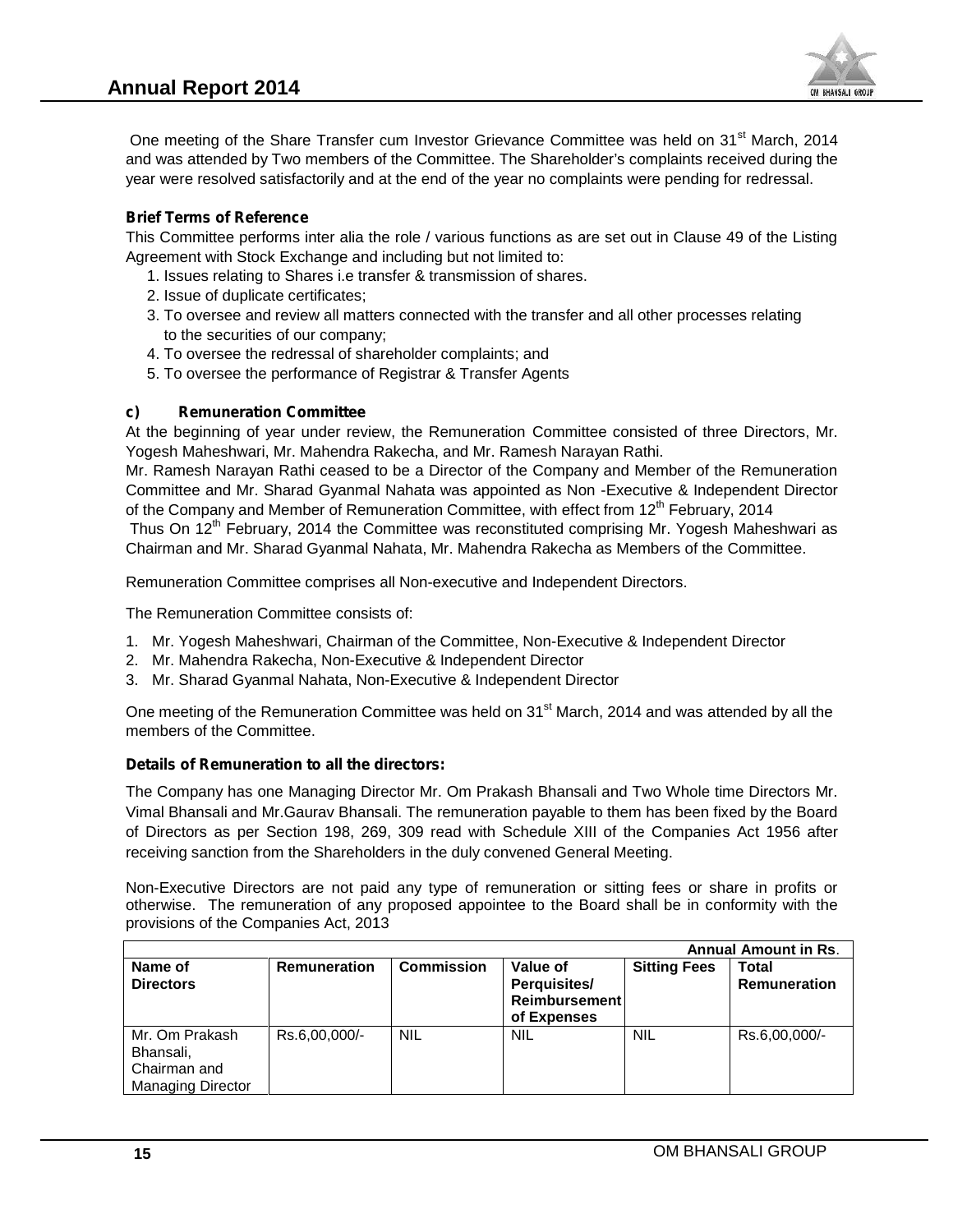

# **Annual Report 2014**

| Mr. Vimal       | Rs. 4,20,000/- | <b>NIL</b> | <b>NIL</b> | <b>NIL</b> | Rs. 4,20,000/- |
|-----------------|----------------|------------|------------|------------|----------------|
| Bhansali, Whole |                |            |            |            |                |
| time Director   |                |            |            |            |                |
| Mr. Gaurav      | Rs 4,20,000/-  | <b>NIL</b> | <b>NIL</b> | <b>NIL</b> | Rs 4,20,000/-  |
| Bhansali, Whole |                |            |            |            |                |
| time Director   |                |            |            |            |                |
| <b>TOTAL</b>    | Rs.14,40,000/- | <b>NIL</b> | <b>NIL</b> | <b>NIL</b> | Rs.14,40,000/- |

#### **4. SUBSIDIARY COMPANIES SUBSIDIARY**

#### **5. GENERAL BODY MEETINGS GENERAL BODY**

#### **Date, Time and Location where last Three AGMs were held:**

| time Director<br>Mr. Gaurav                                                                                                |              |                              |                                         |                                                          |                                                                    |                                                                                                                                                                                                                                                                                                                                                                                            |
|----------------------------------------------------------------------------------------------------------------------------|--------------|------------------------------|-----------------------------------------|----------------------------------------------------------|--------------------------------------------------------------------|--------------------------------------------------------------------------------------------------------------------------------------------------------------------------------------------------------------------------------------------------------------------------------------------------------------------------------------------------------------------------------------------|
| Bhansali, Whole<br>time Director                                                                                           |              | Rs 4,20,000/-                | <b>NIL</b>                              | <b>NIL</b>                                               | <b>NIL</b>                                                         | Rs 4,20,000/-                                                                                                                                                                                                                                                                                                                                                                              |
| <b>TOTAL</b>                                                                                                               |              | Rs.14,40,000/-               | <b>NIL</b>                              | <b>NIL</b>                                               | <b>NIL</b>                                                         | Rs.14,40,000/-                                                                                                                                                                                                                                                                                                                                                                             |
| for payment of Severance fee.<br><b>4. SUBSIDIARY COMPANIES</b><br>The company does not have any Subsidiary company.<br>5. |              | <b>GENERAL BODY MEETINGS</b> |                                         |                                                          |                                                                    | The company does not have any Employee's Stock Option Scheme and there is no separate provision                                                                                                                                                                                                                                                                                            |
|                                                                                                                            |              |                              |                                         | Date, Time and Location where last Three AGMs were held: |                                                                    |                                                                                                                                                                                                                                                                                                                                                                                            |
| <b>Financial</b><br>Year                                                                                                   | <b>Date</b>  | Time                         | Location                                |                                                          |                                                                    |                                                                                                                                                                                                                                                                                                                                                                                            |
| 2010-11                                                                                                                    | 30.09.2011   | 10.30 a.m                    |                                         |                                                          |                                                                    | 4F-15, "Oliver House", New Power House Road, Jodhpur-342 001                                                                                                                                                                                                                                                                                                                               |
|                                                                                                                            |              |                              |                                         |                                                          |                                                                    |                                                                                                                                                                                                                                                                                                                                                                                            |
| 2011-12                                                                                                                    | 29.09.2012   | 10.30 a.m                    |                                         |                                                          |                                                                    | 4F-15, "Oliver House", New Power House Road, Jodhpur-342 001                                                                                                                                                                                                                                                                                                                               |
| 2012-13                                                                                                                    | 30.09.2013   | 10.30 a.m                    |                                         |                                                          | WHETHER ANY SPECIAL RESOLUTIONS PASSED IN THE PREVIOUS THREE AGMs: | 4F-15, "Oliver House", New Power House Road, Jodhpur-342 001<br>1. At the Annual General Meeting held on 30 <sup>th</sup> September, 2013 no Special Resolutions were                                                                                                                                                                                                                      |
| proposed and passed.                                                                                                       | April, 2012. |                              | were proposed and passed pertaining to: |                                                          |                                                                    | 2. At the last Annual General Meeting held on 29 <sup>th</sup> September, 2012, Three Special Resolutions<br>≻ Approval for re-appointment of Mr. Om Prakash Bhansali as Managing Director on<br>monthly remuneration under Section 198, 269, 309, 311 read with Schedule XIII of<br>Companies Act, 1956 and other applicable provisions for a period of five years w.e.f. 1 <sup>st</sup> |
|                                                                                                                            |              |                              |                                         |                                                          |                                                                    | ▶ Approval for re-appointment of Mr. Vimal Bhansali as Whole Time Director on monthly<br>remuneration under Section 198, 269, 309, 311 read with Schedule XIII of Companies<br>Act, 1956 and other applicable provisions for a period of five years w.e.f. 1 <sup>st</sup> April, 2012.                                                                                                    |
|                                                                                                                            |              |                              |                                         |                                                          |                                                                    | > Approval for re-appointment of Mr. Gaurav Bhansali as Whole Time Director on monthly<br>remuneration under Section 198, 269, 309, 311 read with Schedule XIII of Companies<br>Act, 1956 and other applicable provisions for a period of five years w.e.f. 1 <sup>st</sup> April, 2012.                                                                                                   |

#### *WHETHER ANY SPECIAL RESOLUTIONS PASSED IN THE PREVIOUS THREE AGMs: WHETHER ANY*

- 1. At the Annual General Meeting held on 30<sup>th</sup> September, 2013 no Special Resolutions were proposed and passed. proposed and passed.
- 2. At the last Annual General Meeting held on 29<sup>th</sup> September, 2012, Three Special Resolutions were proposed and passed pertaining to: he last Annual General Meeting held on 29<sup>m</sup> September, 2012, Three Special Resolutions<br>e proposed and passed pertaining to:<br>➢ Approval for re-appointment of Mr. Om Prakash Bhansali as Managing Director on
	- monthly remuneration under Section 198, 269, 309, 311 read with Schedule XIII of Companies Act, 1956 and other applicable provisions for a period of five years w.e.f.  $1<sup>st</sup>$ April, 2012. Approval for re-appointment of Mr. Om P<br>monthly remuneration under Section 198,<br>Companies Act, 1956 and other applicable p<br>April, 2012.
	- Approval for re-appointment of Mr. Vimal Bhansali as Whole Time Director on monthly remuneration under Section 198, 269, 309, 311 read with Schedule XIII of Companies remuneration under Section 198, 269, 309, 311 read with Schedule XIII of Companies<br>Act, 1956 and other applicable provisions for a period of five years w.e.f. 1<sup>st</sup> April, 2012. Companies Act, 1956 and other applicable provisions for a<br>April, 2012.<br>Approval for re-appointment of Mr. Vimal Bhansali as Whoremuneration under Section 198, 269, 309, 311 read with<br>Act, 1956 and other applicable provisio
	- $\triangleright$  Approval for re-appointment of Mr. Gaurav Bhansali as Whole Time Director on monthly remuneration under Section 198, 269, 309, 311 read with Schedule XIII of Companies Approval for re-appointment of Mr. Gaurav Bhansali as Whole Time Director on monthly<br>remuneration under Section 198, 269, 309, 311 read with Schedule XIII of Companies<br>Act, 1956 and other applicable provisions for a period
- 3. At the Annual General Meeting held on 30<sup>th</sup> September, 2011 no Special Resolutions were proposed and passed. proposed and passed.

#### *WHETHER ANY EXTRA ORDINARY GENERAL MEETING HELD DURING THE YEAR:*

# WHETHER ANY EXTRA ORDINARY GENERAL MEETING HELD DURING THE YEAR:<br><sup>2</sup> No Extra Ordinary General Meeting was held during the year under review.<br>WHETHER SPECIAL RESOLUTION WERE PUT THROUGH POSTAL BALLOT EXERCISE:

- No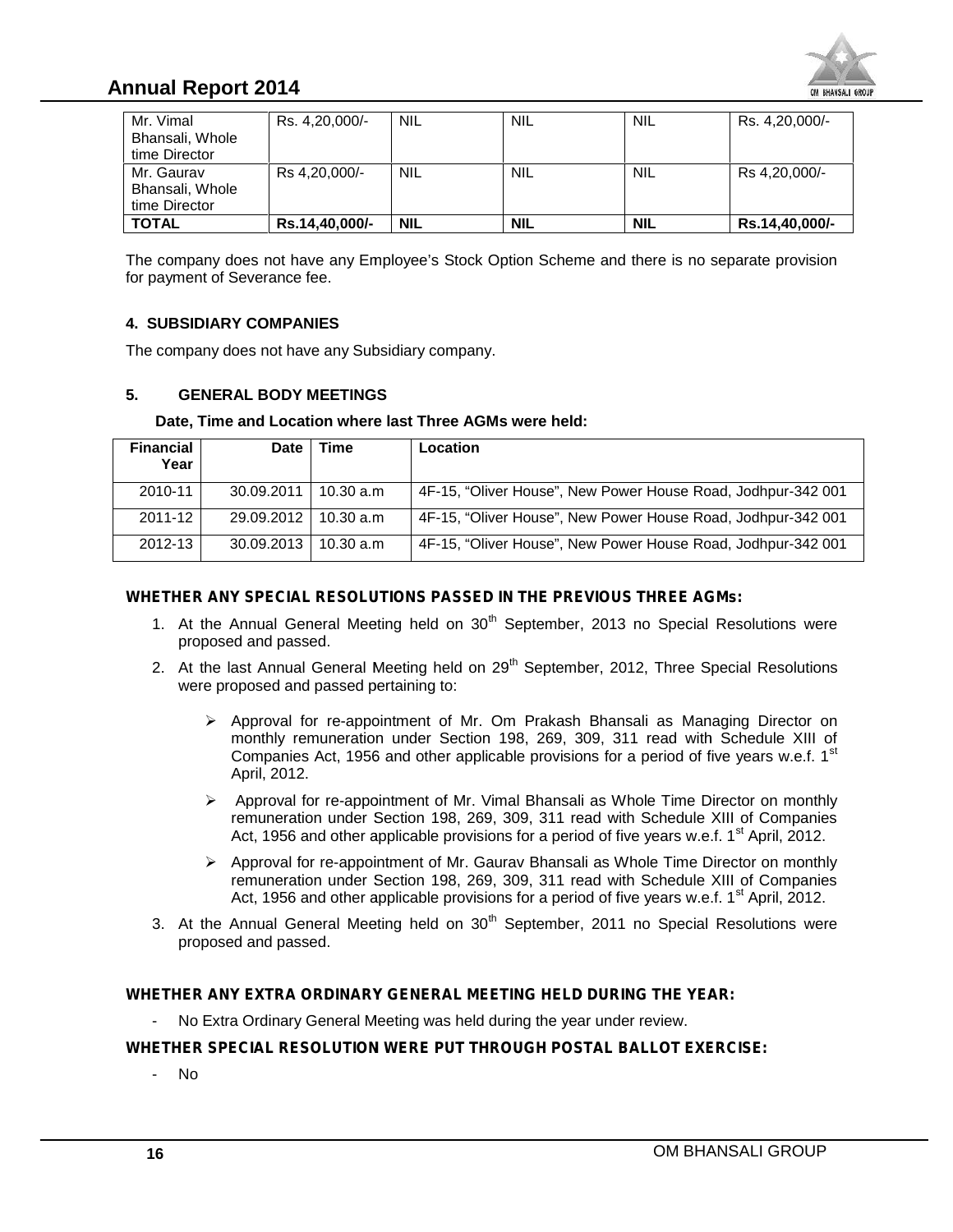

#### *DETAILS OF VOTING PATTERN:*

- Not Applicable Applicable

#### *PERSON WHO CONDUCTED THE POSTAL BALLOT EXERCISE:*

Not Applicable.

# PERSON WHO CONDUCTED THE POSTAL BALLOT EXERCISE:<br>Post Applicable.<br>WHETHER ANY RESOLUTIONS ARE PROPOSED TO BE CONDUCTED THROUGH POSTAL *BALLOT:*

- None of the resolutions are required to be put through postal ballot.

#### **PROCEDURE FOR POSTAL BALLOT: BALLOT:**

Not Applicable.

#### **6. DISCLOSURES**

- a) There were no materially significant related party transactions and pecuniary transactions that may have potential conflict with the interest of the Company at large. The details of Related Party Transactions are disclosed in financial Section of this Annual Report.
- b) In the preparation of the financial statements, the Company has followed the Accounting policies and practices as prescribed in the Accounting Standards and there is no change in the accounting treatment during the year under review.
- c) The company has laid down Risk Management Policy to inform Board members about the risk assessment and minimization procedures.
- d) Management Discussion and Analysis Report is set out in a separate section included in this Annual Report and forms part of this Report.
- e) There has been no instance of non-compliance by the Company on any matter related to capital markets during the last three years and no penalties or strictures have been imposed on the Company by the Stock Exchanges or SEBI or any statutory authority.
- f) The Chief Executive Officer & Chief Financial Officer has furnished a Certificate to the Board for the year ended on 31st March, 2014 in compliance with Clause 49 of Listing Agreement.
- g) During the year no presentations were made to any institutional investors or analysts.
- h) All non- executive directors of the company do not hold any shares in the company as on 31/03/2014.

#### **7. MEANS OF COMMUNICATION MEANS**

The company publishes Quarterly/Half yearly/Annual results as required under the Listing Agreement. The results are normally published in one English and one Hindi daily. During the last year the results were published in the Business Standard/Financial Express and Dainik Navjyoti. The results are also forwarded to the Stock Exchanges as soon as these are taken on record/ approved. In addition disclosures with regard to Shareholding Pattern, Quarterly Secretarial Capital Audit Report, Corporate Governance Compliance Report, etc. are sent to the Stock Exchange as required under various regulations. The were non materially significant related party transactions and pecuniary transactions and Party Transactions are disclosed in financial Section of this Annual Report.<br>
The the preparation of the financial statements, t **PERSON WHO CONDUCTED THE POSTAL BALLOT EXERCISE:**<br>
WHETHER ANY RESOLUTIONS ARE PROPOSED TO BE CONDU<br>
BALLOT:<br>
ING Noplicable.<br>
WHETHER ANY RESOLUTIONS ARE PROPOSED TO BE CONDU<br>
PROCEDURE FOR POSTAL BALLOT:<br>
TOTA Applicabl The company publishes Quarterly/Half yearly/Annual results as required under<br>The results are normally published in one English and one Hindi daily. During<br>were published in the Business Standard/Financial Express and Daini

#### **8. GENERAL SHAREHOLDERS INFORMATION**

# 8. GENERAL SHAREHOLDERS INFORMATION<br>a) Date, time and venue of the 14<sup>th</sup> Annual General Meeting:

Annual General Meeting is proposed to be held on Tuesday, 30<sup>th</sup> September, 2014 at 11:30 A.M at its Registered Office at 4F-15, "Oliver House", New Power House Road, Jodhpur-342001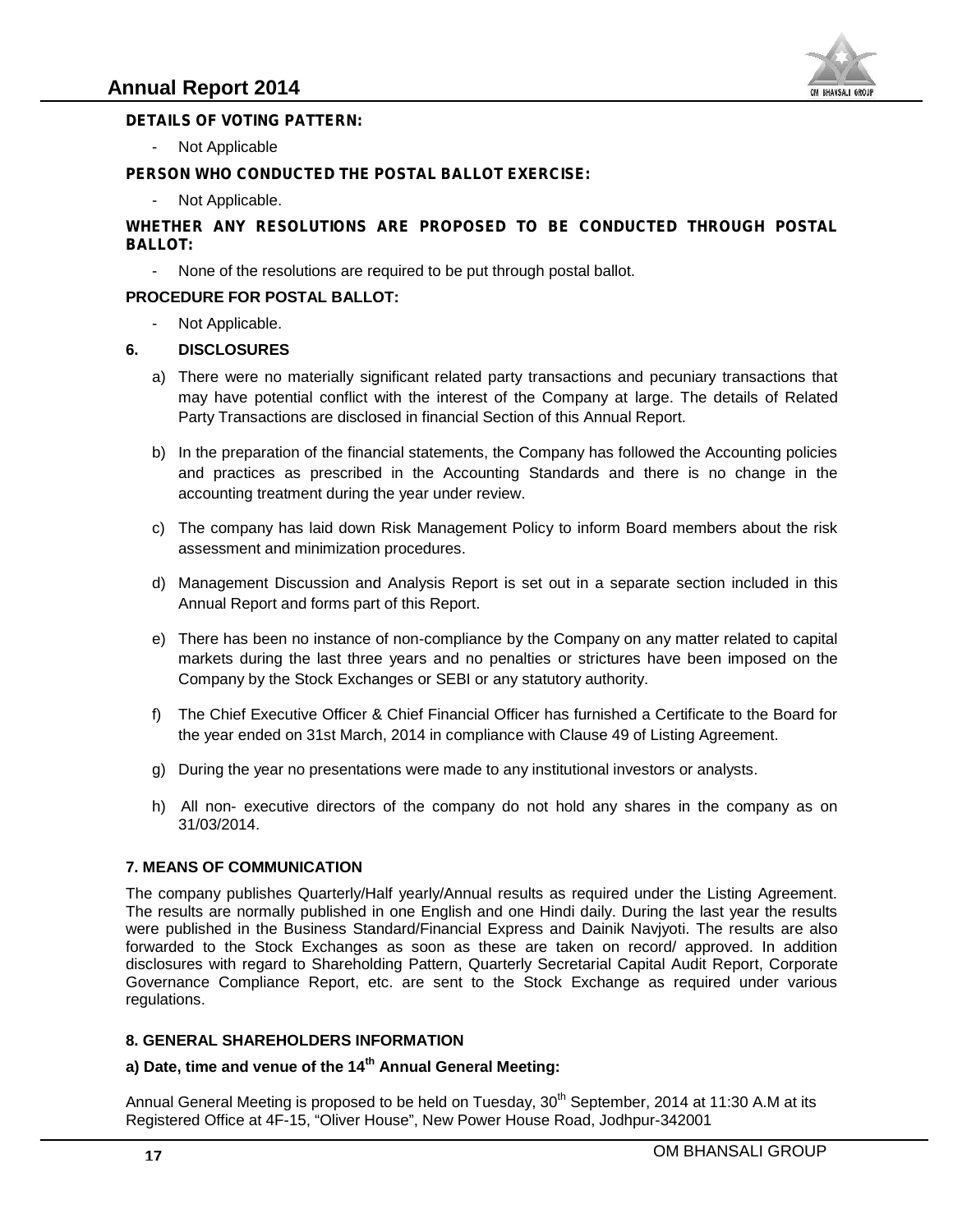#### **b) Financial Calendar: Financial**

| <b>Particulars</b>                       | <b>Tentative Schedule</b>                                                                                                                                                                                                         |
|------------------------------------------|-----------------------------------------------------------------------------------------------------------------------------------------------------------------------------------------------------------------------------------|
| <b>Quarterly Results</b>                 |                                                                                                                                                                                                                                   |
| Quarter ending on 30th June, 2014        | Within Forty Five Days of the End of the Quarter                                                                                                                                                                                  |
| Quarter ending on 30th September, 2014   | Within Forty Five Days of the End of the Quarter                                                                                                                                                                                  |
| Quarter ending on 31st December, 2014    | Within Forty Five Days of the End of the Quarter                                                                                                                                                                                  |
| Annual Results of 2014-15                | Within Sixty Days of the End of the Quarter                                                                                                                                                                                       |
| Annual General Meeting for the year      | In September, 2015                                                                                                                                                                                                                |
| ending March 31,2015                     |                                                                                                                                                                                                                                   |
| Book closure date:<br>C)                 |                                                                                                                                                                                                                                   |
| Annual General Meeting.                  | The Register of Members and Share Transfer Books of the Company will be closed from Tuesday, the<br>$23rd$ September, 2014 to Tuesday, 30 <sup>th</sup> September, 2014 (both days inclusive) for the purpose of 14 <sup>th</sup> |
| <b>Listing on Stock Exchanges:</b><br>d) |                                                                                                                                                                                                                                   |
|                                          | The Company's shares are listed on the Bombay Stock Exchange Limited with effect from 24th July,                                                                                                                                  |

#### **c) Book closure date:**

#### **d) Listing on Stock Exchanges:**

|                                                      | <b>Particulars</b>                                     |                                    |                         | <b>Tentative Schedule</b>                                                                        |                            |                        |  |
|------------------------------------------------------|--------------------------------------------------------|------------------------------------|-------------------------|--------------------------------------------------------------------------------------------------|----------------------------|------------------------|--|
| <b>Quarterly Results</b>                             |                                                        |                                    |                         |                                                                                                  |                            |                        |  |
|                                                      | Quarter ending on 30th June, 2014                      |                                    |                         | Within Forty Five Days of the End of the Quarter                                                 |                            |                        |  |
|                                                      | Quarter ending on 30th September, 2014                 |                                    |                         | Within Forty Five Days of the End of the Quarter                                                 |                            |                        |  |
|                                                      | Quarter ending on 31st December, 2014                  |                                    |                         | Within Forty Five Days of the End of the Quarter                                                 |                            |                        |  |
|                                                      | Annual Results of 2014-15                              |                                    |                         | Within Sixty Days of the End of the Quarter                                                      |                            |                        |  |
|                                                      | Annual General Meeting for the year                    |                                    |                         | In September, 2015                                                                               |                            |                        |  |
| ending March 31,2015                                 |                                                        |                                    |                         |                                                                                                  |                            |                        |  |
|                                                      | <b>Book closure date:</b>                              |                                    |                         |                                                                                                  |                            |                        |  |
|                                                      |                                                        | <b>Listing on Stock Exchanges:</b> |                         |                                                                                                  |                            |                        |  |
|                                                      | 2008. There are no arrears in payment of listing fees. |                                    |                         | The Company's shares are listed on the Bombay Stock Exchange Limited with effect from 24th July, |                            |                        |  |
| <b>BSE CODE: 533001</b><br><b>SCRIP ID: SOMICONV</b> | Market Price Data (in Rs.) (BSE Index):                |                                    | <b>Volume</b>           |                                                                                                  | <b>BSE SENSEX (VOLUME)</b> |                        |  |
| Year                                                 | <b>High</b><br><b>Price</b>                            | Low<br><b>Price</b>                | No. of<br><b>Shares</b> | Month &<br>Year                                                                                  | <b>High</b>                | Low                    |  |
| Apr 13                                               | 11.19                                                  | 9.21                               | 15,677                  | Apr 13                                                                                           | 19,622.68                  | 18,144.22              |  |
| May 13                                               | 16.94                                                  | 9.75                               | 2,69,630                | May 13                                                                                           | 20,443.62                  | 19,451.26              |  |
| <b>Jun 13</b>                                        | 18.75                                                  | 14.10                              | 1,64,296                | <b>Jun 13</b>                                                                                    | 19,860.19                  | 18,467.16              |  |
| <b>Jul 13</b>                                        | 20.15                                                  | 17.60                              | 3,58,698                | <b>Jul 13</b>                                                                                    | 20,351.06                  | 19,126.82              |  |
| Aug 13                                               | 23.50                                                  | 19.35                              | 6,05,547                | Aug 13                                                                                           | 19,569.20                  | 17,448.71              |  |
| Sep 13                                               | 25.00                                                  | 20.65                              | 11,91,404               | Sep 13                                                                                           | 20,739.69                  | 18,166.17              |  |
| Oct 13                                               | 29.00                                                  | 20.50                              | 14,98,015               | Oct 13                                                                                           | 21,205.44                  | 19,264.72              |  |
| Month &<br>Nov 13                                    | 28.80                                                  | 20.95                              | 14,52,440               | Nov 13                                                                                           | 21,321.53                  | 20,137.67              |  |
| Dec 13                                               | 38.45                                                  | 23.50                              | 22,44,341               | Dec 13                                                                                           | 21,483.74                  |                        |  |
| Jan 14                                               | 36.30                                                  | 27.50                              | 29,54,900               | Jan 14                                                                                           | 21,409.66                  | 20,568.70<br>20,343.78 |  |
| Feb 14<br>Mar 14                                     | 43.00<br>35.80                                         | 31.05<br>26.25                     | 35,02,710<br>37,86,655  | Feb 14<br>Mar 14                                                                                 | 21,140.51<br>22,467.21     | 19,963.12<br>20,920.98 |  |

# **e) Market Price Data (in Rs.) (BSE Index):**

#### **f) Registrars and Share Transfer Agents:**

Universal Capital Securities Private Limited, (Formerly: Mondkar Computers Pvt. Limited) 21, Shakil Niwas, Opp. Satya Sai Baba Temple, Mahakali Caves Road, Andheri (East), Mumbai - 400 093 Tel: (+91 22) 28257641, 28207203-05, Fax: (+91 22) 28262920 Web: www.unisec.in Web: www.unisec.in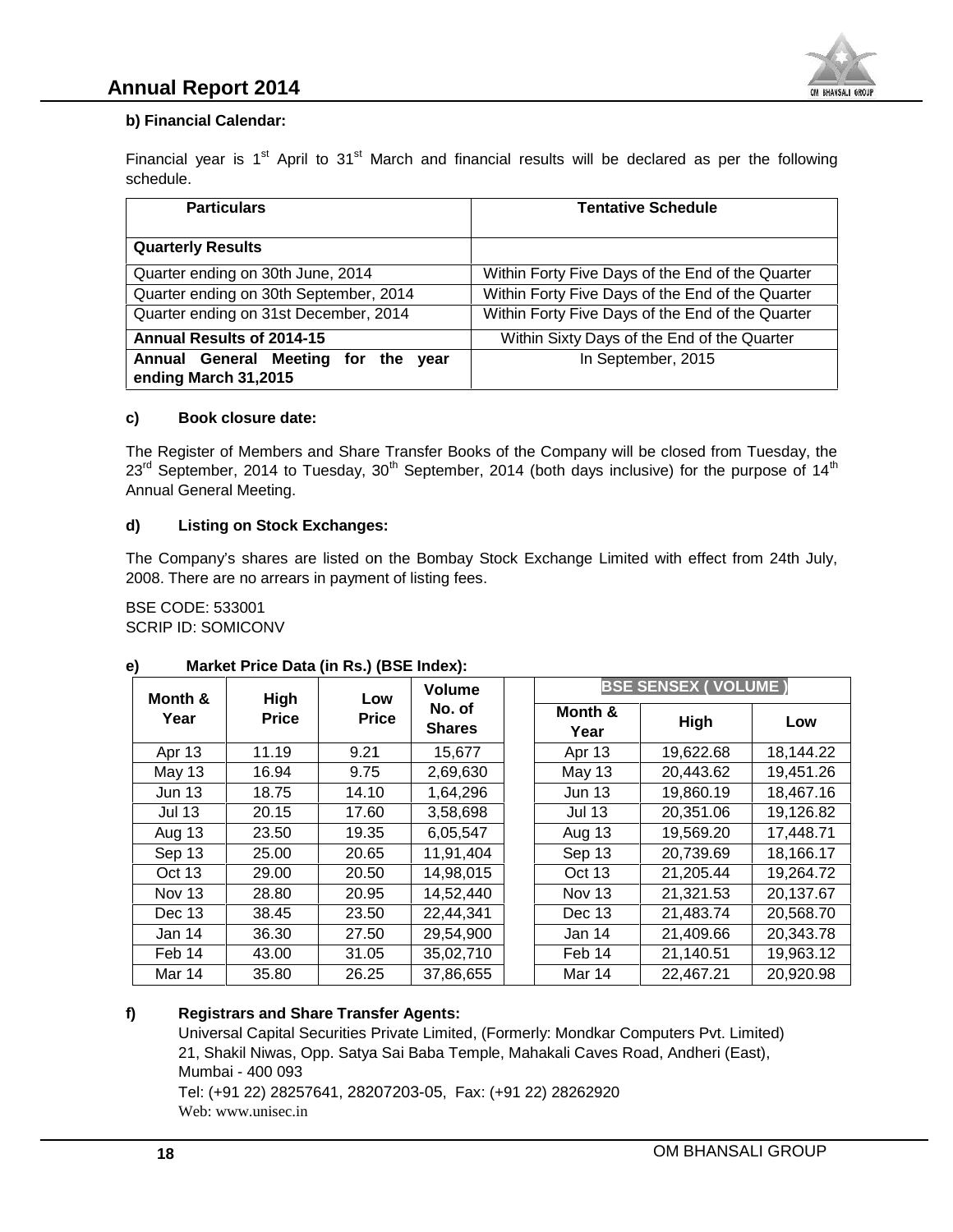

#### **g) DISTRIBUTION OF SHAREHOLDING AS AT 31st March 2014**

| <b>No. of Equity Shares</b><br><b>Held</b>                                                                                                                                                                                                                                  | No. of Shares | % to Capital | No. of Holders                                                                                         | % to Total |
|-----------------------------------------------------------------------------------------------------------------------------------------------------------------------------------------------------------------------------------------------------------------------------|---------------|--------------|--------------------------------------------------------------------------------------------------------|------------|
| UPTO -<br>500                                                                                                                                                                                                                                                               | 333772        | 2.833        | 1635                                                                                                   | 67.983     |
| 1000<br>$501 -$                                                                                                                                                                                                                                                             | 251053        | 2.131        | 346                                                                                                    | 14.387     |
| 1001<br>2000<br>$\overline{\phantom{a}}$                                                                                                                                                                                                                                    | 332707        | 2.824        | 235                                                                                                    | 9.771      |
| 2001<br>3000<br>$\overline{\phantom{a}}$                                                                                                                                                                                                                                    | 110071        | 0.934        | 43                                                                                                     | 1.788      |
| 3001<br>4000                                                                                                                                                                                                                                                                | 51372         | 0.436        | 14                                                                                                     | 0.582      |
| 4001<br>5000<br>$\overline{\phantom{a}}$                                                                                                                                                                                                                                    | 121340        | 1.03         | 26                                                                                                     | 1.081      |
| 5001<br>10,000<br>$\overline{\phantom{a}}$                                                                                                                                                                                                                                  | 358796        | 3.046        | 48                                                                                                     | 1.996      |
| 10,001 AND ABOVE                                                                                                                                                                                                                                                            | 10220545      | 86.764       | 58                                                                                                     | 2.412      |
| <b>TOTAL</b>                                                                                                                                                                                                                                                                | 11779656      | 100          | 2405                                                                                                   | 100        |
| the company. All valid transfers are processed within statutory period of the lodgment.                                                                                                                                                                                     |               |              | The applications for transfer of shares held in physical form are received at the office of the RTA of |            |
| Under the Depository System, the International Securities Identification Number (ISIN) allotted to<br>the Company's shares is INE323J01019.<br>Outstanding GDRs/ADRs/Warrants or any convertible instrument, conversion and likely<br>impact on equity:                     |               |              |                                                                                                        |            |
| <b>NIL</b><br>Site location:                                                                                                                                                                                                                                                |               |              |                                                                                                        |            |
| *H-2, 463-466, Sangaria Industrial Area, Jodhpur.<br>*K.No-58, 58/5, 58/6, Village Tanawara, Tehsil Luni, District Jodhpur.                                                                                                                                                 |               |              |                                                                                                        |            |
| i)<br>j)<br><b>Address of Correspondence:</b><br>k)                                                                                                                                                                                                                         |               |              |                                                                                                        |            |
| Mr. Amit Baxi<br>COMPANY SECRETARY & COMPLIANCE OFFICER<br>4 F-15, "Oliver House", New Power House Road, Jodhpur-342001<br>Tel.: +91-0291-2610472, 2637565, 2637564 Fax: +91-0291-2432307<br>Tel.: +91-0291-2765400-09 Fax: +91-0291-2765410<br>E-mail: info@ombhansali.com |               |              |                                                                                                        |            |
|                                                                                                                                                                                                                                                                             |               |              |                                                                                                        |            |

#### **h) Dematerialization of Shares and Liquidity:**

#### **j) Site location:**

#### **k) Address of Correspondence:**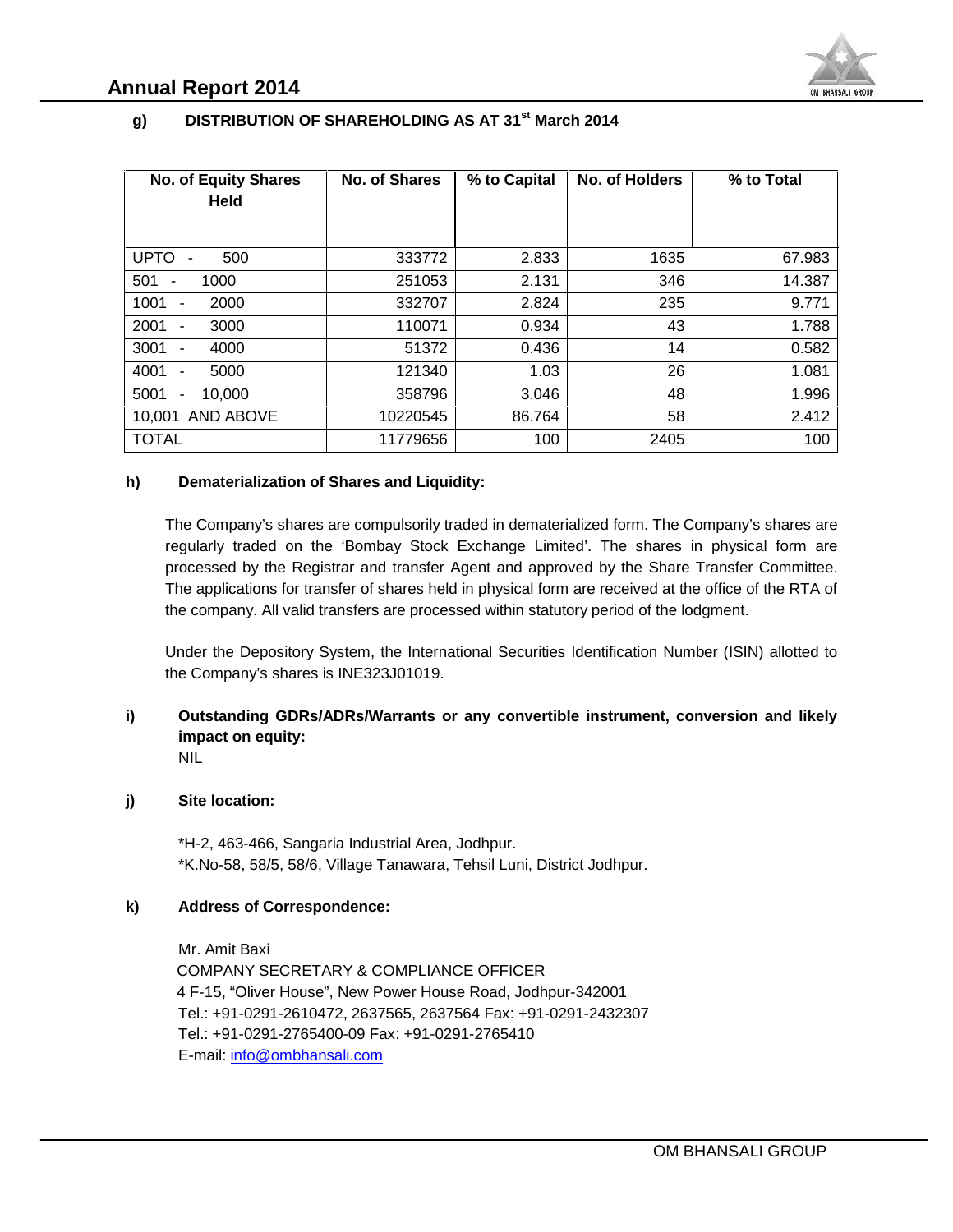

# **MANAGEMENT DISCUSSION AND ANALYSIS DISCUSSION**

As per the requirement of the Listing Agreement as part of the Directors Report or in addition thereto a Management Discussion & Analysis Report forming part of the 14th Annual Report to the Members is given below discussing the key issues. The report also contains forward-looking statements, like 'will', believes, etc. All statements that address expectations about the future, but not limited to the Company's strategy for growth, product development, market position, expenditures and financial results, are forward looking statements. Since these are based on some assumption and expectations of future events, Company cannot guarantee that these are accurate or will be realized. the Listing Agreement as part of the Directors Report or in ad<br>Analysis Report forming part of the 14th Annual Report to the tey issues. The report also contains forward-looking statem<br>s that address expectations about the **MANAGEMENT DISCUSSION AND ANALYSIS**<br>
As per the requirement of the Listing Agreement as part of Mangement Discussion 8. Analysis Report forming part divideo<br>
Discussion Report also report also results and a statements tha

#### **FINANCIAL OVERVIEW**

The Net Sales, Earnings before taxes (EBIT) and Earnings after Taxes (EAT) for the Financial Year 2013-<br>14 along with the quantitative data is as follows: The Net Sales, Earnings before taxes (EBIT) and Ea<br>14 along with the quantitative data is as follows:

| <b>Particulars</b>           | Financial Year (2013-14) | <b>Financial Year (2012-13)</b> |
|------------------------------|--------------------------|---------------------------------|
| Net Sales                    | 6536.36                  | 7907.23                         |
| Earnings before taxes (EBIT) | 537.39                   | 596.28                          |
| Earnings after Taxes (EAT)   | 360.36                   | 393.99                          |

#### **INDUSTRY SCENARIO**

**The Conveyor beltings form an integral part of material handling system.It serves as a chain right from the stage of conveying raw material from far off and scarttered locations till final rolling out of finished goods. Hence,it could be safely said, "CONVEYOR BELTS ARE THE NERVE OF ANY PRODUCTION ACTIVITY IN AN INDUSTRY."**

**Apart from providing easy and uninterrupted logistics support for material handling system it reduce the cost and other head expense thereby enabling the user to stay in the market at most competitive rates. Hence, the industries have woken to the reality that it is next to impossible to sustain production activity and ensure cost effectiveness without the help of the conveyor belts.** The Conveyor beltings form an integral part of material handling system.It serves as a chain right from the stage of conveying raw material from far off and scarttered locations till finial rolling out of finished goods. H The Conveyor beltings form an integral part of material handling system.It server from the stage of conveying raw material from far off and scarttered locations till FINODUCTION ACTIVITY IN AN INDUSTRY."<br>PRODUCTION ACTIVIT

**The markets are expanding. Globalization has brought the world very close and time is ripe now to enhance country's share in the International Trade in the Sphere of conveyor belts exports. The company has already entered in export market with a big response.**

**The main thrust areas of our specialization are the conveyor Belts for heavy Industries, Coal Handling, Steel Industries and Food Grade Belts for Salt/chemical and Sugar Industries.**

**Now establishing ourselves in existing Line we are confident to achieve fasten growth in terms of value**

**With existing capacity & beside to enter another Segment of Conveyor Belt i. e. " Steel Cord Conveyor Belt" which is being largely used for long distance, to carry heavy material and strong enough to give service life around 4-5 years.** capacity & beside to enter another Segment of C<br>" which is being largely used for long distance, to<br>؛ service life around 4-5 years.

#### **COMPANY'S PERFORMANCE**

During the year 2013-14, the Company continued implementation of its business strategy to give a satisfactory performance. Although the overall industrial growth declined due to recession, but the company achieved sales of Rs. 6536.36 Lacs and Net Profit of Rs.360.36 Lacs. During the year 2013-14, the Company continued impleme<br>satisfactory performance. Although the overall industrial grompany achieved sales of Rs. 6536.36 Lacs and Net Profit of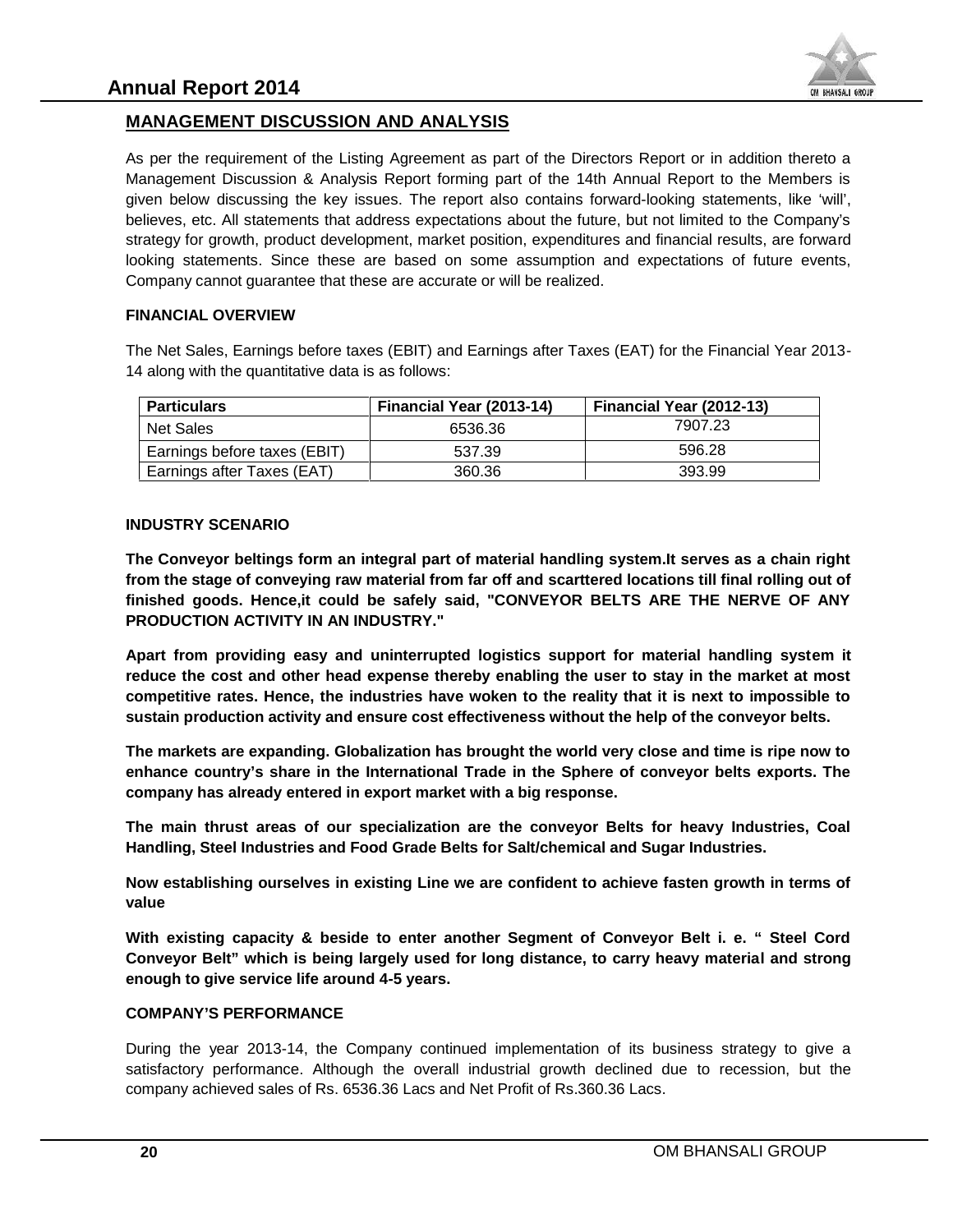

#### **STRENGTHS**

Your Company's strength comprises, its Management; its great staff which is highly qualified, experienced and is able to meet specific needs of the company; Competency in diagnosing the real problems or obstacles to growth; High competence in expanding sales and Organization; Company culture is generally open to change. These all factors enable the Company to grow and serve all its stakeholders at its best. Your Company's strength comprises, its Management; its great staff which is highly qualified, experiencece and is able to meet specific needs of the company; Competency in diagnosing the real problems or obstacles to growt

#### **RISKS AND CHALLENGES**

Risk Management is an important aspect in today's business environment. The aim of Risk Management is to identify, monitor and take mitigation measures in respect of the events that may pose risks for these businesses. The Company's Risk Management is embedded in the business process. Your Company has identified the following the following risks :

- Risks of non-availability and price fluctuation on raw material as well as energy.
- Attrition and non-availability of the required talent resources can affect the performance of the Company.
- The increase in competition can create pressure on margins, market share etc.
- Any increase in operating cost, interest rate may adversely affect the finance cost and profitability
- Any increase in operating cost, interest rate may adversely affect the finance cost and profitabi<br>● The changes in various economic parameters including growth, inflation and interest rate;

#### **INTERNAL CONTROL SYSTEM AND THEIR ADEQUACY INTERNAL**

Your Company has appropriate internal control systems commensurate with the size and nature of its operations. Internal control systems comprising of policies and procedures are designed to ensure sound management of your company's operations, safe keeping of its assets, optimal utilization of resources, reliability of its financial information and compliance. Such controls are subject to periodical review to ensure efficiency of operations, accuracy and promptness of financial reporting and compliance with all applicable statutory requirements. Company has appropriate internal control systems commensurate with the size and nature (tions. Internal control systems comprising of policies and procedures are designed to end management of your company's operations, saf

Compliance with various applicable laws is monitored through a procedure whereby the units send monthly reports of compliance to the Board regularly. A comprehensive report is placed before the board on risk assessment and minimization procedures adopted by the units.

The company's internal control systems and procedures are subject to comprehensive internal audit by outside experts whose reports are submitted to the audit committee. The Audit Committee comprising of independent Directors oversees the function of internal audit reviews the reports and monitors implementation of suggestions. The audit Committee interacts with the internal auditors about the adequacy of internal control systems. The company's internal control systems and procedures are subject to comprehensive internal audit outside experts whose reports are submitted to the audit committee. The Audit Committee comprising independent Directors ove Compliance with various applicable laws is monit<br>monthly reports of compliance to the Board regularly<br>on risk assessment and minimization procedures ad<br>The company's internal control systems and proced<br>outside experts whos

#### **INDUSTRIAL AND EMPLOYEE RELATIONS**

The Organization has continued to have cordial and harmonious relations with its employees all businesses and locations. The relationships have been sustained on the basis of transparent communication, mutual trust and faith and an inclusive style of management and decision making. communication, mutual trust and faith and an inclusive style of management and decision making.<br>Employees have been treated with complete respect and dignity in line with the core values and beliefs of the organization. A fair and objective approach with compassion and support has been an integral part of the Companys work life. Your Company's strength comprises, its Management is great stati which is thriby austilian, experienced and the particule compression and the special version of the stati and the special stati and the special stati and the

#### **CAUTIONARY STATEMENT**

Statements in this report describing the company's objectives, expectations, predictions and assumptions may be 'forward looking' within the meaning of applicable Securities Laws and Regulations. Actual results may differ materially from those expressed or implied. Important factors that could influence the company's operations include global and domestic economic conditions affecting demand, supply, price conditions, natural calamities, changes in Government's regulation, tax regimes, other statues and other factors such as litigation and industrial relations. The Organization has continued to have cordial and harmonious relatic<br>businesses and locations. The relationships have been sustained on<br>communication, mutual trust and faith and an inclusive style of manager<br>Employees hav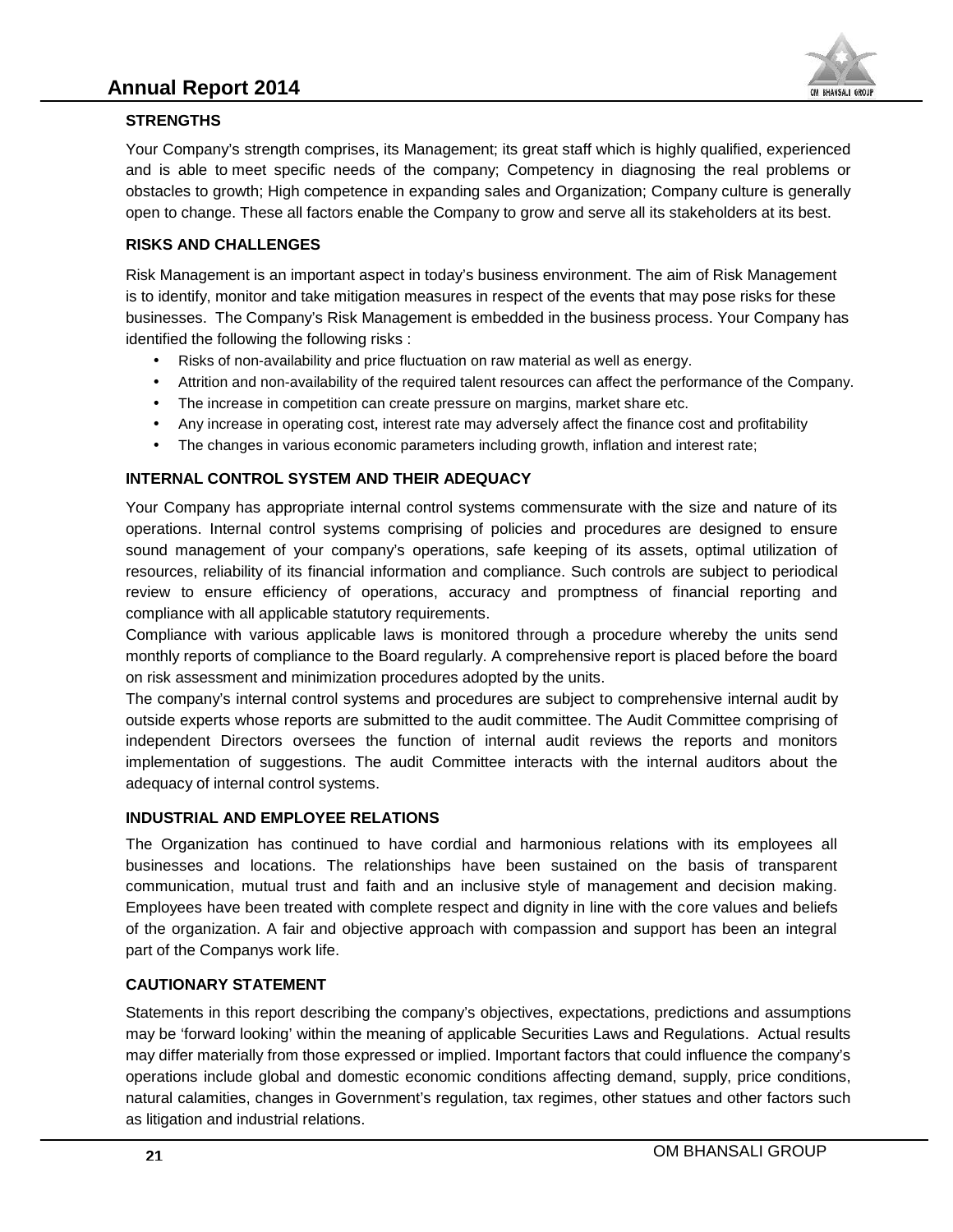

#### **CERTIFICATE ON CORPORATE GOVERNANCE**

To,

The Members of

#### **Somi Conveyor Beltings Limited**

I have examined the compliance of Corporate Governance by Somi Conveyor Beltings Limited ("the Company") for the financial year ended on 31st March, 2014 as stipulated in Clause 49 of the Listing Agreement of the said Company with the Stock Exchanges.

The compliance of conditions of Corporate Governance is the responsibility of the Management. My examination was limited to review of procedures and implementations thereof adopted by the Company for ensuing compliance of conditions of Corporate Governance. It is neither an audit nor an expression of opinion on the financial statements of the Company. r) for the financial year ended on 31st March, 2014 as stipulated in Clause 49 of the Listing<br>int of the said Company with the Stock Exchanges.<br>ppliance of conditions of Corporate Governance is the responsibility of the Ma **Secretaries**<br>
The Members of<br>
The Members of<br>
Somi Conveyor Beltings Limited<br>
In lave examined the compliance of Corporate Governance by Somi Conveyor Beltings Limited<br>
Agroement of the financial year ended on 31st March, I have examined the compliance of Corporate Governance by Somi Conveyor Beltings Limited ("t Company") for the financial year ended on 31st March, 2014 as stipulated in Clause 49 of the Listi<br>Agreement of the said Company

In my opinion and to the best of our information and according to the explanations given to me, I certify that the Company has complied with the conditions of Corporate Governance as stipulated in the Clause 49 of the above mentioned Listing Agreement.

above mentioned Listing Agreement.<br>I further state that such compliance is neither an assurance as to the future viability of the Company nor the I further state that such compliance is neither an assurance as to the future viability of the Company ৷<br>efficiency or effectiveness with which the management has conducted the affairs of the Company.

> **S. SINGHVI & CO. Company Secretaries**

**S. Shweta Singhvi,**

**Place: Jodhpur Proprietor Date: 4th September, 2014 C. P. No. 7660**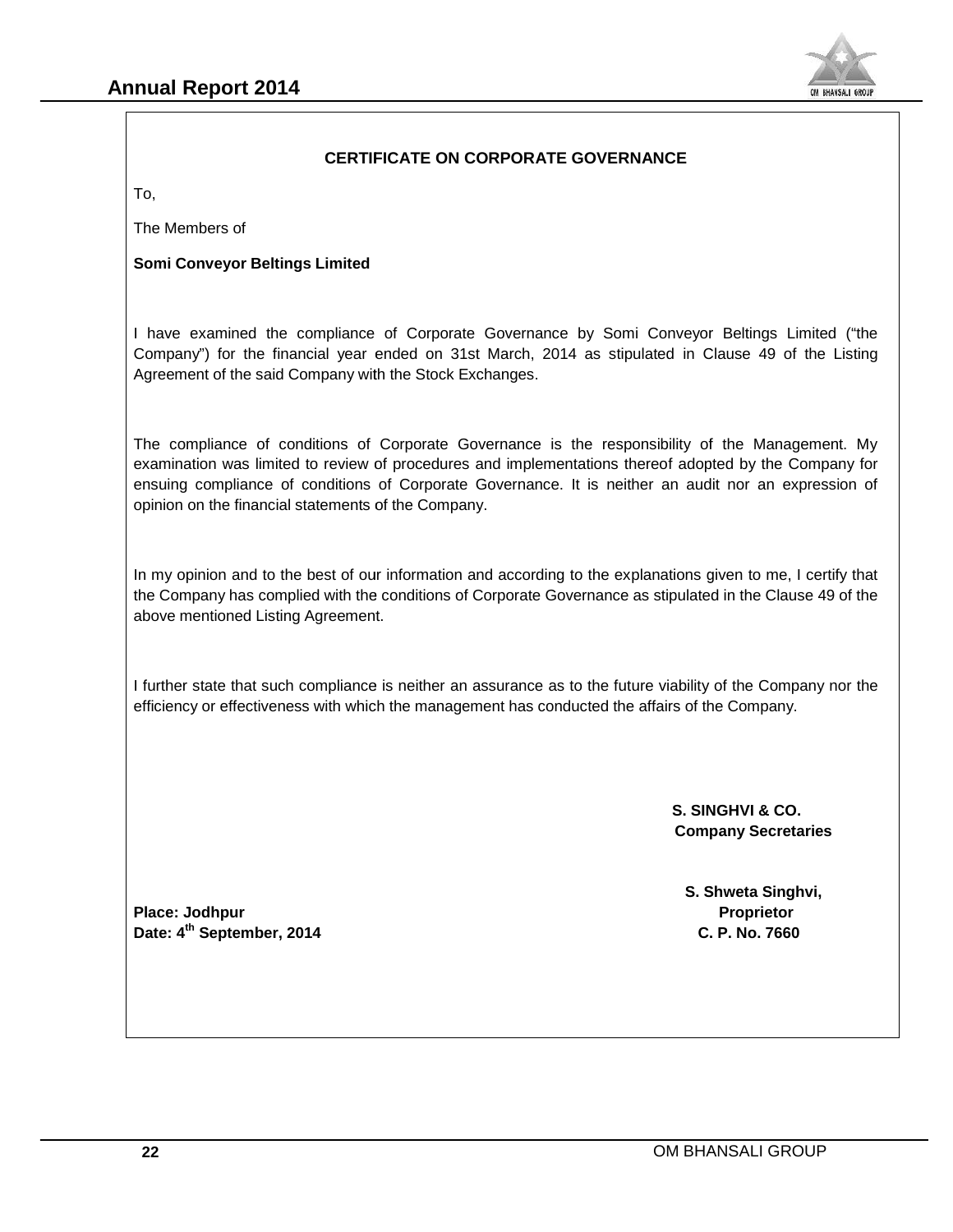

# **DECLARATION**

I, O. P. Bhansali, Chairman and Managing Director of Somi Conveyor Beltings Limited hereby declare I, O. P. Bhansali, Chairman and Managing Director of Somi Conveyor Beltings Limited hereby declare<br>that as on 31<sup>st</sup> March, 2014, all the Board Members and Senior Management Personnel have affirmed Compliance with the Code of Conduct and Ethics for Directors and Senior Management Personnel laid<br>down by the Company for the Financial Year 2013-14. down by the Company for the Financial Year 2013-14.

**For Somi Conveyor Beltings Limited**  $\qquad$ 

**Date: 4th September, 2014 September,** 

*O P Bhansali* **Place: Jodhpur** *Chairman & Managing Director Managing* 

# **CEO/CFO CERTIFICATION**

…………………………………………………………………………………………………………………………………………………………………………………

I, O. P. Bhansali, Chairman, Managing Director & CEO/CFO of the company certify that:

I have reviewed the financial statements and the cash flow statements for the year 2013-14 and that to the best of our knowledge and belief:

- 1. These statement do not contain any materially untrue statement or omit any material fact or contain statements that might be misleading;
- 2. These statements together present a true and fair view of the Company's affairs and are in compliance with existing accounting standards, applicable laws and regulations.
- 3. There are to the best of our knowledge and belief, no transactions entered into by the Company during the year which are fraudulent, illegal or violative of the Company's Code of Conduct.
- 4. I accept responsibility for establishing and maintaining internal control system and that I have evaluated the effectiveness of the internal control system of the Company and I have disclosed to the auditors and the Audit Committee, deficiencies in the design or operation of internal control system, if any, of which I am aware and the steps I have taken or propose to take to rectify these deficiencies. the statements and the cash flow statements for the year 2013-14 and that to best evivewed the financial statement on onto analy materially untrue statement or omit any material fact or contain statements to are inflatemen that as on 31<sup>44</sup> March, 2014, all the Board Members and Senior Management Perchan as on 3<sup>44</sup> March, 2014, all the Board Members and Senior Management Perchannel Perchannel Perchannel Management Perchannel Management Perc
- 5. I further certify that I have indicated to the auditors and the Audit Committee:
- a) There have been no significant changes in internal control system during the year.
- b) There have been no significant changes in accounting policies during the year and that the same have been disclosed in the notes to the financial statements; and
- c) There have been no instances of significant fraud, of which we have become aware, involving management or an employee having a significant role in the Company's internal control system.

Date: 4th September, 2014 **O P Bhansali**

**CHAIRMAN & MD**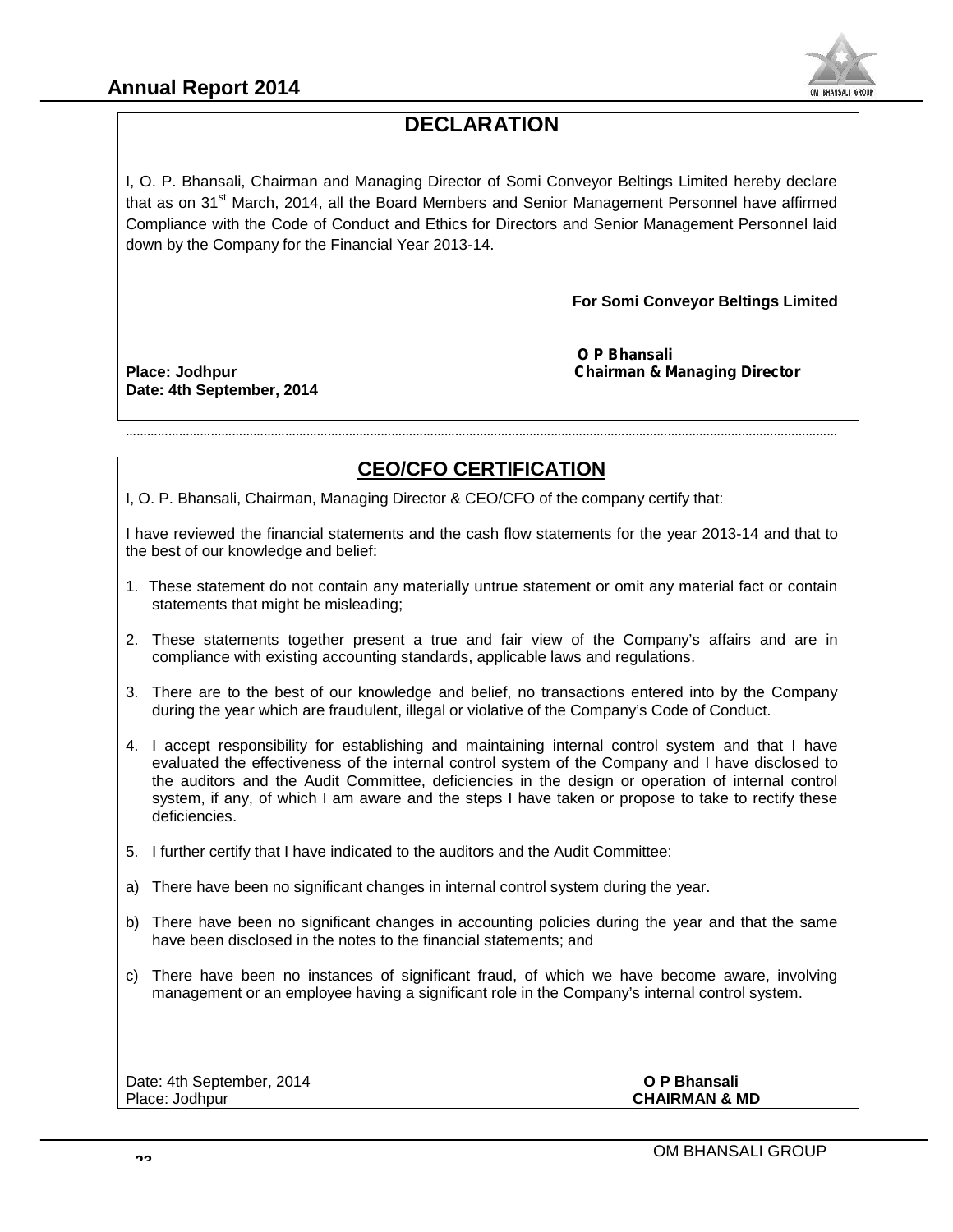

# **INDEPENDENT AUDITOR'S REPORT**

# **TO THE MEMBERS SOMI CONVEYOR BELTINGS LTD. JODHPUR (RAJASTHAN)**

We have audited the accompaning financial statements of **SOMI CONVEYOR BELTINGS LIMITED**, which comprises of the Balance Sheet as on March 31st, 2014 and the Statement of Profit and Loss and Cash Flow Statement for the year ended 31st March, 2014, and a summary of significant accounting policies and other explanatory information.

## *Management's Responsibility for the Financial Statements*

Management is responsible for the preparation of these financial statements that give a true and fair view of the financial position, financial performance and cash flows of the Company in accordance with the Accounting Standards referred to in sub-section (3C) of section 211 of the Companies Act, 1956 ("the Act"). This responsibility includes the design, implementation and maintenance of internal control relevant to the preparation and fair presentation of the financial statements that are free from material misstatement, whether due to fraud or error.

## *Auditor's Responsibility*

Our responsibility is to express an opinion on these financial statements based on our audit. We conducted our audit in accordance with the Standards on Auditing issued by the Institute of Chartered Accountants of India. These Standards require that we comply with ethical requirements and plan and perform the audit to obtain reasonable assurance about whether the financial statements are free from material misstatements.

An audit involves performing procedures to obtain audit evidence about the amounts and disclosures in the financial statements. The procedures selected depend on the auditor's judgment, including the assessment of the risks of material misstatement of the financial statements, whether due to fraud or an error. In making these risk assessments, the auditor considers internal control relevant to the Company's preparation and fair presentation of the financial statements in order to design audit procedures that are appropriate in the circumstances. An audit also includes evaluating the appropriateness of accounting policies used and the reasonableness of the accounting estimates made by the management, as well as evaluating the overall presentation of the financial statements.

We believe that the audit evidences we have obtained are sufficient and appropriate to provide a basis for our audit opinion.

# *Opinion*

In our opinion and to the best of our information and according to the explanations given to us, the financial statements give the adequate information required by the Act in the manner so required and give a true and fair view in conformity with the accounting principles generally accepted in India:

- (a) in the case of the Balance Sheet, of the state of affairs of the Company as at March 31, 2014;
- (b) in the case of the Profit and Loss Account, of the profit for the year ended on that date; and
- (c) in the case of the Cash Flow Statement, of the cash flows for the year ended on that date.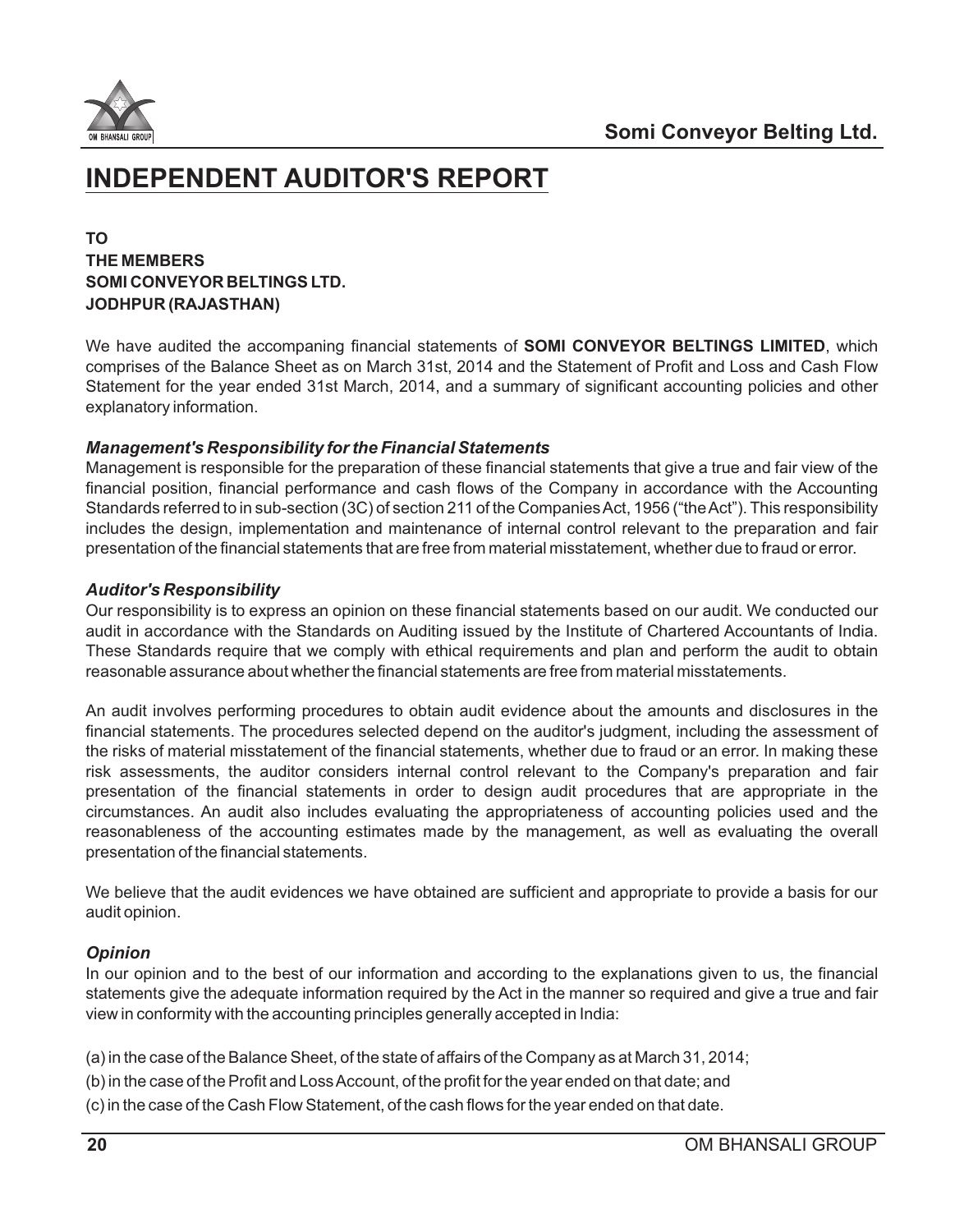# **Annual Report 2014**



#### **Report on Other Legal and Regulatory Requirements**

- As required by the Companies (Auditor's Report) Order, 2003 ("the Order") issued by the Central Government of India in terms of sub-section (4A) of section 227 of the Act, we give in the Annexure a statement on the matters specified in paragraphs 4 and 5 of the Order. 1.
- As required by section 227(3) of the Act, we report that: 2.
	- (a) We have obtained all the information and explanations which, to the best of our knowledge and belief were necessary for the purpose of our audit;
	- (b) In our opinion, proper books of accounts as required by law have been kept by the Company so far as it Appears from our examination of those books.
	- (c) The Balance Sheet, Statement of Profit and Loss and Cash Flow Statement dealt with by this Report are in agreement with the books of accounts.
	- (d) In our opinion, the Balance Sheet, Statement of Profit and Loss and Cash Flow Statement comply with the accounting standards referred to in sub-section (3C) of section 211 of the Act.
	- (e) On the basis of written representations received from the directors as on March 31, 2014 and taken on record by the Board of Directors, none of the directors is disqualified as on March 31, 2014 from being appointed as a director in terms of clause (g) of sub-section (1) of section 274 of the Act.

 FOR P. SINGHVI & ASSOCIATES CHARTERED ACCOUNTANTS FR NO. 113602W

PLACE : JODHPUR (PRAVEEN SINGHVI) DATED : 30th MAY, 2014 PARTNER

M. No. 71608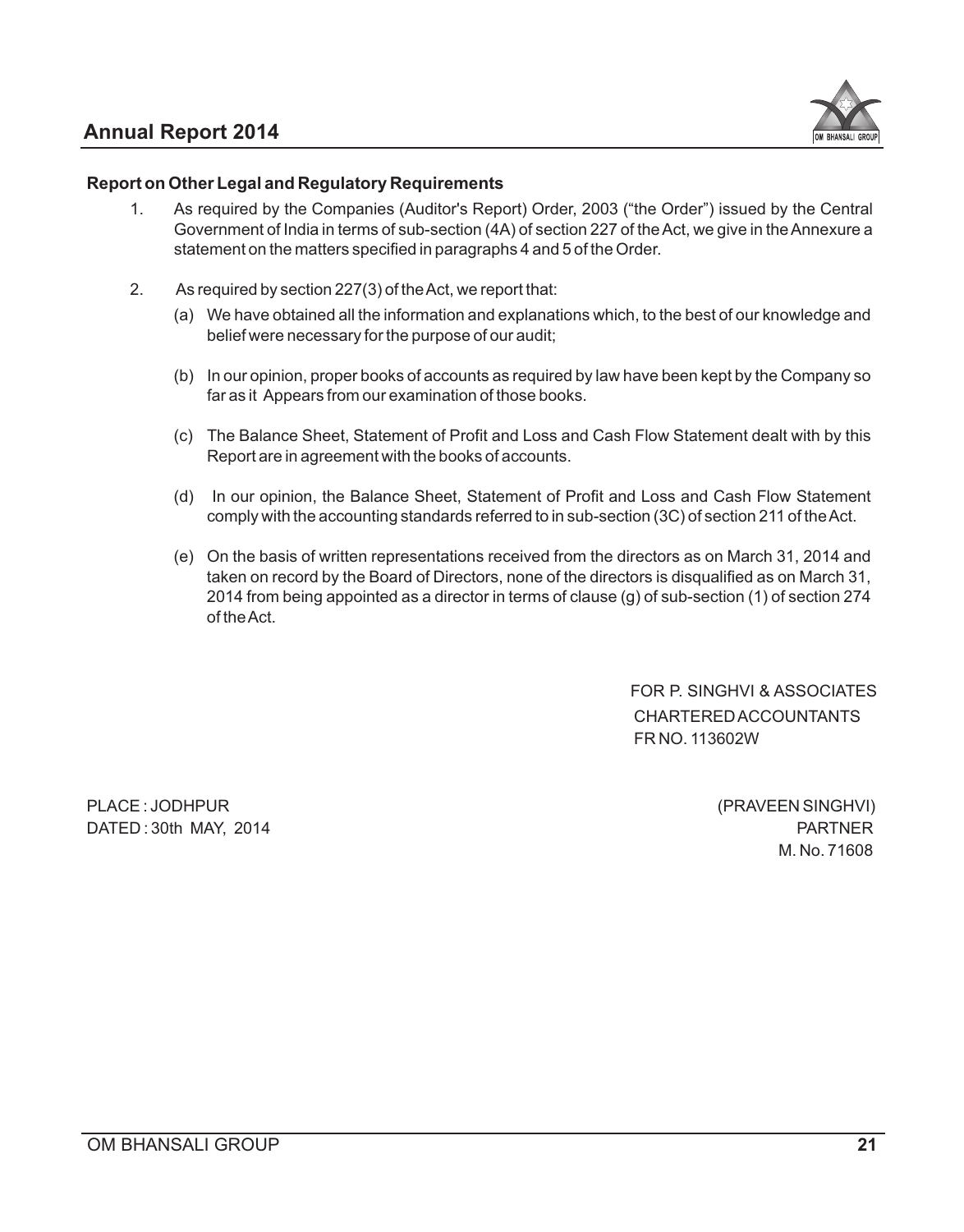

# **Somi Conveyor Belting Ltd.**

ANNEXURE REFERRED TO IN PARAGRAPH 3 OF INDEPENDENTAUDITOR'S REPORTOF EVEN DATE ON THE ACCOUNTS FOR THE PERIOD ENDED 31ST MARCH, 2014 OF SOMI CONVEYOR BELTINGS LTD.

On the basis of such checks as we considered appropriate and according to the information and explanations given to us during the course of audit, we state that:

- i) (a) The company is maintaining proper records showing full particulars including quantitative details and situation of fixed assets.
	- (b) The fixed assets are physically verified by the management during the year and no material discrepancies between the book records and the physical records have been noticed.
	- (c) In our opinion and according to the information and explanations given to us, a substantial part of fixed assets has not been disposed off by the company during the period.
- ii) (a) The inventory has been physically verified by the management during the period. In our opinion, the frequency of verification is reasonable.
	- (b) In our opinion, the procedure of physical verification of inventory followed by the management is reasonable and adequate in relation to the size of the company and the nature of its business.
	- (c) On the basis of our examination of the inventory records, inour opinion, the company is maintaining proper records of inventory. The discrepancies noticed during the physical verification of inventory as compared to book records, were not material.
- iii) (a) The Company has not granted any loans, secured or unsecured to companies, firms or other parties covered in the register maintained under Section 301 of the Companies Act, 1956.
	- (b) The Company has not taken unsecured loans from directors on the Balance Sheet date.
- IV) In our opinion and according to the information and explanations given to us. certain items purchased are of special nature for which suitable alternative sources do not exist for obtaining comparative quotations, there is an adequate internal control system that commensurate with the size of the company and the nature of its business for the purchase of inventory. fixed assets and for the sale of goods and services. Further, on the basis of our examination of the books and records of the company, and according to the information and explanations given to us, we have neither come across nor have been informed of any continuing failure to correct major weaknesses in the aforesaid internal control system.
- v) (a) In our opinion and according to the information and explanations given to us, during the year under audit, the contracts and arrangements which need to be entered in the register, have been duly entered under section 301 of the Companies Act, 1956.
	- (b) In our opinion and according to the information and explanations given to us, the transactions made in pursuance of such contracts or arrangements and exceeding the rupees five lacs in respect of any party during the year, have been made at prices which are reasonable having regard to the prevailing market prices at the relevant time.
- vi) In our opinion and according to the information and explanations given to us, the company has not taken any deposit under Sections 58A and 58AA or any other relevant provisions of the Act and the Companies (Acceptance of Deposits) Rules, 1975.
- vii) In our opinion the internal audit functions carried out during the year by a firm of chartered Accountants appointed by the management commensurates with the size of the company and the nature of its business.
- viii) We have broadly reviewed the cost records maintained by the company pursuant to the companies (Cost Accounting Records) Rules, 2011 prescribed by the central government under Section 209(1) (d) of the Companies Act, 1956 and are of the opinion that prima facie the prescribed cost records have been maintained. We have however, not made a detailed examination of the cost records with a view to determine whether they are accurate or complete.
- ix) (a) In our opinion and according to the information and explanations given to us and the records of the company examined by us, the company is generally regular in depositing the undisputed statutory dues including provident fund, employees state insurance, income-tax, sales-tax, service tax, customs duty, excise duty, cess and other material statutory dues as applicable with the appropriate authorities.
	- (b) According to the information and explanations given to us and the records of the Company examined by us, there are no dues of Provident Fund, Wealth Tax, Custom Duty, ESI, service tax and cess as at March 31, 2014 on account of any dispute. The dues of income tax, sales tax, Entry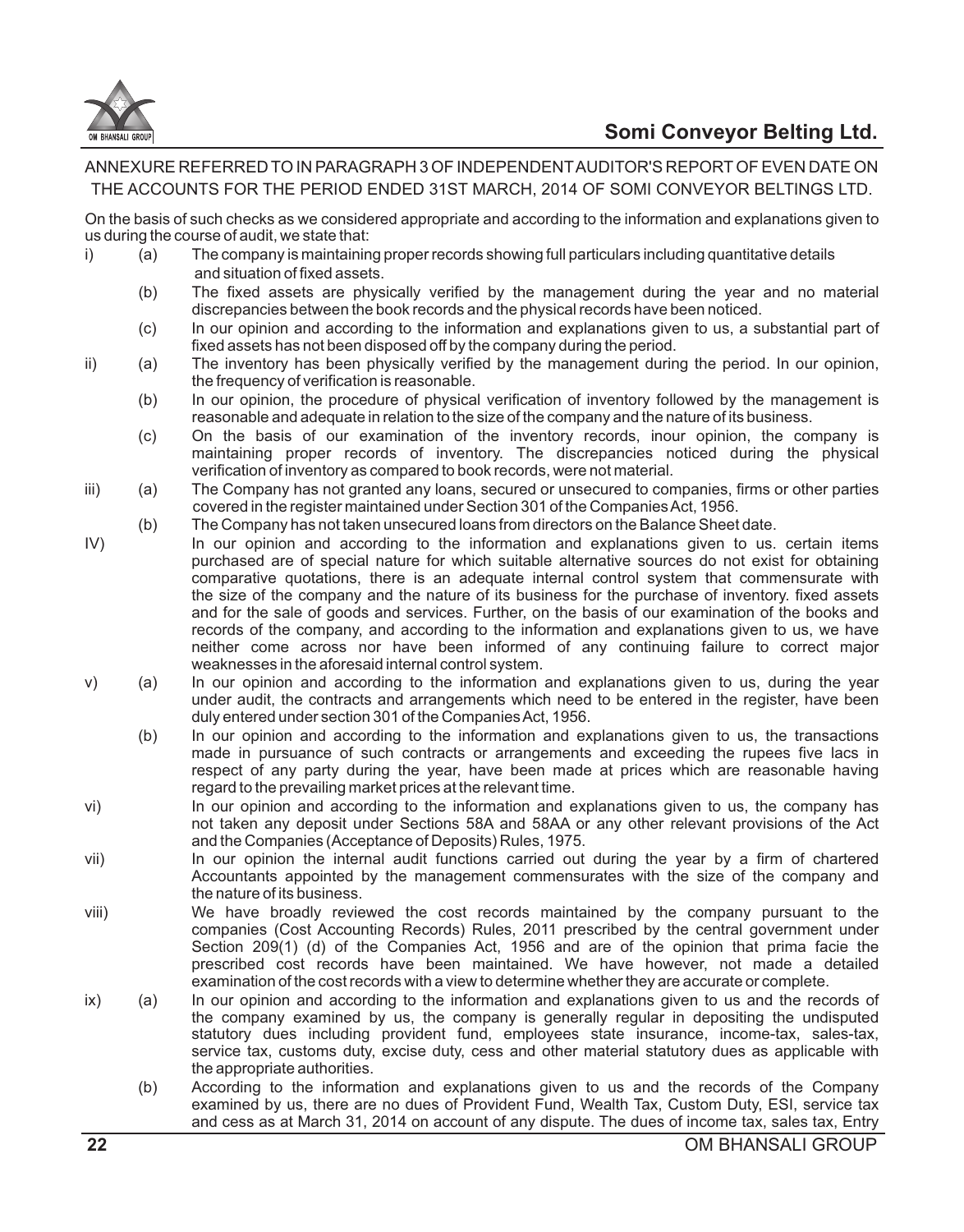

# **Annual Report 2014**

tax as discussed below have not been deposited by company on account of disputes.

| Name of the<br><b>Statute</b> | <b>Nature of dues</b> | <b>Amount</b><br>$($ In Rs. $)$ | <b>Period to which</b>             | <b>Forum where</b><br>the amount relates dispute is pending |
|-------------------------------|-----------------------|---------------------------------|------------------------------------|-------------------------------------------------------------|
| <b>Entry Tax Demand</b>       | Entry Tax             | 266131.00                       | A.Y. 2005-06.<br>2006-07 & 2007-08 | Hon. High Court                                             |
| <b>Entry Tax Demand</b>       | Entry Tax             | 239008.00                       | A.Y. 2005-06 &<br>2006-07          | Hon. High Court                                             |
| Income Tax Demand Income Tax  |                       | 4657870.00                      | A.Y. 2010-11                       | CIT (Appeal)                                                |
| <b>Sales Tax Panalty</b>      | Sales Tax             | 146947.00                       | A.Y. 2008-09                       | Commissioner<br>(A) COMMERCIAL<br><b>Tax Department</b>     |
| <b>Sales Tax Demand</b>       | Sales Tax (ITC)       | 1316184.00<br>300000.00         | A.Y. 2008-09 &<br>A.Y. 2009-10     | Commissioner<br>(A) COMMERCIAL<br><b>Tax Department</b>     |

*# Note : Income Tax demand, Sales Tax demand, Sales Tax Penalty in respect of appeal is pending but amount is already paid to department.*

- x) The Company has no accumulated losses as at March 31, 2014 and it has not incurred any cash losses in the year ended on that date or in the immediately preceeding financial year.
- xi) According to the records of the Company examined by us and the information and explanations given to us, the company has not defaulted in repayment of dues to any bank as at the balance sheet date.
- xii) The Company has not granted any loans and advances on the basis of security by way of pledge of shares, debentures and other securities.
- xiii) The provisions of any special statute applicable to chit fund / nidhi / mutual benefit company / societies are not applicable to the company.
- xiv) In our opinion, the Company is not a dealer or trader in shares, securities, debentures and other investments.
- xv) In our opinion and according to the information and explanations given to us, the terms and conditions of the guarantees given by the Company for loans taken by others from banks or financial institutions during the year, are not prejudicial to the interest of the company.
- xvi) In our opinion and according to the information and explanations given to us, the term loan taken by the company has been applied for the purpose for which they were raised.
- xvii) On the basis of an overall examination of the balance sheet of the Company, in our opinion and according to the information and explanations given to us, there are no funds raised on a short term basis, which have been used for long-term investment.
- xviii) The Company has not made preferential allotment of shares to parties and companies covered in the register maintained under Section 301 of the Companies Act, 1956 during the year.
- xix) The Company has not issued any debentures during the year.
- xx) The Company has not raised any money by way of public issue during the year. Therefore, the provisions of clause 4(xx) of the Order are not applicable to the company.
- xxi) During the course of examination of the books and records of the Company, carried out in accordance with the generally accepted Auditing practices in India, and according to the information and explanations given to us, we have neither come across any instance of fraud on or by the company, noticed or reported during the year, nor we have been informed of such case by the management.

FOR P. SINGHVI & ASSOCIATES CHARTERED ACCOUNTANTS FR. NO. 113602W

| PLACE: JODHPUR        | (PRAVEEN SINGHVI) |
|-----------------------|-------------------|
| DATED: 30th MAY, 2014 | <b>PARTNER</b>    |
|                       | M.NO. 71608       |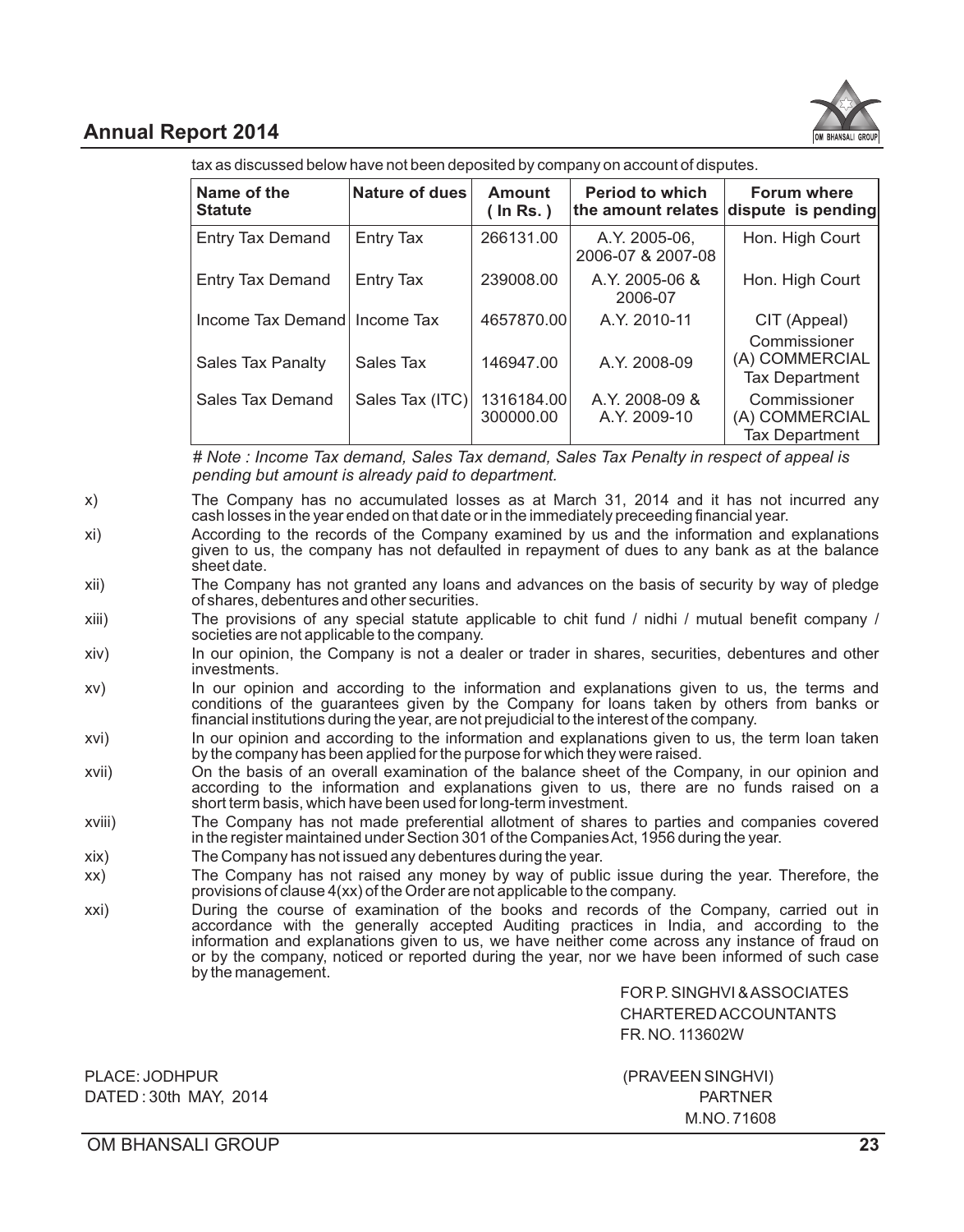

# **BALANCE SHEET AS AT 31<sup>st</sup> MARCH, 2014**

| <b>PARTICULARS</b>                                                                                                            | <b>NOTE</b>    |              | As at the 31.03.2014<br><b>AMOUNT (Rs.)</b> | As at the 31.03.2013<br><b>AMOUNT (Rs.)</b> |
|-------------------------------------------------------------------------------------------------------------------------------|----------------|--------------|---------------------------------------------|---------------------------------------------|
| <b>EQUITY AND LIABILITIES</b><br><b>Shareholder'Fund</b>                                                                      |                |              |                                             |                                             |
| <b>Share Capital</b>                                                                                                          | 1              |              | 117796560                                   | 117796560                                   |
| Reserves & Surplus                                                                                                            | $\overline{2}$ |              | 399415040                                   | 363378776                                   |
| <b>Share Application Money Pending Allotment</b><br><b>Non Current Liabilities</b>                                            |                |              |                                             |                                             |
| Long Term Borrowings                                                                                                          | 3              |              | 951184                                      | 64906588                                    |
| <b>Deferred Tax Liability</b>                                                                                                 | 4              |              | 8589964                                     | 6847639                                     |
| <b>Other Long Term Liabilities</b>                                                                                            | 5              |              | 16190152                                    | 13754788                                    |
| <b>Long Term Provisions</b>                                                                                                   | 6              |              | 619463                                      | 1732934                                     |
| <b>Current Liabilities</b>                                                                                                    |                |              |                                             |                                             |
| <b>Short Term Borrowings</b>                                                                                                  | 7              |              | 132234534                                   | 89138307                                    |
| <b>Trade Paybles</b>                                                                                                          | 8              |              | 35920815                                    | 51318927                                    |
| <b>Other Current Liabilities</b>                                                                                              | 9<br>10        |              | 108770773                                   | 106522247                                   |
| <b>Short Term Provisions</b>                                                                                                  |                |              | 508949                                      | 364458                                      |
| <b>ASSETS</b>                                                                                                                 |                | <b>Total</b> | 820997433                                   | 815761224                                   |
| <b>Non Current Assets</b>                                                                                                     |                |              |                                             |                                             |
| <b>Tangible Assets</b>                                                                                                        | 11             |              | 366188698                                   | 348546219                                   |
| Intangible Assets                                                                                                             | 11             |              | 32000                                       |                                             |
| Capital work-in-Progress                                                                                                      | 11             |              | 22801214                                    | 29329191                                    |
| Non Current Investments                                                                                                       | 12             |              | 3000                                        | 3000                                        |
| Long Term Loans and Advances                                                                                                  | 13             |              | 8736431                                     | 4851262                                     |
| <b>Other Non Current Assets</b>                                                                                               | 14             |              | 9075183                                     | 12261855                                    |
| <b>Current Assets</b>                                                                                                         |                |              |                                             |                                             |
| Inventories                                                                                                                   | 15             |              | 140182575                                   | 129898090                                   |
| <b>Trade Receivables</b>                                                                                                      | 16             |              | 145726117                                   | 141417356                                   |
| <b>Cash and Bank Balances</b>                                                                                                 | 17             |              | 59498141                                    | 42020962                                    |
| <b>Short Term Loans and Advances</b>                                                                                          | 18             |              | 28467982                                    | 34932028                                    |
| <b>Other Current Assets</b>                                                                                                   | 19             |              | 40286092                                    | 72501261                                    |
| <b>Significant Accounting Policies</b><br>& Notes on accounts                                                                 | 1 to 33        | <b>Total</b> | 820997433                                   | 815761224                                   |
| Schedules & Notes referred to above form an integral part of Financial Statements.<br>AS PER OUR REPORT OF EVEN DATE ATTACHED |                |              |                                             |                                             |

FOR P. SINGHVI & ASSOCIATES CHARTERED ACCOUNTANTS F.R. NO. 113602W

> (PRAVEEN SINGHVI) **PARTNER** M.NO. 71608

O.P. BHANSALI (MANAGING DIRECTOR)

FOR AND ON BEHALF OF THE BOARD OF DIRECTORS.

PLACE : JODHPUR DATED : 30th MAY, 2014 GAURAV BHANSALI (WHOLE TIME DIRECTOR) AMIT BAXI (COMPANY SECRETARY)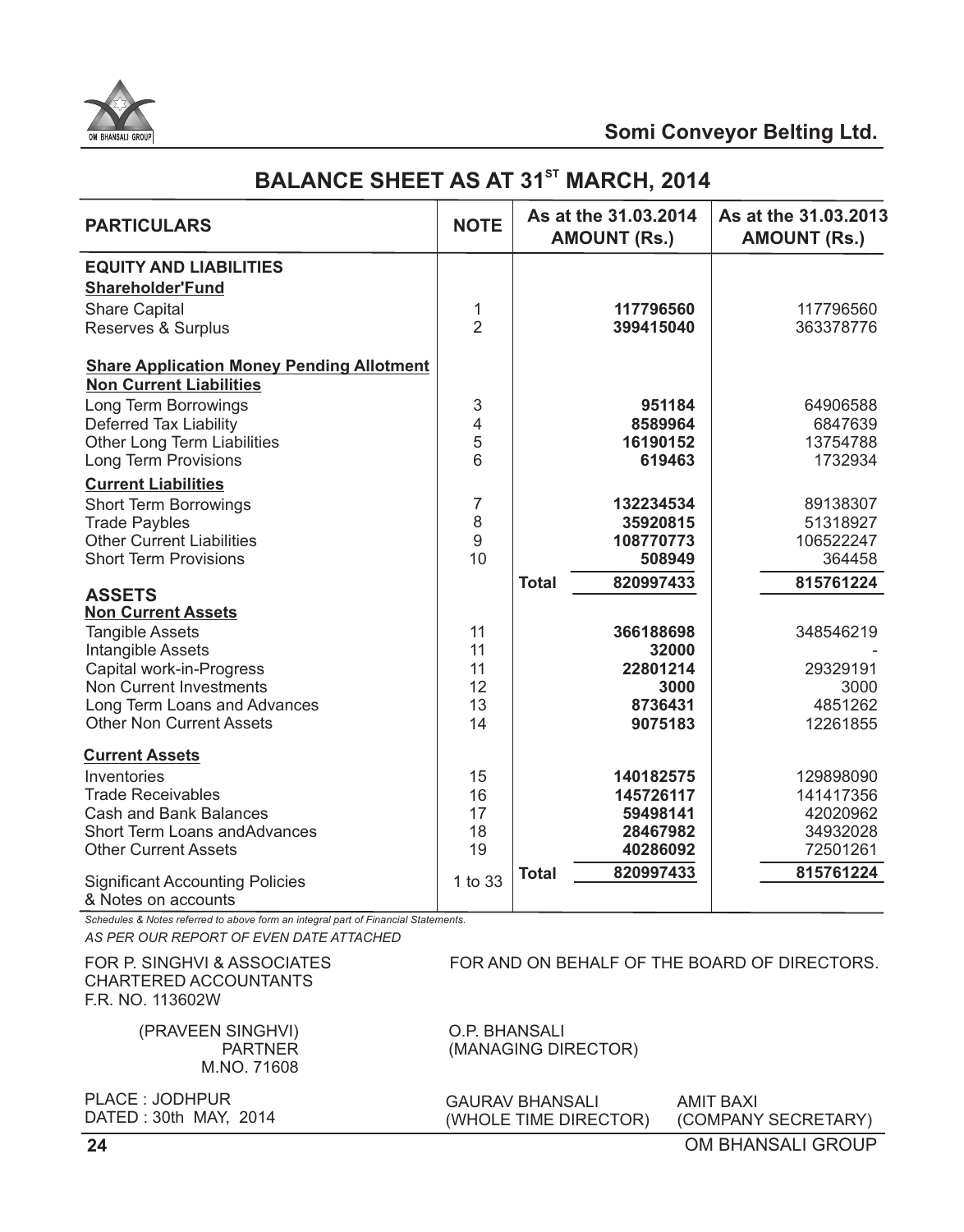

# **STATEMENT OF PROFIT & LOSS ACCOUNT STATING EBITDA FOR THE YEAR ENDED ON 31ST MARCH, 2014**

| <b>PARTICULARS</b>                                                                                                                                                                               | <b>NOTE</b>                | <b>CURRENT YEAR</b><br><b>AMOUNT (Rs.)</b>                                | <b>PREVIOUS YEAR</b><br><b>AMOUNT (Rs.)</b>                           |
|--------------------------------------------------------------------------------------------------------------------------------------------------------------------------------------------------|----------------------------|---------------------------------------------------------------------------|-----------------------------------------------------------------------|
| <b>INCOME</b>                                                                                                                                                                                    |                            |                                                                           |                                                                       |
| <b>Revenue from Operations</b><br>Other Income                                                                                                                                                   | 20<br>21                   | 655170454<br>3121208                                                      | 793948562<br>7158866                                                  |
| <b>Total Revenue</b>                                                                                                                                                                             |                            | 658291662                                                                 | 801107428                                                             |
| <b>EXPENDITURE</b><br><b>Cost of Material Consumed</b>                                                                                                                                           | 22                         | 430805964                                                                 | 496107747                                                             |
| Changes in Inventories of finished goods,<br>and Work-in-Progress<br>Employee benefit expenses<br><b>Financial Costs</b><br>Depreciation<br><b>Other Expenses</b><br><b>Total Expences</b>       | 23<br>24<br>25<br>26<br>27 | 16524607<br>11165944<br>20118039<br>40161052<br>85777122<br>604552728     | 77151095<br>13290112<br>30633098<br>42774585<br>81522475<br>741479112 |
| <b>PROFIT BEFORE TAX</b><br><b>Provision for Current Tax</b><br>Deferred Tax (Liability)/Asset<br><b>Profit After Tax</b><br>Balance brought forward<br>Balance Carried Forward to Balance Sheet |                            | 53738934<br>(15960345)<br>(1742325)<br>36036264<br>127105955<br>163142219 | 59628316<br>(20642871)<br>414212<br>39399657<br>87706298<br>127105955 |
| <b>Earning Per Share (Basic &amp; Diluted)</b><br><b>Significant Accounting Policies and Notes</b><br>to the Accounts                                                                            | 28<br>1 to 33              | 3.06                                                                      | 3.34                                                                  |

Schedules & Notes referred to above form an integral part of Financial Statements.

*AS PER OUR REPORT OF EVEN DATE ATTACHED.*

FOR P. SINGHVI & ASSOCIATES CHARTERED ACCOUNTANTS F.R. NO. 113602W

(PRAVEEN SINGHVI) PARTNER M.NO. 71608 O.P. BHANSALI (MANAGING DIRECTOR)

FOR AND ON BEHALF OF THE BOARD OF DIRECTORS.

PLACE : JODHPUR DATED : 30th MAY, 2014 (GAURAV BHANSALI) WHOLE TIME DIRECTOR (AMIT BAXI) COMPANY SECRETARY

OM BHANSALI GROUP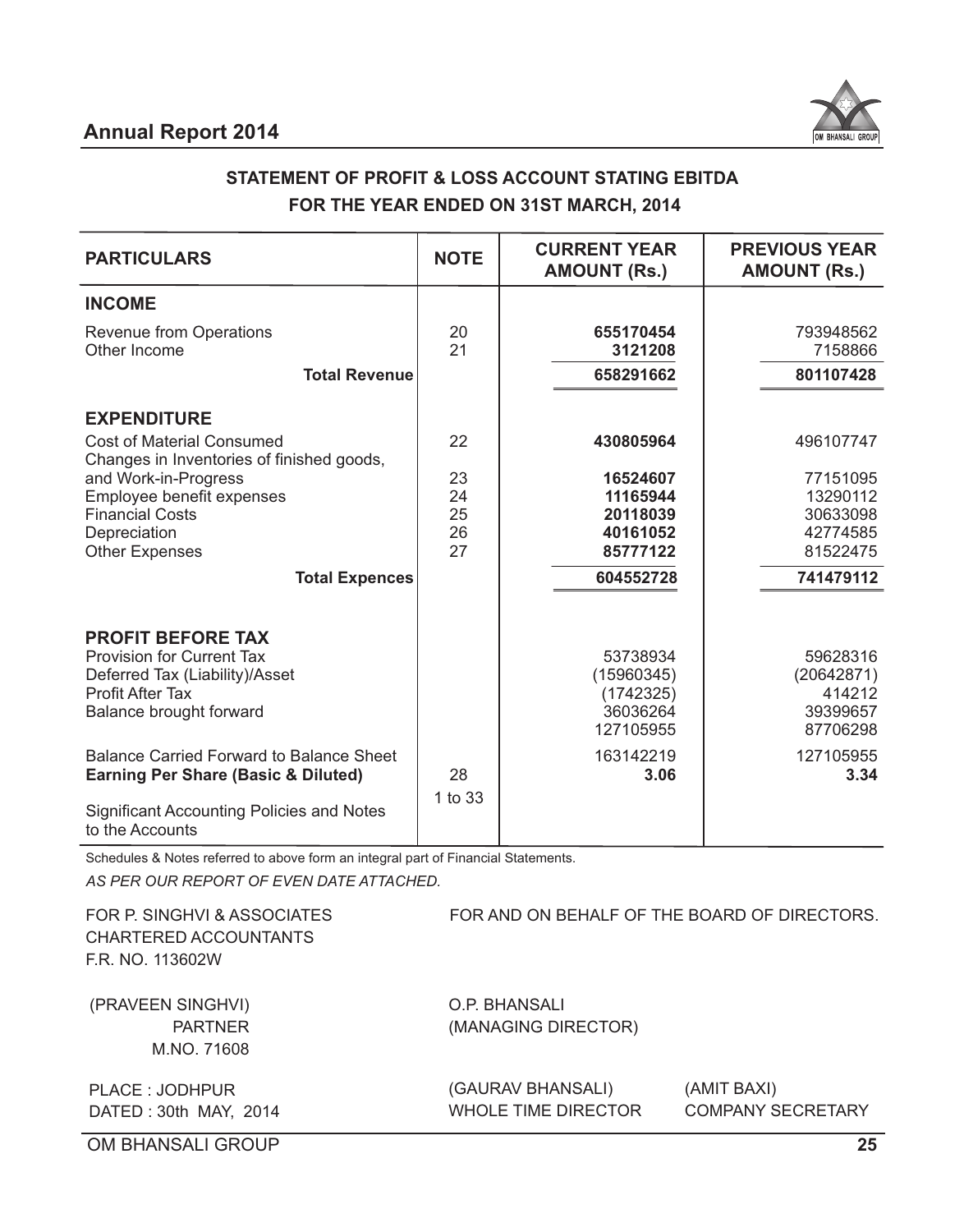

| <b>PARTICULARS</b>                                  | <b>CURRENT YEAR</b><br><b>AMOUNT (Rs.)</b> | <b>PREVIOUS YEAR</b><br><b>AMOUNT (Rs.)</b> |
|-----------------------------------------------------|--------------------------------------------|---------------------------------------------|
| <b>1. SHARE CAPITAL</b>                             |                                            |                                             |
| <b>Authorised</b>                                   |                                            |                                             |
| 25000000 Equity Shares of Rs. 10 each               | 250000000                                  | 250000000                                   |
| <b>Issued, Subscribed &amp; Paid up</b>             |                                            |                                             |
| 11779656 Equity Shares of Rs. 10 each fully paid up | 117796560                                  | 117796560                                   |
|                                                     | 117796560                                  | 117796560                                   |

# **1.1 The details of shareholders holding more than 5% shares :**

| <b>Name of Shareholders</b> |               | <b>Current Year</b> |               | <b>Previous Year</b> |
|-----------------------------|---------------|---------------------|---------------|----------------------|
|                             | No. of Shares | $%$ held            | No. of Shares | $%$ held             |
| Om Kumari Bhansali          | 989394        | 8.40                | 989394        | 8.40                 |
| Om Prakash Bhansali         | 4412658       | 3746                | 4162658       | 35.34                |

#### **1.2 The reconciliation of the number of shares outstanding is set out below**

| <b>Particulars</b>                         | <b>Current Year</b><br>No. of Shares | <b>Previous Year</b><br>No. of Shares |
|--------------------------------------------|--------------------------------------|---------------------------------------|
| Equity shares at the beginning of the year | 11779656                             | 11779656                              |
| Add: Shares issued                         |                                      |                                       |
| Less: shares buy back                      |                                      |                                       |
| Equity Shares at the end of the year       | 11779656                             | 11779656                              |

#### **2. RESERVES AND SURPLUS**

| <b>General Reserve</b><br><b>Security Premium</b><br><b>Re-Valuation Reserve</b><br>Net Profit |                       | 181816800<br>54456021 |                      | $\Omega$<br>181816800<br>54456021 |
|------------------------------------------------------------------------------------------------|-----------------------|-----------------------|----------------------|-----------------------------------|
| As per Last Balance Sheet<br>Add Appropriated during the year                                  | 127105955<br>36036264 | 163142219             | 87706298<br>39399657 | 127105955                         |
|                                                                                                |                       | 399415040             |                      | 363378776                         |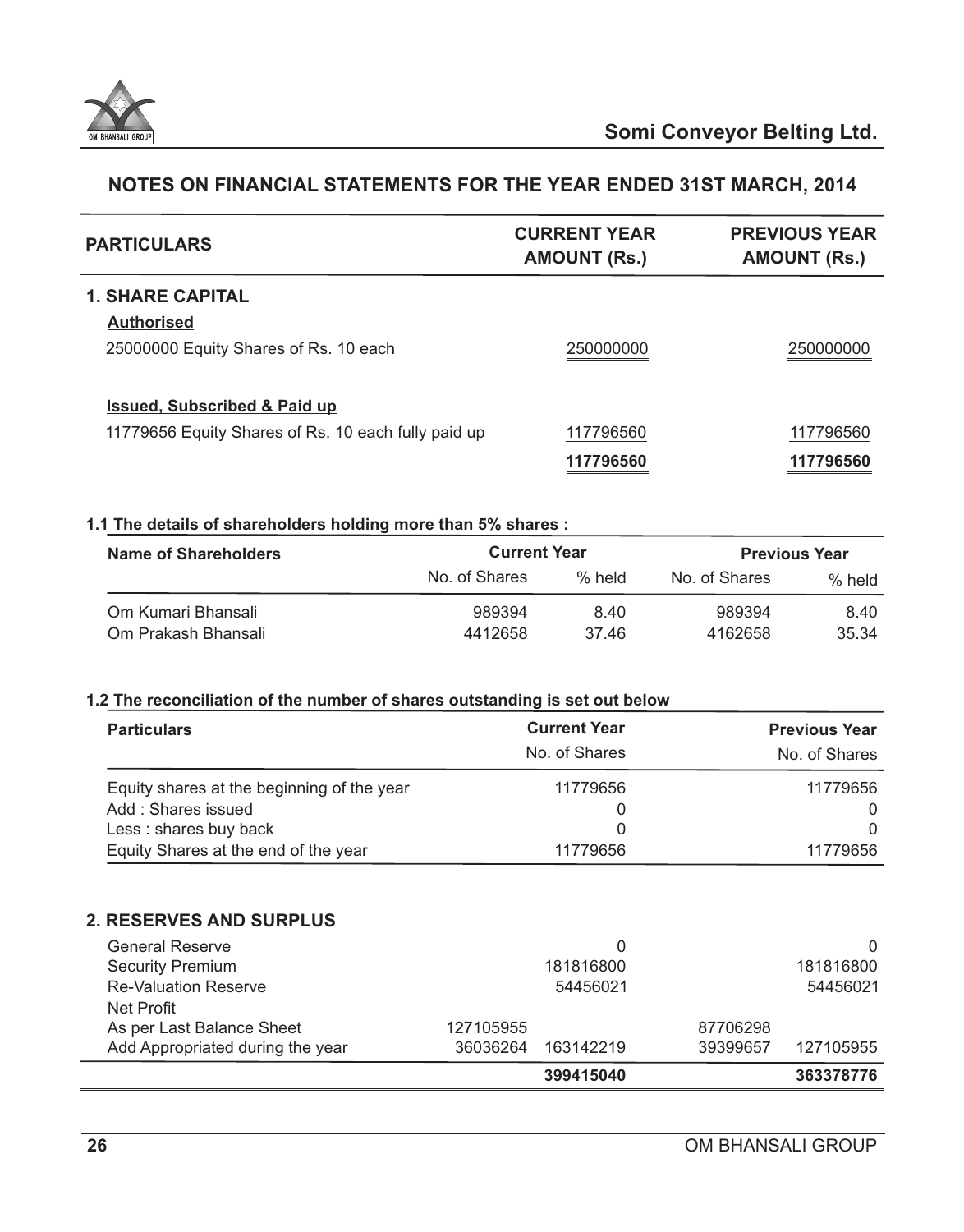

|                | <b>PARTICULARS</b>                                           |             | <b>CURRENT YEAR</b><br><b>AMOUNT (Rs.)</b> | <b>PREVIOUS YEAR</b><br><b>AMOUNT (Rs.)</b> |
|----------------|--------------------------------------------------------------|-------------|--------------------------------------------|---------------------------------------------|
| 3 <sub>1</sub> | <b>LONG TERM BORROWINGS</b><br><b>Secured Loans</b>          |             |                                            |                                             |
|                | Foreign Currency Loans-Buyer's Credit                        |             | $\mathbf 0$                                | 63307288                                    |
|                | <b>HDFC Car Loan</b>                                         |             | 951184                                     | 1599300                                     |
|                |                                                              |             | 951184                                     | 64906588                                    |
|                | 3.1 HDFC Car Loan is secured by way of Hypothecation of Car. |             |                                            |                                             |
|                | Maturity Profile of HDFC Car Laon are set out below:         |             |                                            |                                             |
|                | Rate of Interest                                             | $2014 - 15$ | $2015 - 16$                                |                                             |
|                | 10%                                                          | 765000      | 255000                                     |                                             |
| 4.             | DEFERRED TAX LIABILITY (NET)                                 |             |                                            |                                             |
|                | Depreciation                                                 |             | 8926081                                    | 7435114                                     |
|                | <b>Provision for Gratuity</b>                                |             | (245895)                                   | (535477)                                    |
|                | Liability allowed on payment basis                           |             | (90222)                                    | (51998)                                     |
|                |                                                              |             | 8589964                                    | 6847639                                     |
|                | <b>5. OTHER LONG TERM LIABILITIES</b>                        |             |                                            |                                             |
|                | <b>Trade Payables</b>                                        |             | 1330962                                    | 302734                                      |
|                | Payables on purchase of Fixed Assets                         |             | 14859190                                   | 13452054                                    |
|                |                                                              |             | 16190152                                   | 13754788                                    |
|                |                                                              |             |                                            |                                             |
|                | <b>6. LONG TERM PROVISIONS</b>                               |             |                                            |                                             |
|                | <b>Provision for Gratuity</b>                                |             | 619463                                     | 1732934                                     |
|                |                                                              |             | 619463                                     | 1732934                                     |
|                |                                                              |             |                                            |                                             |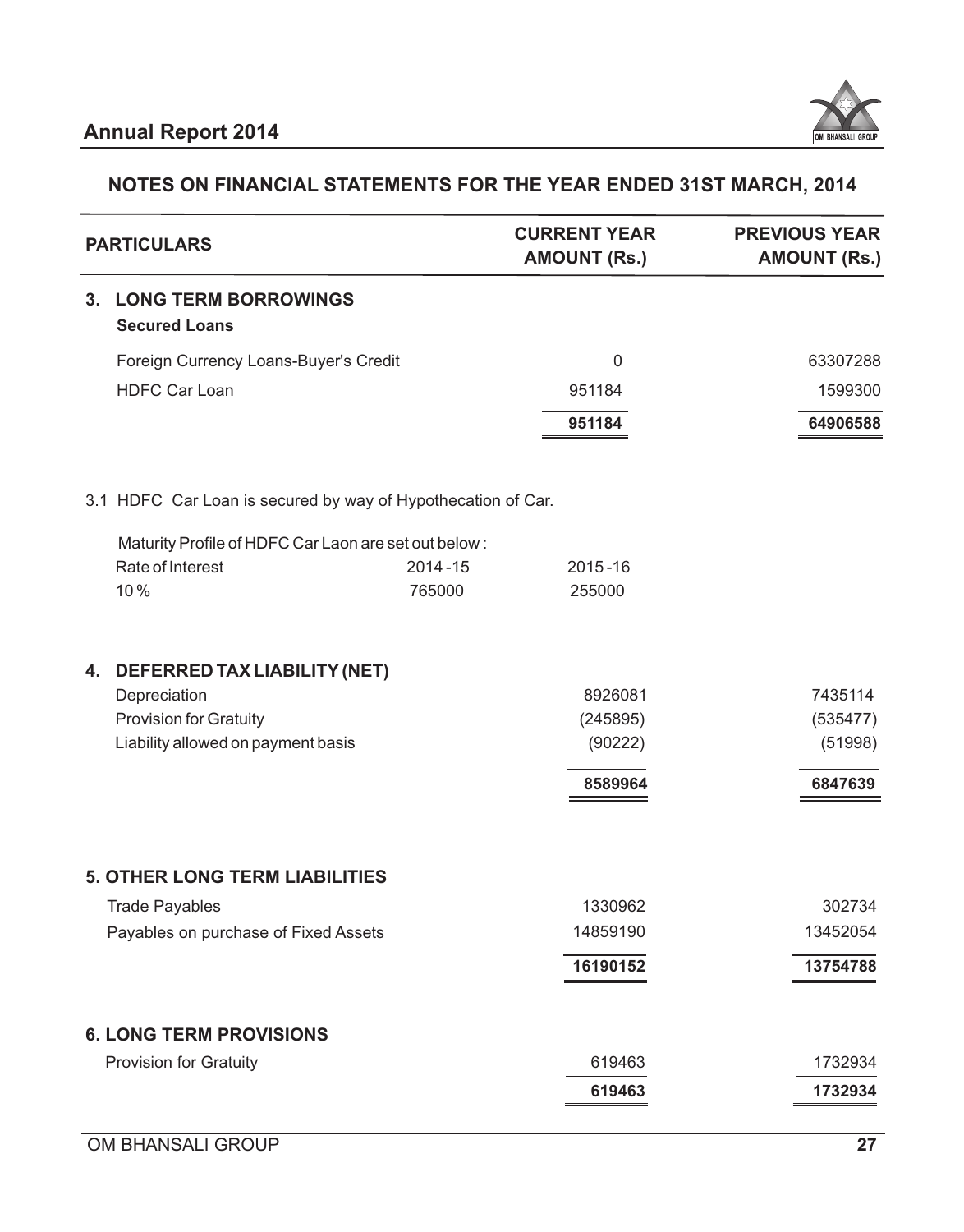

| <b>PARTICULARS</b>                 | <b>CURRENT YEAR</b><br><b>AMOUNT (Rs.)</b> | <b>PREVIOUS YEAR</b><br><b>AMOUNT (Rs.)</b> |
|------------------------------------|--------------------------------------------|---------------------------------------------|
| <b>7. SHORT TERM BORROWINGS</b>    |                                            |                                             |
| <b>Secured</b>                     |                                            |                                             |
| Working Capital Loan (PNB Jodhpur) | 85026844                                   | 89138307                                    |
| <b>PNB Packing Credit</b>          | 9916467                                    | $\Omega$                                    |
| <b>PNB Buyer's Credit</b>          | 37291223                                   | $\Omega$                                    |
|                                    | 132234534                                  | 89138307                                    |

**7.1** Working Capital Loan is secured by way of Hypothecation of Current Assets present and future including entire stocks, raw materials, consumable stores and spares, finished goods and book debts.

| <b>8. TRADE PAYABLES</b>                 |           |           |
|------------------------------------------|-----------|-----------|
| Micro, Small and Medium Enterprises      | 0         | $\Omega$  |
| <b>Others</b>                            | 35920815  | 51318927  |
|                                          | 35920815  | 51318927  |
| <b>9. OTHER CURRENT LIABILITIES</b>      |           |           |
| <b>Creditors for Capital Expenditure</b> | 3648469   | 921673    |
| Term Loan Instalment due within one year | 37941327  | $\Omega$  |
| <b>Forward Contract Payable</b>          | 40032846  | 66637740  |
| <b>Advance from Customers</b>            | 4178551   | 10111470  |
| <b>Other Payables</b>                    | 22969580  | 28851364  |
|                                          | 108770773 | 106522247 |

**9.1** Other payables comprises of creditors for expenses and statutory dues.

# **10. SHORT TERM PROVISIONS**

| <b>Provision for Leave Encashment</b> | 508949 | 364458 |
|---------------------------------------|--------|--------|
|                                       | 508949 | 364458 |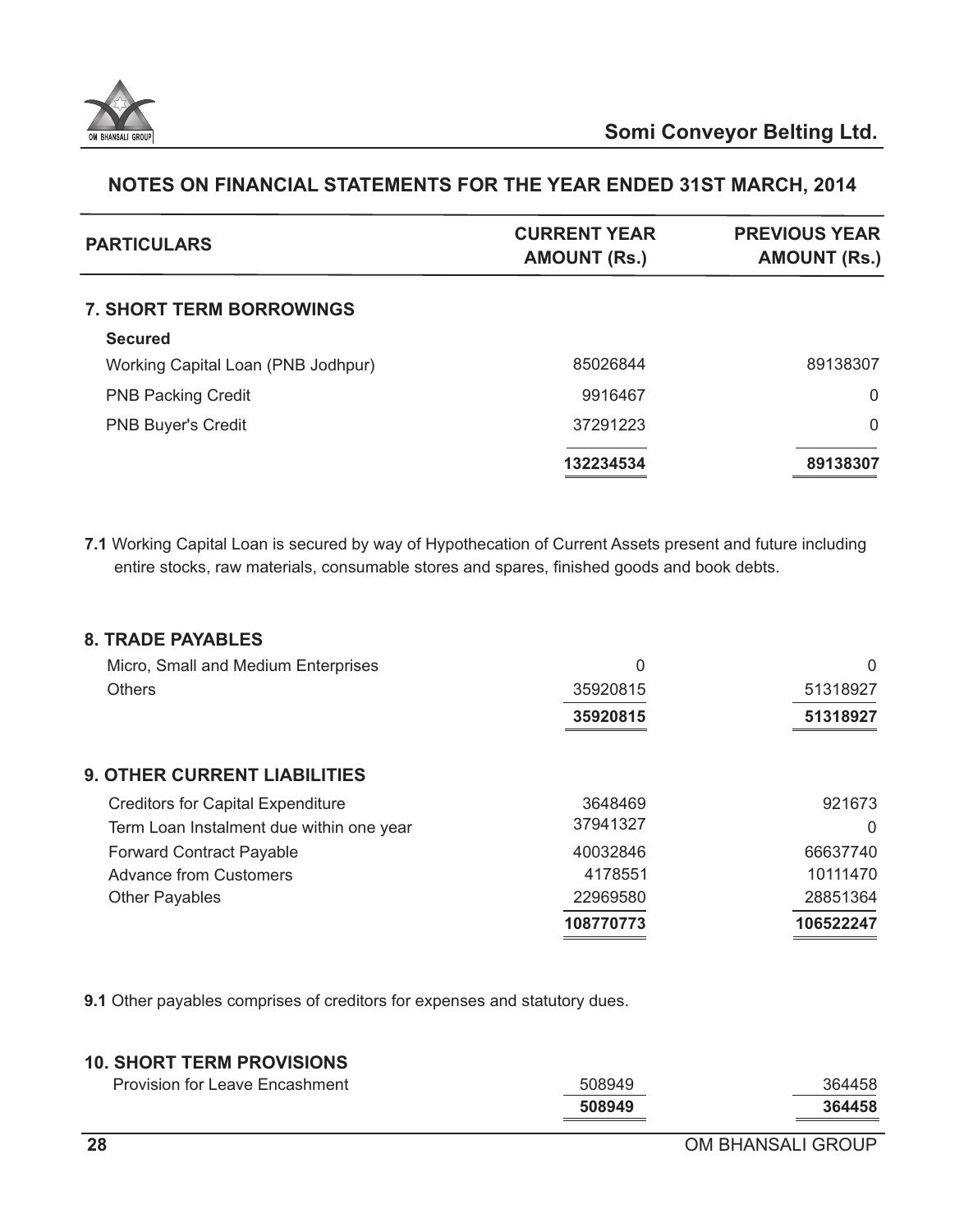

# **11. FIXED ASSETS (CONSOLIDATED)**

# Fixed Assets Consolidated

|                                 | <b>GROSS</b><br><b>DEPRECIATION</b><br>DEDUC-<br><b>ADDITIONS</b> |                                  |                                         | <b>W.D.V.</b> |             |                            |                               |                                              |              |                     |                     |
|---------------------------------|-------------------------------------------------------------------|----------------------------------|-----------------------------------------|---------------|-------------|----------------------------|-------------------------------|----------------------------------------------|--------------|---------------------|---------------------|
| <b>PARTICULARS</b>              | <b>BLOCK AS</b><br>ON 01-04-<br>2013                              | <b>DURING THE</b><br><b>YEAR</b> | TIONS/<br><b>ADJUST-</b><br><b>MENT</b> | <b>TOTAL</b>  | <b>RATE</b> | <b>AS AT</b><br>01.04.2013 | <b>CURRENT</b><br><b>YEAR</b> | DEDUCTIONS/<br><b>ADJUST-</b><br><b>MENT</b> | <b>TOTAL</b> | AS ON<br>31.03.2013 | AS ON<br>31.03.2014 |
| <b>Tangible Assets</b>          |                                                                   |                                  |                                         |               |             |                            |                               |                                              |              |                     |                     |
| Land                            | 59379925                                                          | 0                                | 0                                       | 59379925      | <b>NIL</b>  | <b>NIL</b>                 | NIL                           | $\mathbf 0$                                  | $\mathbf 0$  | 59379925            | 59379925            |
|                                 |                                                                   |                                  |                                         |               |             |                            |                               |                                              |              |                     |                     |
| <b>Building</b>                 | 106104666                                                         | 9004214                          | $\Omega$                                | 115108880     | 10.00%      | 37935688                   | 6972969                       | $\Omega$                                     | 44908657     | 68168978            | 70200223            |
|                                 |                                                                   |                                  |                                         |               |             |                            |                               |                                              |              |                     |                     |
| Computer                        | 1987549                                                           | 44530                            | $\Omega$                                | 2032079       | 40.00%      | 1514005                    | 196431                        | $\Omega$                                     | 1710436      | 473544              | 321643              |
|                                 |                                                                   |                                  |                                         |               |             |                            |                               |                                              |              |                     |                     |
| Plant & Machinery               | 330936558                                                         | 48690761                         | 85500                                   | 379541819     | 13.91%      | 118168241                  | 31327339                      | $\Omega$                                     | 149385580    | 212768317           | 230156239           |
|                                 |                                                                   |                                  |                                         |               |             |                            |                               |                                              |              |                     |                     |
| <b>Furniture &amp; Fixtures</b> | 5033140                                                           | 141526                           | 0                                       | 5174666       | 18.10%      | 1608415                    | 642728                        | $\Omega$                                     | 2251143      | 3424725             | 2923523             |
|                                 | 7500126                                                           | 0                                | $\Omega$                                | 7500126       | 25.89%      | 3226804                    | 1106363                       | $\mathbf 0$                                  | 4333167      | 4273322             | 3166959             |
| Vehicles                        |                                                                   |                                  |                                         |               |             |                            |                               |                                              |              |                     |                     |
| Vehicles (c)                    | 270978                                                            | 0                                | $\Omega$                                | 270978        | 30.00%      | 213570                     | 17222                         | $\Omega$                                     | 230792       | 57408               | 40186               |
|                                 |                                                                   |                                  |                                         |               |             |                            |                               |                                              |              |                     |                     |
| <b>Total</b>                    | 511212942                                                         | 57881031                         | 85500                                   | 569008473     |             | 162666723                  | 40153052                      | 0                                            | 202819775    | 348546219           | 366188698           |
|                                 |                                                                   |                                  |                                         |               |             |                            |                               |                                              |              |                     |                     |
| <b>Intangible Assets</b>        |                                                                   |                                  |                                         |               |             |                            |                               |                                              |              |                     |                     |
| <b>Trade Mark</b>               | $\Omega$                                                          | 40000                            | $\Omega$                                | 40000         |             | $\Omega$                   | 8000                          | $\Omega$                                     | 8000         | $\Omega$            | 32000               |
|                                 |                                                                   |                                  |                                         |               |             |                            |                               |                                              |              |                     |                     |
| <b>Capital WIP</b>              | 29329191                                                          |                                  | 6527977                                 | 22801214      |             | $\mathbf 0$                | $\Omega$                      | $\Omega$                                     | $\Omega$     | 29329191            | 22801214            |
|                                 |                                                                   |                                  |                                         |               |             |                            |                               |                                              |              |                     |                     |
| <b>TOTAL</b>                    | 540542133                                                         | 57921031                         | 6613477                                 | 591849687     |             | 162666723                  | 40161052                      | $\bf{0}$                                     | 202827775    | 377875410           | 389021912           |

The Gross block of Fixed Assets includs Rs. 54456021.00 on account of Re-Valuation of Land as at 15.02.2006 (Rs. 32000000), 16.02.2006 (Rs.6693991.00), 26.03.2010 (Rs. 15762030.00).

# **12. NON CURRENT INVESTMENT**

| In Govt. Securities - Unquoted                                             |         |          |
|----------------------------------------------------------------------------|---------|----------|
| <b>National Saving Certificate</b>                                         | 3000    | 3000     |
|                                                                            | 3000    | 3000     |
| <b>13. LONG TERM LOANS AND ADVANCES</b><br>(Unsecured and Considered Good) |         |          |
| <b>Security Deposits</b>                                                   | 8736431 | 4851262  |
|                                                                            | 8736431 | 4851262  |
| <b>14. OTHER NON CURRENT ASSETS</b>                                        |         |          |
| Long Term Trade Receivables                                                | 9075183 | 12261855 |
|                                                                            | 9075183 | 12261855 |
|                                                                            |         |          |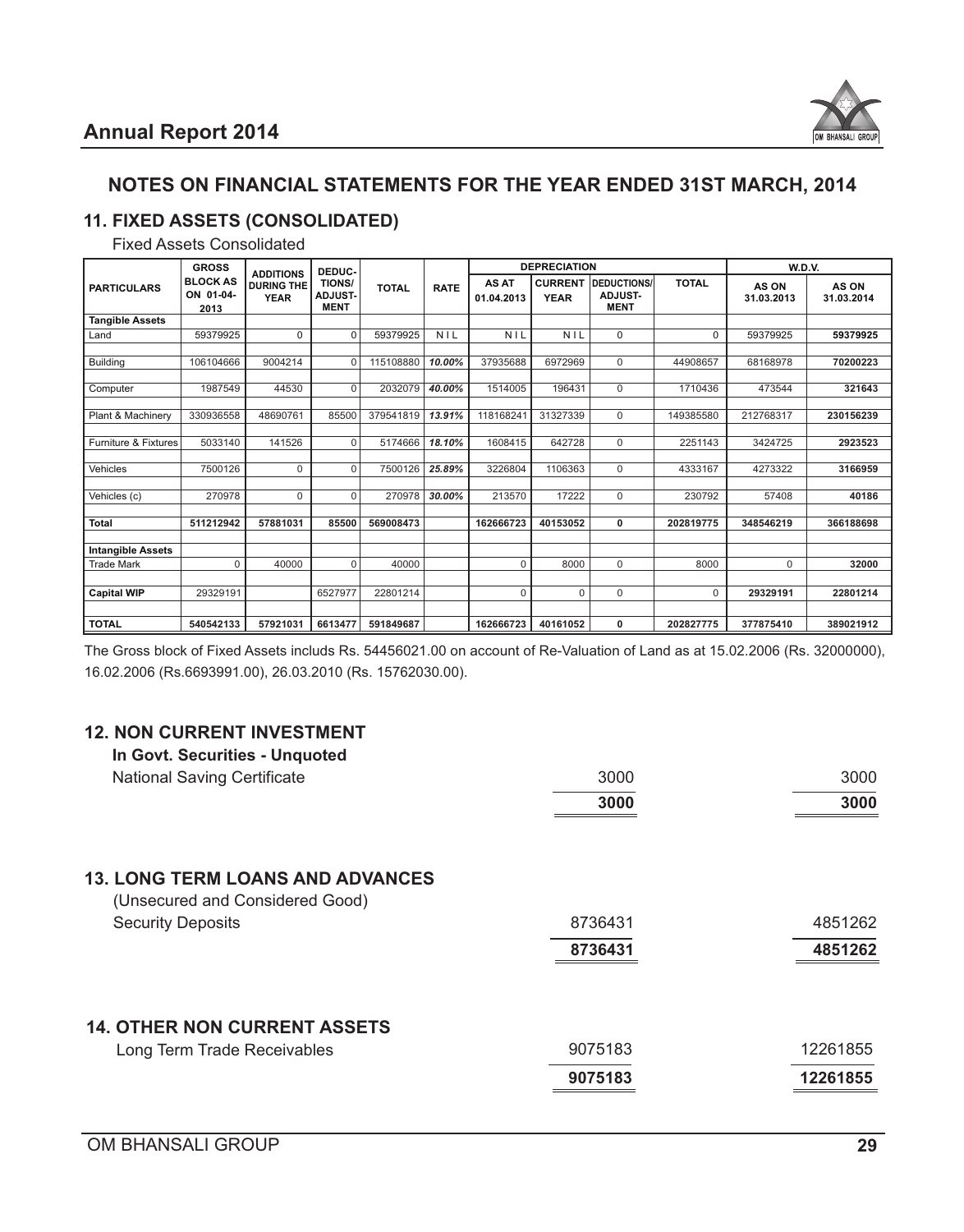

| <b>PARTICULARS</b>                       | <b>CURRENT YEAR</b><br><b>AMOUNT (Rs.)</b> | <b>PREVIOUS YEAR</b><br><b>AMOUNT (Rs.)</b> |
|------------------------------------------|--------------------------------------------|---------------------------------------------|
| <b>15. INVENTORIES</b>                   |                                            |                                             |
| <b>Stock of Raw Materials</b>            | 121258117                                  | 94449025                                    |
| Work-In-Progress                         | 3218000                                    | 6575000                                     |
| <b>Finished Goods</b>                    | 15706458                                   | 28874065                                    |
|                                          | 140182575                                  | 129898090                                   |
| <b>16. TRADE RECEIVABLES</b>             |                                            |                                             |
| (Unsecured and Considered Good)          |                                            |                                             |
| More Than Six Months                     | 17455097                                   | 19747783                                    |
| <b>Less Than Six Months</b>              | 128271020                                  | 121669573                                   |
|                                          | 145726117                                  | 141417356                                   |
| <b>17. CASH AND BANK BALANCES</b>        |                                            |                                             |
| Cash in Hand                             | 1420512                                    | 5895541                                     |
| With Scheduled Bank In Current A/c       | 339279                                     | 8148501                                     |
| FDR (For BG/LC Margin)                   | 57738350                                   | 27976920                                    |
|                                          | 59498141                                   | 42020962                                    |
| <b>18. SHORT TERM LOANS AND ADVANCES</b> |                                            |                                             |
| Loans and Advances to Staff              | 729043                                     | 1162570                                     |
| (Unsecured and Considered Good)          |                                            |                                             |
| <b>Prepaid Expenses</b>                  | 1266278                                    | 1201720                                     |
| <b>Balance with Revenue Authorites</b>   | 19745661                                   | 25840738                                    |
| <b>Others</b>                            | 6727000                                    | 6727000                                     |
|                                          | 28467982                                   | 34932028                                    |
|                                          |                                            |                                             |

**18.1** Others comprises share application money which is not yet alloted.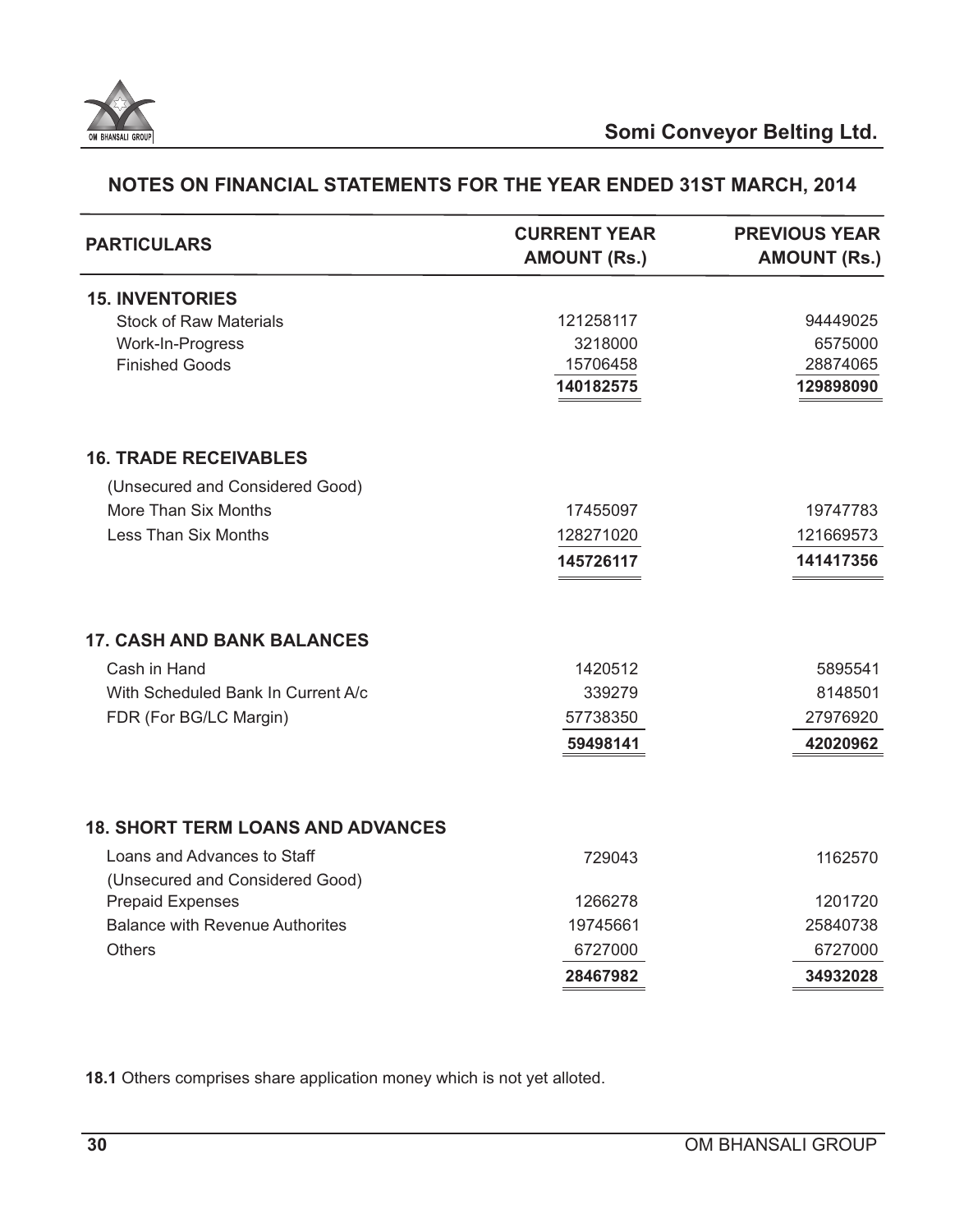

| <b>PARTICULARS</b>                       | <b>CURRENT YEAR</b><br><b>AMOUNT (Rs.)</b> | <b>PREVIOUS YEAR</b><br><b>AMOUNT (Rs.)</b> |
|------------------------------------------|--------------------------------------------|---------------------------------------------|
| <b>19. OTHER CURRENT ASSTES</b>          |                                            |                                             |
| <b>Unbilled Revenue</b>                  | 1030670                                    | 2268997                                     |
| Unamoritised Premium on Forward Contract | 390540                                     | 2743002                                     |
| <b>Share Issue Expenses</b>              | 0                                          | 2959899                                     |
| (To the extent not written off)          |                                            |                                             |
| <b>Forward Contract Receivable</b>       | 37101826                                   | 62792447                                    |
| Duty Drawback Receivable                 | 437031                                     | 1405412                                     |
| <b>Export Incentive Receivable</b>       | 860393                                     | 0                                           |
| <b>Others</b>                            | 465632                                     | 331504                                      |
|                                          | 40286092                                   | 72501261                                    |
|                                          |                                            |                                             |

**19.1** Unbillied Revenue comprises of Advance to raw material suppliers and Advance against factory expenses

## **20. REVENUE FROM OPERATIONS**

| 726890634  | 877562152  |
|------------|------------|
| 8240680    | 13820858   |
| 718649954  | 863741294  |
|            |            |
|            |            |
| 655170454  | 793948562  |
| (73254610) | (86839479) |
| 1534430    | 3225889    |
| 726890634  | 877562152  |
|            |            |

**20.2** Other Operating Income comprises of income from export incentive & Duty Drawback.

#### **21. OTHER INCOME**

|                                            | 3121208 | 7158866 |
|--------------------------------------------|---------|---------|
| Other Incomes                              | 868792  | 4357603 |
| Income on cancellation of forward contract |         | 831240  |
| Interest                                   | 2252416 | 1970023 |

**21.1** Interest income comprises interest receivable on FDR of Rs. 1829305 (Previous Year Rs. 1841995) & Interest received on deposit to JVVN of Rs. 126380 (Previous Year Rs. 128028) and other interest.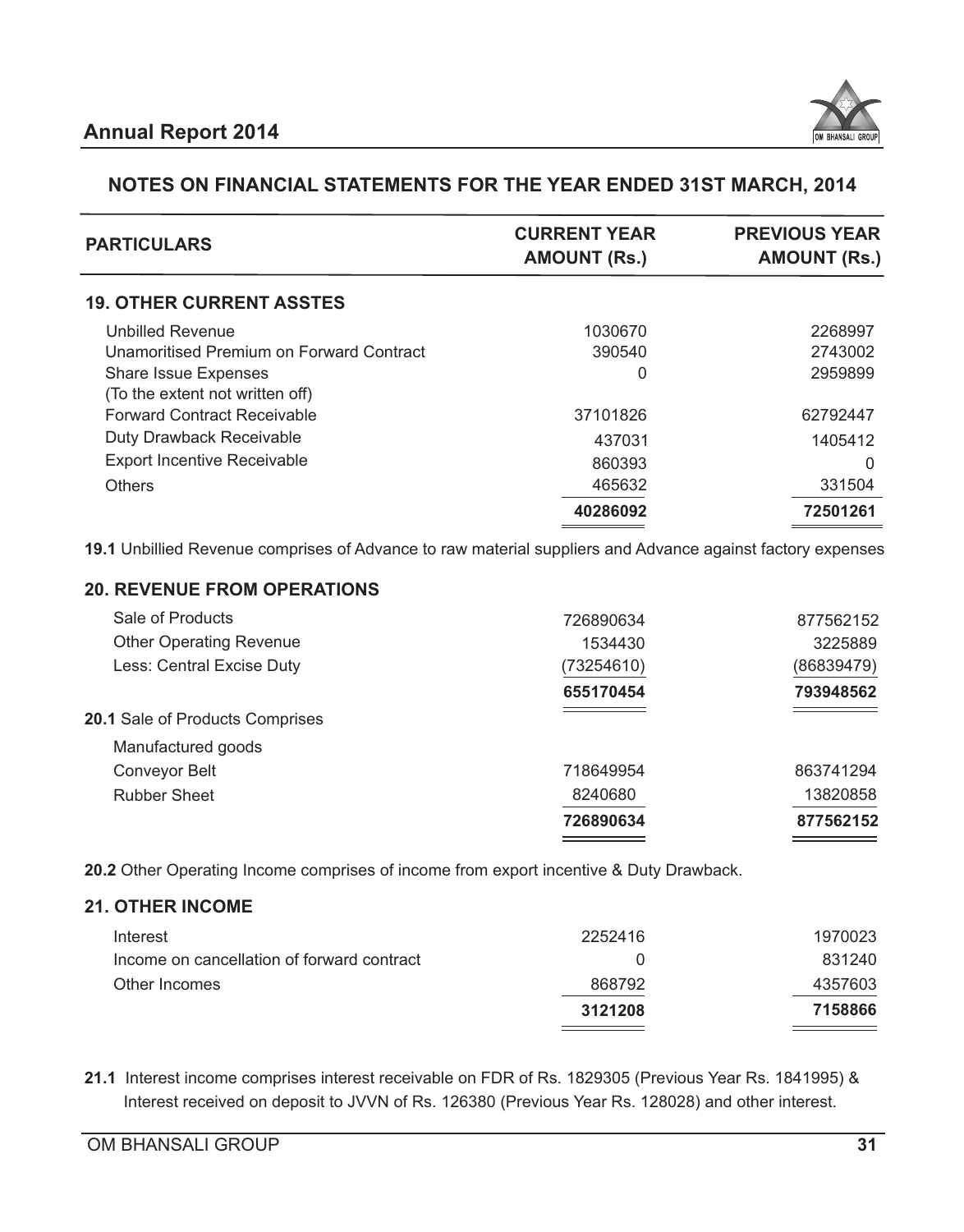

| <b>PARTICULARS</b> | <b>CURRENT YEAR</b> | <b>PREVIOUS YEAR</b> |
|--------------------|---------------------|----------------------|
|                    | <b>AMOUNT (Rs.)</b> | <b>AMOUNT (Rs.)</b>  |

**21.2** Other income includes discount received and insurance Claim of Rs. 651240.

#### **22. COST OF MATERIAL CONSUMED**

| Imported   | % of Consumed<br>32.39 | Amount<br>139552312 | % of Consumed<br>27.57 | Amount<br>136775455 |
|------------|------------------------|---------------------|------------------------|---------------------|
| Indigenous | 67.61                  | 291253652           | 72.43                  | 359332292           |
|            | 100                    | 430805964           | 100                    | 496107747           |
|            |                        |                     |                        |                     |

## **22.1 PARTICULARS OF MATERIAL CONSUMED**

|                   | 430805964 | 496107747 |
|-------------------|-----------|-----------|
| <b>Others</b>     | 3957287   | 1140325   |
| <b>Steel Cord</b> | 432390    | $\Omega$  |
| <b>Rubber</b>     | 224225985 | 271485877 |
| Process Oil       | 7971211   | 9789915   |
| Fabric            | 134819936 | 137252773 |
| Chemical          | 38415829  | 48899302  |
| Carbon            | 20983326  | 27539555  |
|                   |           |           |

# **23. CHANGES IN INVENTORIES OF FINISHED GOODS & WIP**

| Inventories (at closing)                    |          |          |          |           |
|---------------------------------------------|----------|----------|----------|-----------|
| <b>Finished Goods</b>                       | 15706458 |          | 28874065 |           |
| <b>WIP</b>                                  | 3218000  | 18924458 | 6575000  | 35449065  |
| <b>Inventories (at beginning)</b>           |          |          |          |           |
| <b>Finished Goods</b>                       | 28874065 |          | 95400160 |           |
| <b>WIP</b>                                  | 6575000  | 35449065 | 17200000 | 112600160 |
|                                             |          | 16524607 |          | 77151095  |
| <b>24. EMPLOYEE BENEFITS EXPENSES</b>       |          |          |          |           |
| Salaries & Wages                            |          | 11641684 |          | 12316228  |
| Contribution to Provident Fund & Other Fund |          | 391131   |          | 464945    |
| Gratuity (Unfunded)                         |          | (937157) |          | 339925    |
| <b>Staff Welfare Expenses</b>               |          | 70286    |          | 169014    |
|                                             |          | 11165944 |          | 13290112  |
|                                             |          |          |          |           |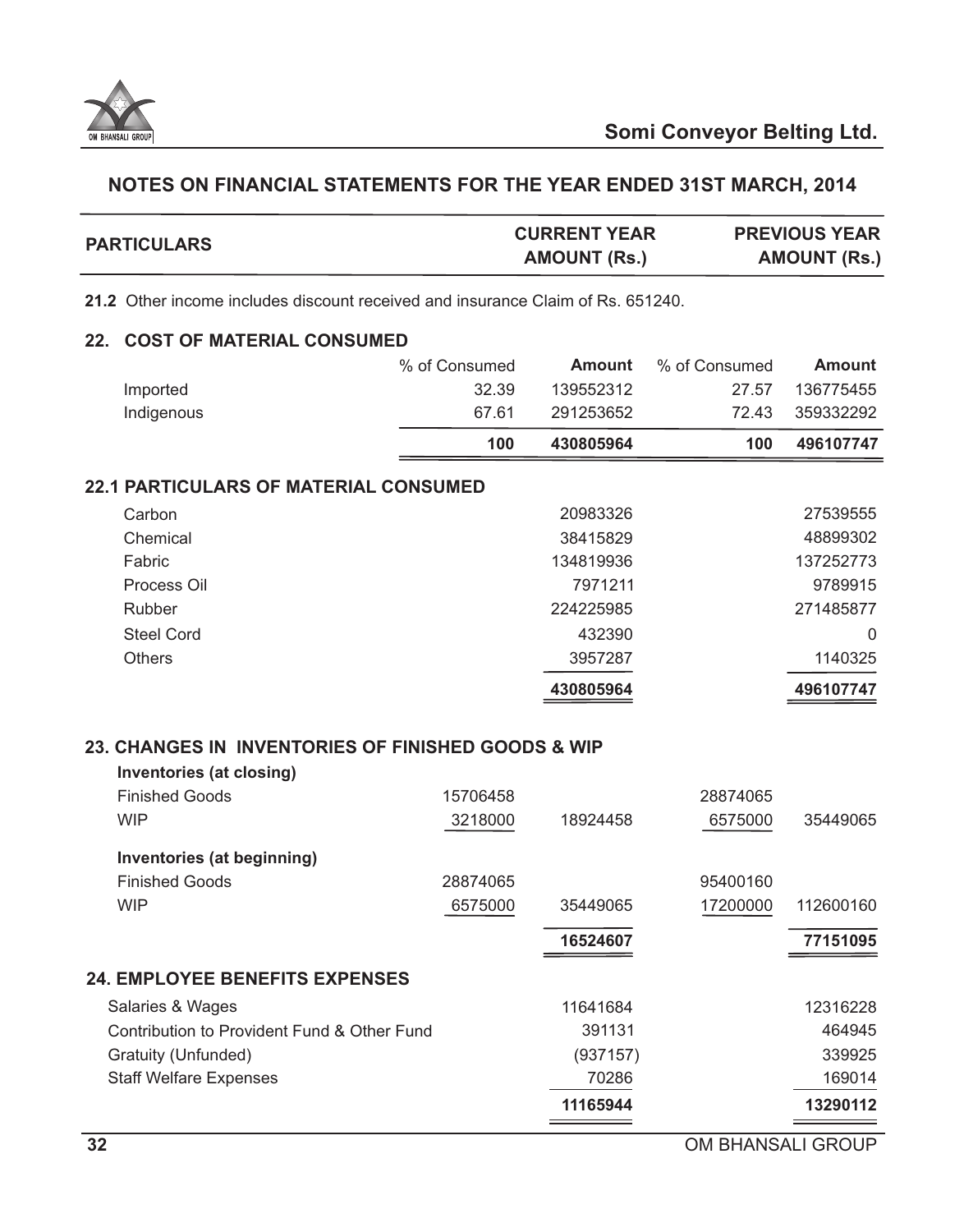

| <b>PARTICULARS</b> | <b>CURRENT YEAR</b> | <b>PREVIOUS YEAR</b> |
|--------------------|---------------------|----------------------|
|                    | <b>AMOUNT (Rs.)</b> | <b>AMOUNT (Rs.)</b>  |
|                    |                     |                      |

**24.1** Leave Encashment given by company is not retirement benefit but it is encashed in every year.

**24.2** As per Accounting Standard 15 "Employee Benefits" the disclousures as defined in the Accounting Standard are given below:

#### **Defined Contribution Plans**

| Contribution to Defined Contribution Plans, recongnised as expense for the year is as under : |        |        |
|-----------------------------------------------------------------------------------------------|--------|--------|
| <b>Employer's contribution to Provident Fund</b>                                              | 213694 | 246750 |

#### **Defined Benefit Plans**

The employee's gratuity scheme managed by LIC is a defined benefit plan. The present value of obligation on actuarial valuation using the Projected Unit Credit Method, which recongnises each period of services as giving rise to additional unit of employees befefit entitlement and measures each unit separately to build up the final obligation.

**24.3** Excess Provision on account of Quantity made due to technical error amounting to Rs. 937157, now Written Back.

| <b>25. FINANCE COSTS</b>                       |          |          |          |          |
|------------------------------------------------|----------|----------|----------|----------|
| Interest                                       |          | 12262840 |          | 22487169 |
| <b>Other Borrowing Cost</b>                    |          | 7855199  |          | 8145929  |
|                                                |          | 20118039 |          | 30633098 |
| <b>26. DEPRECIATION AND AMORTISATION COSTS</b> |          |          |          |          |
| Depreciation                                   |          | 40161052 |          | 42774585 |
|                                                |          | 40161052 |          | 42774585 |
| <b>27. OTHER EXPENSES</b>                      |          |          |          |          |
| <b>Manufacturing Expenses</b>                  |          |          |          |          |
| Power & Fuel                                   | 18868306 |          | 21523342 |          |
| <b>Consumable Stores</b>                       | 5503005  |          | 4314809  |          |
| Repairs & Maintenance                          | 9147192  |          | 3946337  |          |
| <b>Testing Charges</b>                         | 119390   |          | 178184   |          |
| <b>Factory Expenses</b>                        | 557980   |          | 466986   |          |
| <b>Freight Expenses</b>                        | 6804939  |          | 5957337  |          |
| <b>Packing Expenses</b>                        | 4820166  |          | 4494132  |          |
| <b>Water Expenses</b>                          | 318850   | 46139828 | 246130   | 41127257 |
| <b>Selling and Distribution Expenses</b>       |          |          |          |          |
| Selling and Distribution Expenses              | 20588583 | 20588583 | 24874696 | 24874696 |
| _ _ _ _ _                                      |          |          |          |          |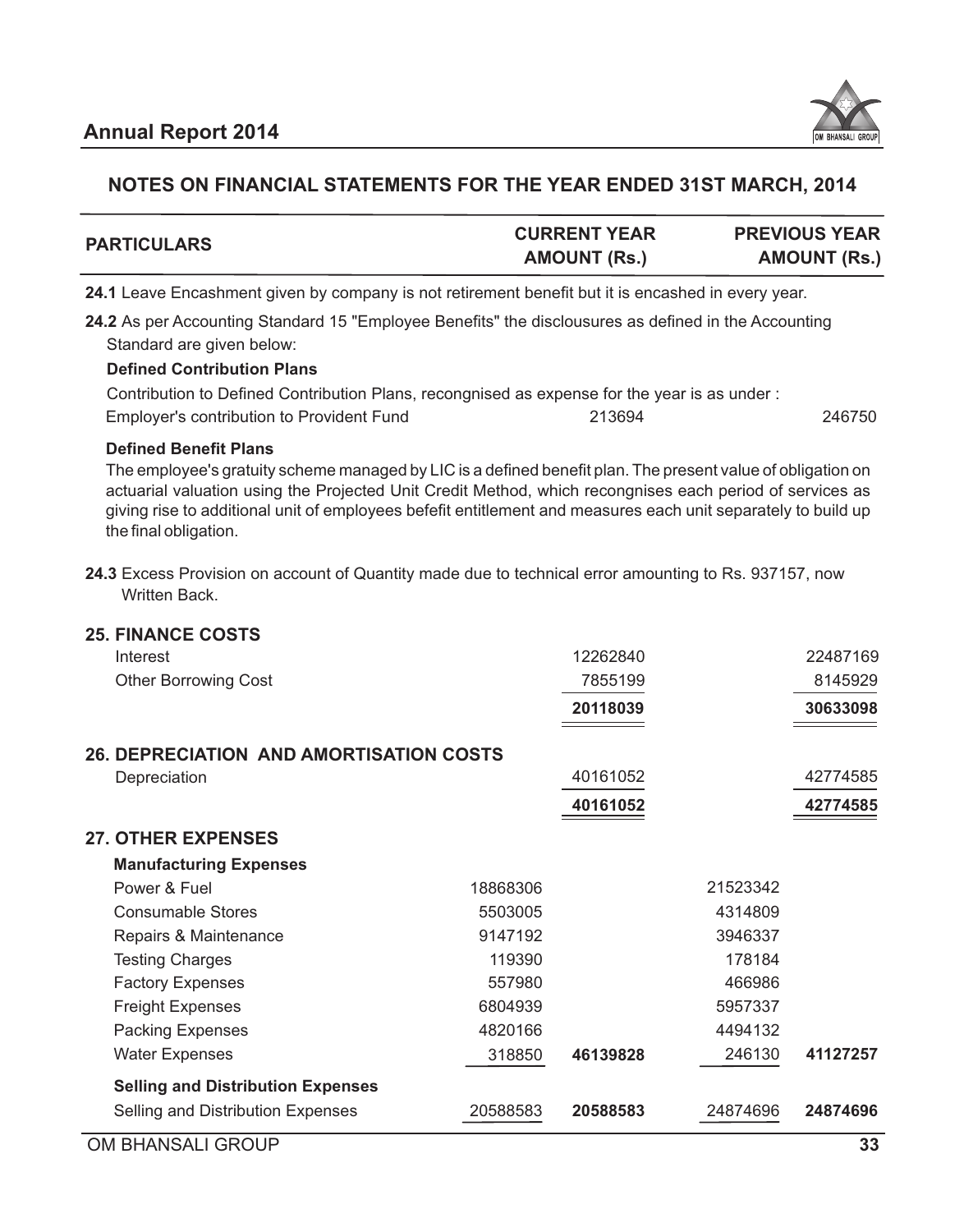

| <b>PARTICULARS</b>                    |         | <b>CURRENT YEAR</b><br><b>AMOUNT (Rs.)</b> |         | <b>PREVIOUS YEAR</b><br><b>AMOUNT (Rs.)</b> |
|---------------------------------------|---------|--------------------------------------------|---------|---------------------------------------------|
| <b>Other Expenses</b>                 |         |                                            |         |                                             |
| <b>Administrative Expenses</b>        | 6743325 |                                            | 5309189 |                                             |
| <b>Auditor's Remuneration</b>         | 325000  |                                            | 320000  |                                             |
| Insurance                             | 1363002 |                                            | 2350344 |                                             |
| <b>Charity and Donation</b>           | 0       |                                            | 11000   |                                             |
| Loss on foreign currency transactions |         |                                            |         |                                             |
| and translation                       | 5205972 |                                            | 3674941 |                                             |
| <b>Office Rent</b>                    | 2114000 |                                            | 427500  |                                             |
| <b>Other Expenses</b>                 | 337514  |                                            | 467649  |                                             |
| Amortisation of share issue expenses  | 2959899 | 19048712                                   | 2959899 | 15520522                                    |
|                                       |         | 85777122                                   |         | 81522475                                    |
|                                       |         |                                            |         |                                             |

# **27.1 VALUE OF CONSUMABLE STORES AND RAW MATERIAL CONSUMED :**

|            | % of Consumed | Amount  | % of Consumed | <b>Amount</b> |
|------------|---------------|---------|---------------|---------------|
| Imported   |               |         |               |               |
| Indigenous | 100           | 5503005 | 100           | 4314809       |
|            | 100           | 5503005 | 100           | 4314809       |

#### **27.2 VALUE OF IMPORTS ON CIF BASIS IN RESPECT OF**

| Raw Materials and Stock-in-Trade    | 142502718 | 119295706      |
|-------------------------------------|-----------|----------------|
| <b>Capital Goods</b>                | 34834800  | $\overline{0}$ |
|                                     | 177337518 | 119295706      |
| <b>27.3 PAYMENT TO AUDITORS AS:</b> |           |                |
| <b>Internal Audit Fees</b>          | 80000     | 80000          |
| <b>Statutory Audit Fees</b>         | 120000    | 120000         |
| <b>Cost Audit Fees</b>              | 25000     | 20000          |
| <b>Tax Audit Fees</b>               | 50000     | 50000          |
| <b>Professional Fees</b>            | 50000     | 50000          |
|                                     | 325000    | 320000         |
|                                     |           |                |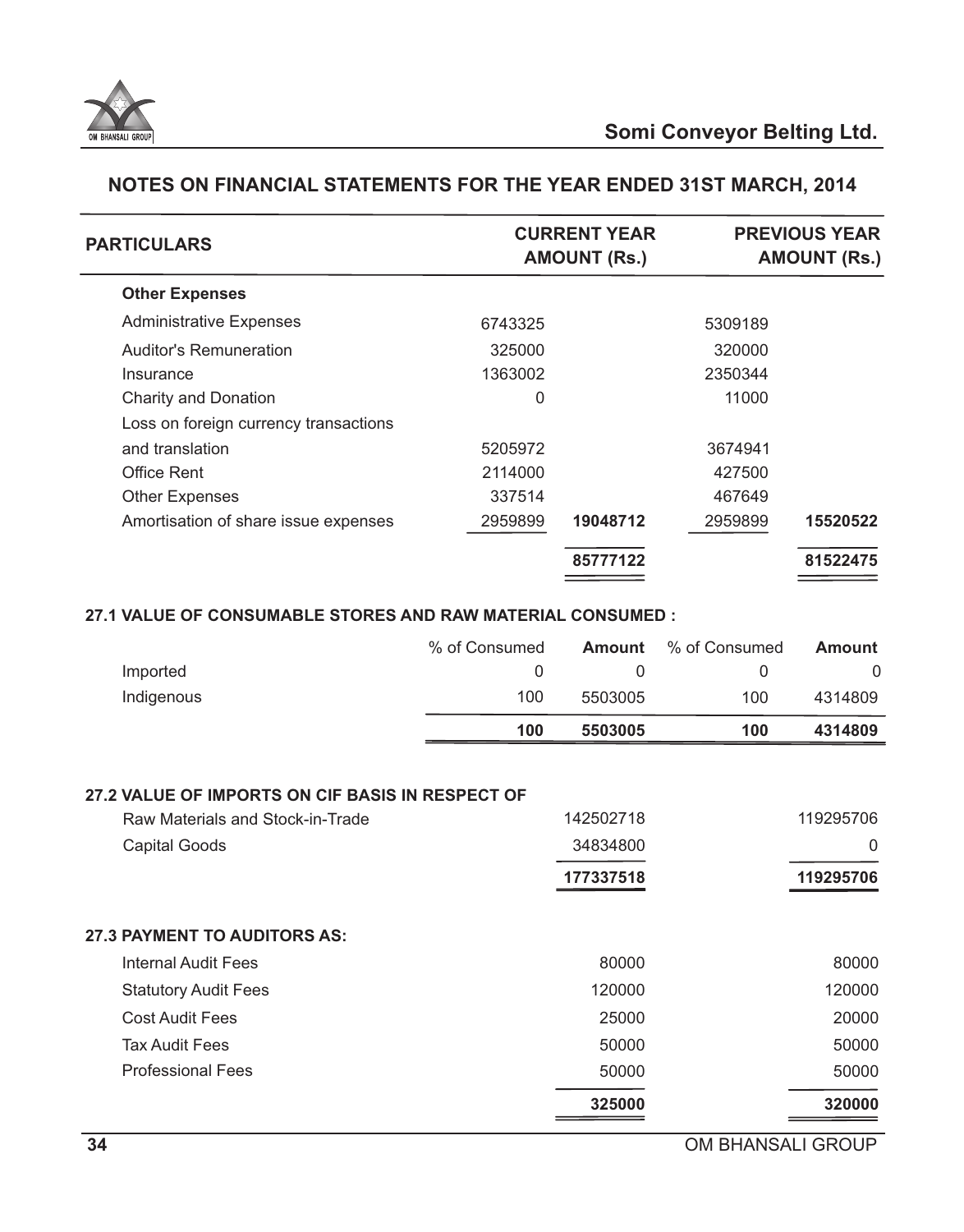

| <b>PARTICULARS</b>                                                                                                                      | <b>CURRENT YEAR</b><br><b>AMOUNT (Rs.)</b> | <b>PREVIOUS YEAR</b><br><b>AMOUNT (Rs.)</b> |
|-----------------------------------------------------------------------------------------------------------------------------------------|--------------------------------------------|---------------------------------------------|
| <b>27.4 EXPENDITURE IN FOREIGN CURRENCY:</b>                                                                                            |                                            |                                             |
| Repair to Machinery                                                                                                                     | 3377539                                    | $\mathbf{0}$                                |
| <b>Travelling Expenses</b>                                                                                                              | 1442810                                    | 432489                                      |
| <b>28. EARNINGS PER SHARE</b>                                                                                                           |                                            |                                             |
| i) Net profit after tax as per Statement of Profit and Loss<br>attributable to Equity Shareholders (Rs.)                                | 36036264                                   | 39399657                                    |
| ii) No. of Weighted Average Equity Shares                                                                                               | 11779656                                   | 11779656                                    |
| iii) Basic and Diluted Earnings per share (Rs.)                                                                                         | 3.06                                       | 3.34                                        |
| iv) Face Value per equity share (Rs.)                                                                                                   | 10                                         | 10                                          |
| <b>29. EARNINGS IN FOREIGN EXCHANGE</b>                                                                                                 |                                            |                                             |
| FOB Value of Exports                                                                                                                    | 53606576                                   | 87072108                                    |
|                                                                                                                                         | 53606576                                   | 87072108                                    |
| 30. RELATED PARTY DISCLOSURES :                                                                                                         |                                            |                                             |
| (i) S.N. Name of Related Party                                                                                                          |                                            | <b>Relationship</b>                         |
| 1. O.P. Bhansali                                                                                                                        |                                            |                                             |
| 2. Vimal Bhansali                                                                                                                       |                                            |                                             |
| 3. Gaurav Bhansali                                                                                                                      |                                            | Key Managenal Personnel (KMP)               |
| 4. Om Kumari Bhansali                                                                                                                   |                                            |                                             |
| 5. Priya Bhansali                                                                                                                       |                                            |                                             |
| 6. Ruchi Bhansali                                                                                                                       |                                            |                                             |
| 7. Madhu Mehta                                                                                                                          |                                            | Relative of Key Managerial Personnel (RKMP) |
| 8. Oliver Micon Inc.<br>9. Earth Movers Enterprises<br>10. Om Prakash Bhansali HUF<br>11. Vimal Bhansali HUF<br>12. Gaurav Bhansali HUF |                                            |                                             |
| 13. Ghunguru Hotels & Resorts Ltd.                                                                                                      |                                            | KMP/RKMP exercise significant influence     |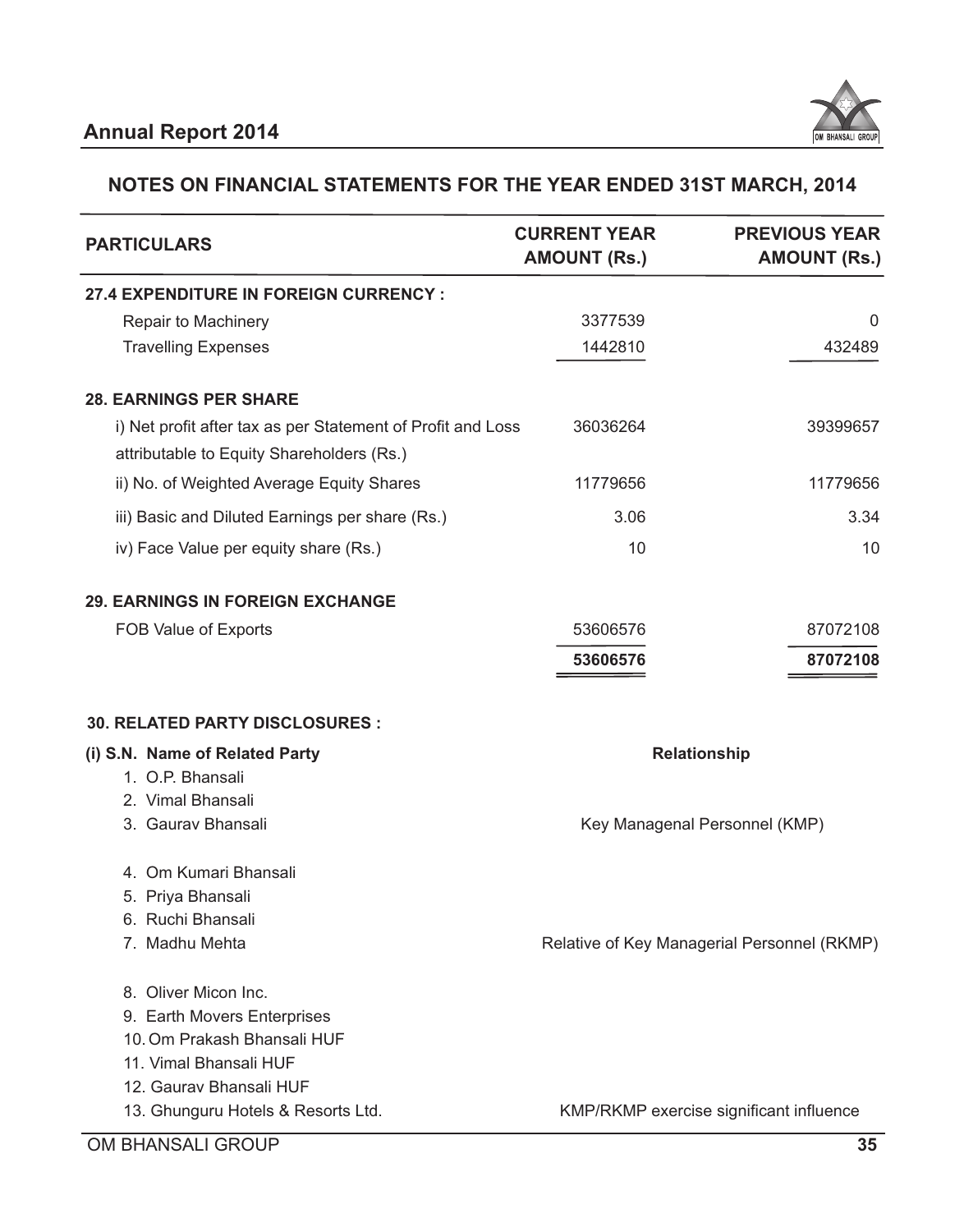

| <b>PARTICULARS</b>                                                                                                                                                   |                       | <b>CURRENT YEAR</b><br><b>AMOUNT (Rs.)</b> | <b>PREVIOUS YEAR</b><br><b>AMOUNT (Rs.)</b> |
|----------------------------------------------------------------------------------------------------------------------------------------------------------------------|-----------------------|--------------------------------------------|---------------------------------------------|
| (ii) Transactions during the year with related parties:                                                                                                              |                       |                                            |                                             |
| <b>Nature of Transactions</b>                                                                                                                                        | <b>Key Managerial</b> |                                            | Relative of Key Entities in which KMP/RKMP  |
|                                                                                                                                                                      | <b>Prosonnel</b>      | <b>Managerial</b>                          | have significant influence                  |
|                                                                                                                                                                      |                       | <b>Personnel</b>                           |                                             |
| Sale of Goods                                                                                                                                                        | $\overline{0}$        | 0                                          | 6152056                                     |
| <b>Managerial Remuneration</b>                                                                                                                                       | 1440000               | 0                                          | 0                                           |
| Purchase & Other Expenses                                                                                                                                            | 2030000               | 204000                                     | 1523445                                     |
| Balance as at 31st March, 2014                                                                                                                                       |                       |                                            |                                             |
| <b>Trade Receivable</b>                                                                                                                                              | 441336                |                                            | 460944                                      |
| Loans                                                                                                                                                                | 0                     |                                            | 0                                           |
| Derivative contracts entered into by the company and<br>outstanding as on 31st March, 2014<br>For Hedging Currency Related Risks:<br><b>Forward Contract Payable</b> |                       | 40032846                                   | 66637740                                    |
| <b>32. CONTINGENT LIABILITIES AND COMMITMENTS</b>                                                                                                                    |                       |                                            | Rs. (In Lakhs)                              |
| (i) Claims against company disputed liabilities<br><b>Entry Tax Demand</b>                                                                                           |                       | 4.59                                       | 4.59                                        |
| (ii) Guarantees                                                                                                                                                      |                       |                                            |                                             |
| <b>Performance Guarantees</b>                                                                                                                                        |                       | 749.00                                     | 617.51                                      |
| <b>Financial Guarantee</b>                                                                                                                                           |                       | 84.84                                      | 4.76                                        |
| Guarantee against Buyer's Credit                                                                                                                                     |                       | 373.24                                     | 531.07                                      |
| (iii) Letter of credit                                                                                                                                               |                       | 73.60                                      | 307.23                                      |

**33**. The Company is in the process of identifying Micro, Small and Medium Enterprises as defined under the Micro, Small Medium development Act, 2006. Hence, disclousure relating to amounts unpaid as at the year end together with interest payable thereon has not been given.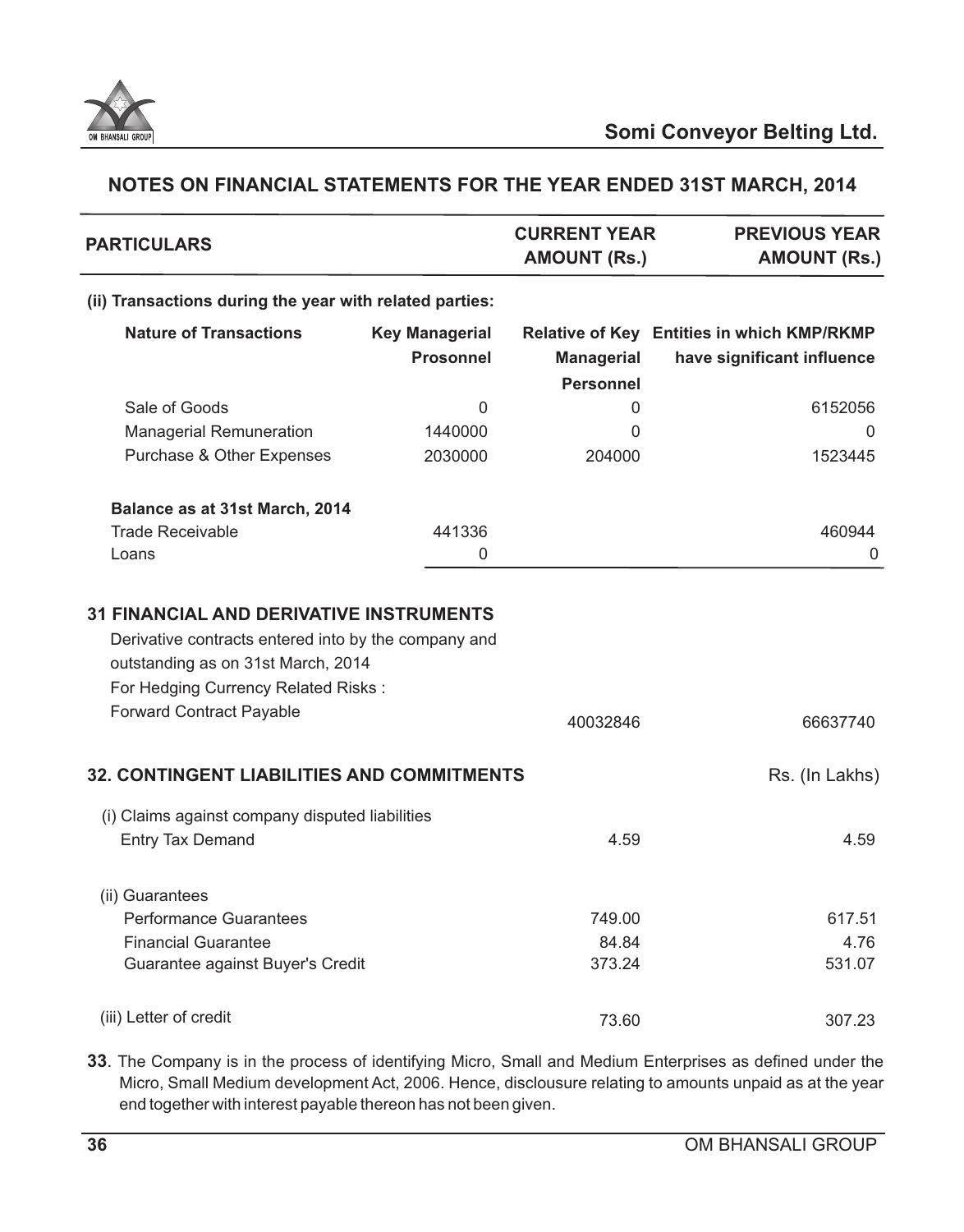

# **SIGNIFICANT ACCOUNTING POLICIES**

# **1. ACCOUNTING CONVENTION**

The financial statements are prepared under the historical cost convention, except for certain fixed assets which are revalued, from books of accounts maintained on an accrual basis, in conformity with all material aspects with the generally accepted accounting principles and comply with the Accounting Standards notified under Section 211 (3C) of the Companies Act, 1956 and the relevant provisions of the Companies Act.1956 and 2013.

# **2. FIXED ASSETS AND DEPRECIATION**

a) Fixed assets are stated at cost (net of Cenvat/value added tax) including freight, duties, customs, adjustments arising from exchange rate variation and other incidental expenses relating to acquisition and installation and includes amount added on revaluation, less accumulated depreciation and impairment loss, if any.

b) Depreciation has been provided on written down value method (WDV) at the rates and inthe manner prescribed in Schedule XIV to the Companies Act, 1956.

c) Capital work-in-progress- Projects under which assets are not ready for their intended use and other capital work-in-progress are carried at cost, comprising direct cost, related incidental expenses and attributable interest.

# **3. INVESTMENTS**

Long term investments intended to be held for more than a year from the date of acquisition, are classified as long term investments and are carried at cost. Provision is made for diminution, other than temporary, in value of investments. Current investments are valued at lower of cost and market value.

# **4. INVENTORIES**

Items of inventories are measured at lower of cost or net realizable value. Cost of Raw material, stores and spares are determined on first in first out basis. Cost of finished goods and semi-finished goods include cost of raw materials and packing materials, cost of conversion and other costs incurred in bringing the inventories to the present location and condition.

# **5. REVENUE RECOGNITION**

Revenue from sale of goods is accounted for on the basis of dispatch of goods. Sales are inclusive of Excise Duty and net of sales return and trade discounts. Interest Income is accounted on accrual basis.

# **6. TAXATION**

# **a) INCOME TAX PROVISION**

The provision for taxation is based on assessable profits of the company as determined under the Income Tax Act, 1961.

# **b) DEFERRED TAX**

As per AS-22 issued by the Institute of Charted Accountants of India, deferred tax is recognised, subject to the consideration of prudence, on timing differences being the difference between taxable income and accounting income that originate in one period and are capable of reversal in one or more subsequent periods. Deferred Tax Asset is not recognised unless there are timing differences, the reversal of which will result in suffcient income or there is virtual certainly that sufficient future taxable income will be available against which such deferred tax asset can be realized.

# **7. FOREIGN CURRENCYTRANSACTIONS**

Foreign currency transactions are accounted for at the exchange rate prevailing on the transaction date. Gain/loss arising out of fluctuation in rate between transaction date and settlement date in respect of revenue items are recongnised in the Profit and Loss Account.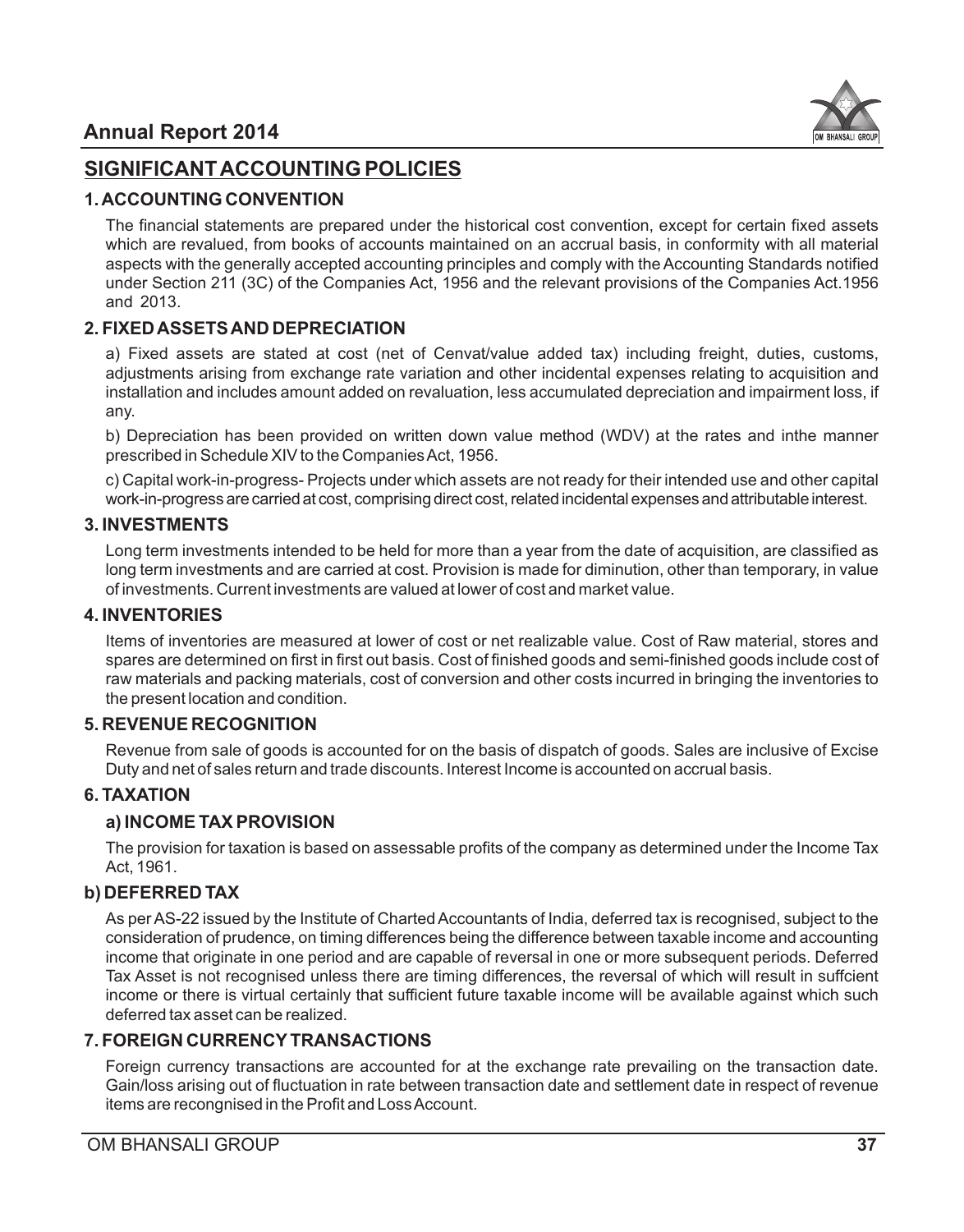

Monetary Assets and Liabilities in foreign currency are translated at the year - end at the closing exchange rate and the resultant exchange differences are recognised in the Profit and Loss Account.

Non monetary foreign currency items are carried at cost.

#### Accounting for Forward Contract

In case of items which are covered by forward exchange contracts, the difference between the year end rate and rate on date of contracts is recognized as exchange difference and the premium paid on forward contracts is recognized over the life of the contract.

## **8. INTANGIBLE ASSETS**

Intangible Assets are stated at cost of acquisition net of recoverable taxes less accumulated amortization. All costs, including financing costs till commencement of commercial production and adjustments arising from exchange rate variations attributable to the intangible assets, are capitalized.

#### **9. RETIREMENT BENEFITS**

#### (i) Defined Contribution Plans

The Company has a Defined Contribution Plan for post employment benefits namely Provident Fund which is administered through appropriate authorities.

The Company makes contributions to state plans namely Employees' State Insurance Fund and has no further obligation beyond making the payment to them.

The Company's contributions to the above funds are charged to revenue every year.

(ii) Defined Benifit Plan

The gratuity will be paid as and when employee leaves. Liability towards gratuity is based on actuarial valuation carried out by the an authorized actuary which is in compliance with AS-15(revised) issued by the Institute of Chartered Accountants of India.

#### **10. BORROWING COST**

Borrowing Costs that are directly attributable to the acquisition, construction or production of qualifying assets are capitalised till the month in which the assets is ready to use as part of the cost of that asset. A qualifying asset is one that necesarity takes substantial period of time to get ready for its intended use. All other borrowing costs are charged to the Profit and Loss Account.

#### **11. IMPAIRMENT OF FIXED ASSETS**

An asset is treated as impaired when the carrying cost of an asset exceeds its recoverable value. An impairment loss is charged to Profit and Loss Account in the year in which as assets is identified as impaired. The impairment loss recognised in prior accounting periods is reversed if there has been a change in the estimate of recoverable amount.

#### **12. OPERATING LEASE**

(a) Operating lease payments are recognised as an expense in the Profit and Loss Account.

(b) Finance lease is taken at lower of fair value of the assets and present value of the minimum lease rentals and is capitalized as fixed assets with corresponding amojunt shown as lease liability. The principal component in the lease rental is adjusted against the lease liability and the interest component is charged to Profit and Loss Account. All assets given on finance lease are shown as receivables at an amount equal to net investment in the lease. Initial direct costs in respect of the lease are expensed in the year in which such costs are incurred. Income from lease assets is accounted by applying the interest rate implicit in the lease to the net investment.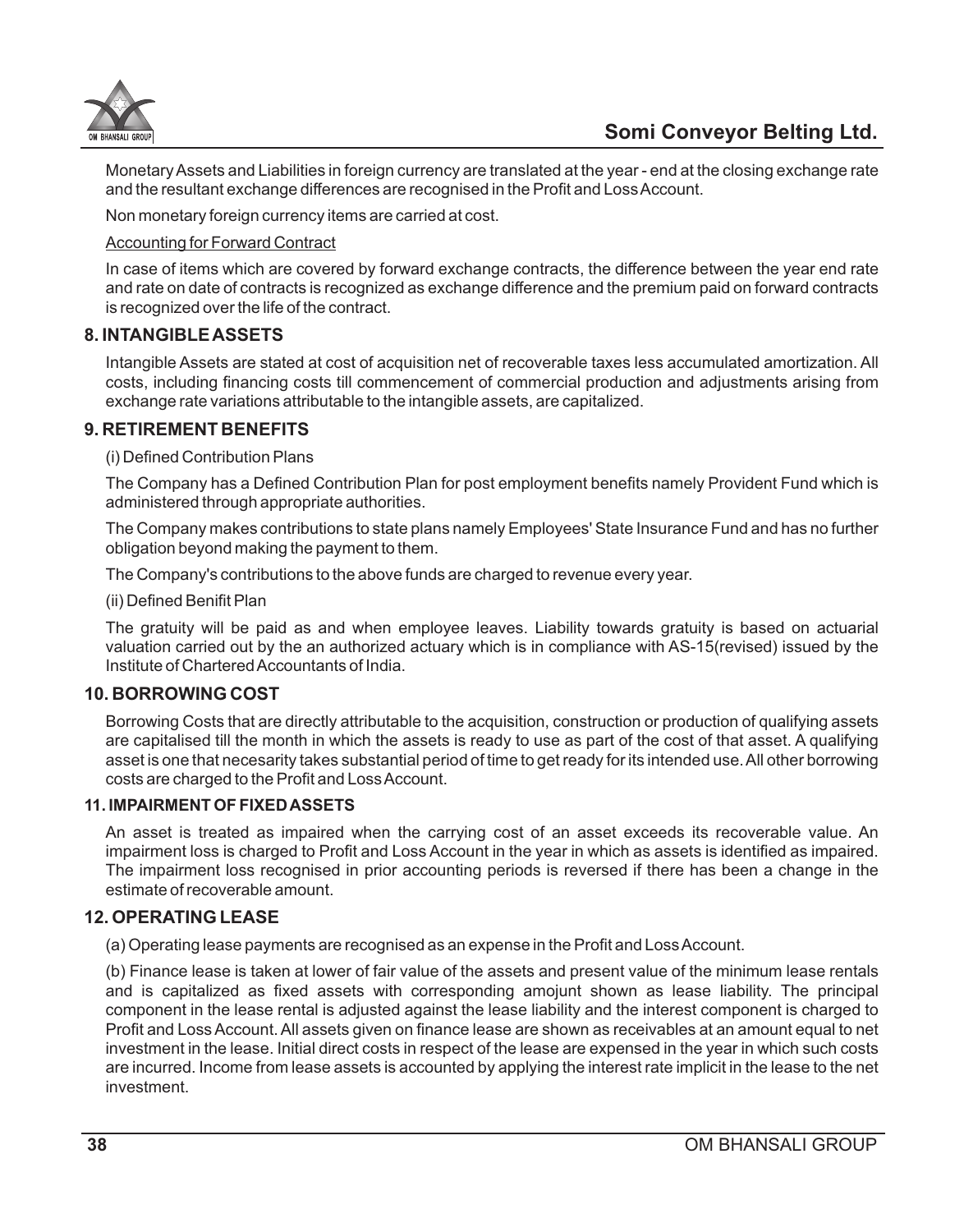# **Annual Report 2014**



#### **13. INSURANCE CLAIMS**

Insurance claims are accounted for on the basis of claims admitted or expected to be admited and to the extent that there is no uncertainty in receiving the claims.

# **14. PROVISIONS, CONTINGENT LIABILITIES AND CONTINGENT ASSETS**

Provisions involving substantial degree of estimation in measurement are recognised when there is a present obligation as a result of past events and it is probable that there will be an outflow of resources. Contingent Liabilities, in any, are not provided for in the financial statements. However, they are separately disclosed by way of notes on accounts. Contingent Assets are neither recognised nor disclosed in the financial statements.

## **15. USE OF ESTIMATES**

The presentation of the financial statements in conformity with the generally accepted accounting principles requires the management to make estimates and assumptions that affect the reported amounts of assets and liabilities revenues and expenses and disclousure of contingent liabilities. Such estimates and assumptions are bassed on management's evaluation of relevant facts and circumstances as on the date of financial statements. Difference between the actual results and estimates are recognised in the period in which the results are known/ materialized.

## **16. EARNING PER SHARE**

As Per AS-20 issued by institute of Chartered Accountants of India basic earnings per share is computed using the weighted average number of equity shares outstanding during the period. Diluted earnings per share are computed using the weighted average number of equity and dilutive equity equivalent shares outstanding during the period, except where the results would be anti-dilutive.

# **17. CASH AND CASH EQUIVALENTS**

Cash comprises cash in hand & demand deposits with banks. Cash equivalents are short term (with an original maturity of three months or less from the date of acquisition), highly liquid investments that are readily convertible into known amonts of cash and which are subject to insignificant risk of changes in value.

# **18. CASH FLOW STATEMENT**

Cash flows are reported using the indirect method, whereby profit before extraordinary items and tax is adjusted for the effects of transactions of non-cash nature and any deferrals or accruals of past or future cash receipts or payments. The cash flows from operating, investing and financing activities of the company are segregated based on the available information.

#### **19. SHARE ISSUE EXPENSES**

Share issue expenses and redemption premium are adjusted against the Securities Premium Account as permissible under Section 78(2) of the companies act, 1956; to the extent balance is available for utilization in the Securities Premium Account. The balance of share issue expenses is carried as an asset and is amortised over a period of 5 years from date of the issue of shares.